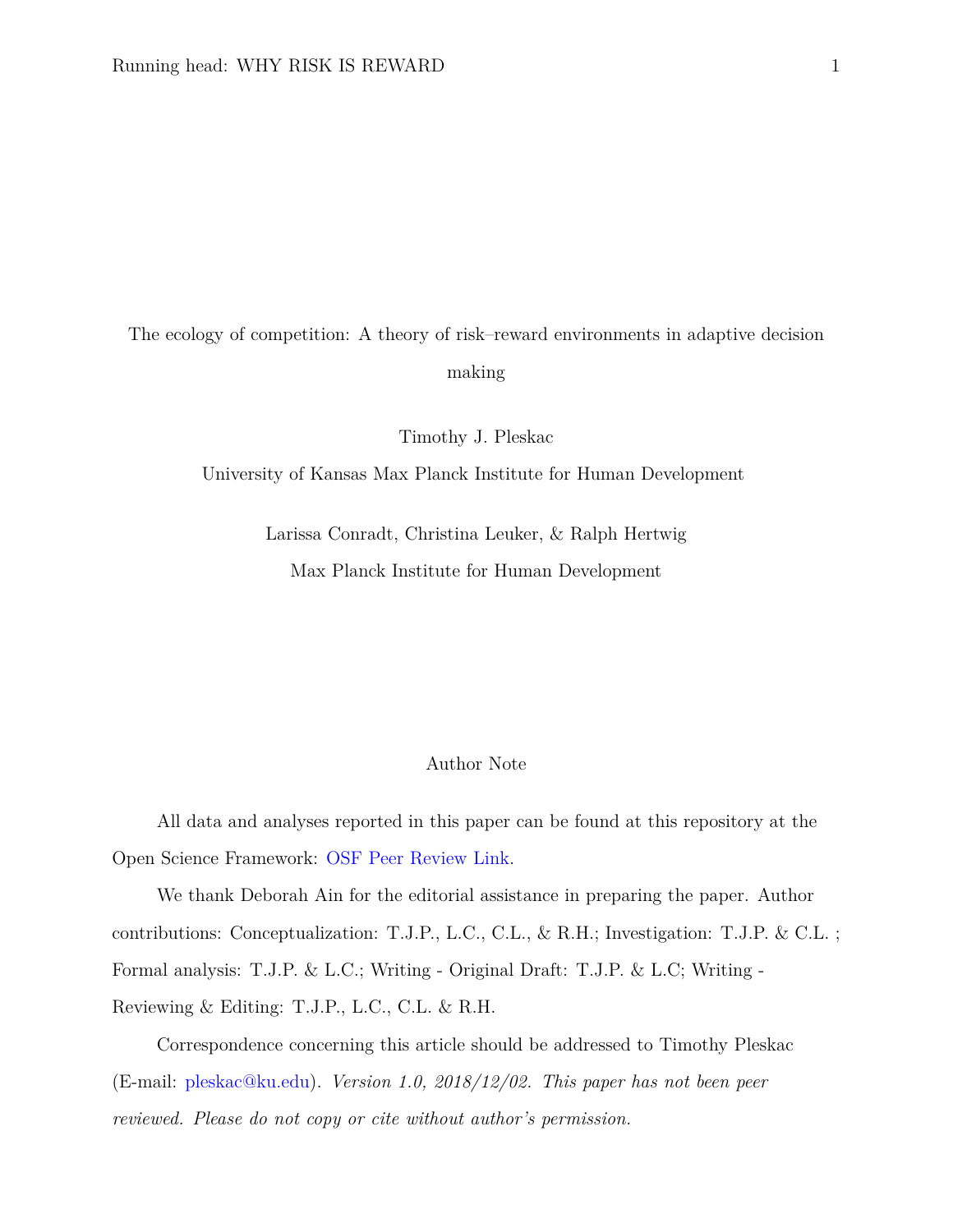#### Abstract

In many choice environments it seems that risks and rewards or probabilities and payoffs are tightly coupled such that high payoffs only occur with low probabilities. This structure may afford an adaptive mind an opportunity to exploit it—for instance, by inferring the probabilities of different outcomes in the face of uncertainty. However, a mind can only adapt to and exploit an environmental structure if it is frequent and recurrent. Here, we show that the ecology of competition makes low probabilities of high payoffs ubiquitous. They are a consequence of an ecological principle known as the ideal free distribution where the number of competitors in a resource patch is proportional to the gross total amount of resources in the patch. This principle implies a predictable inverse relationship between probabilities and payoffs, the risk–reward structure. Moreover, the ecological theory identifies important boundary conditions for the structure. For instance, heterogeneity of resources in a given patch, computational limits among competitors, and scarcity of resources, systematically distort the risk–reward relationship. Finally, we show that people's representations of the risk–reward structure are consistent with these distortions. Grounding people's inferences in the competitive ecology theory of the risk–reward structure makes it possible to predict when adaptive decision makers should use the risk–reward structure. Such an ability demonstrates that the coupling of a theory of the mind with a theory of the environment is pivotal for understanding and predicting the behavior of a system of bounded rationality.

*Keywords:* risk–reward, uncertainty, ecological rationality, environment, ideal free distribution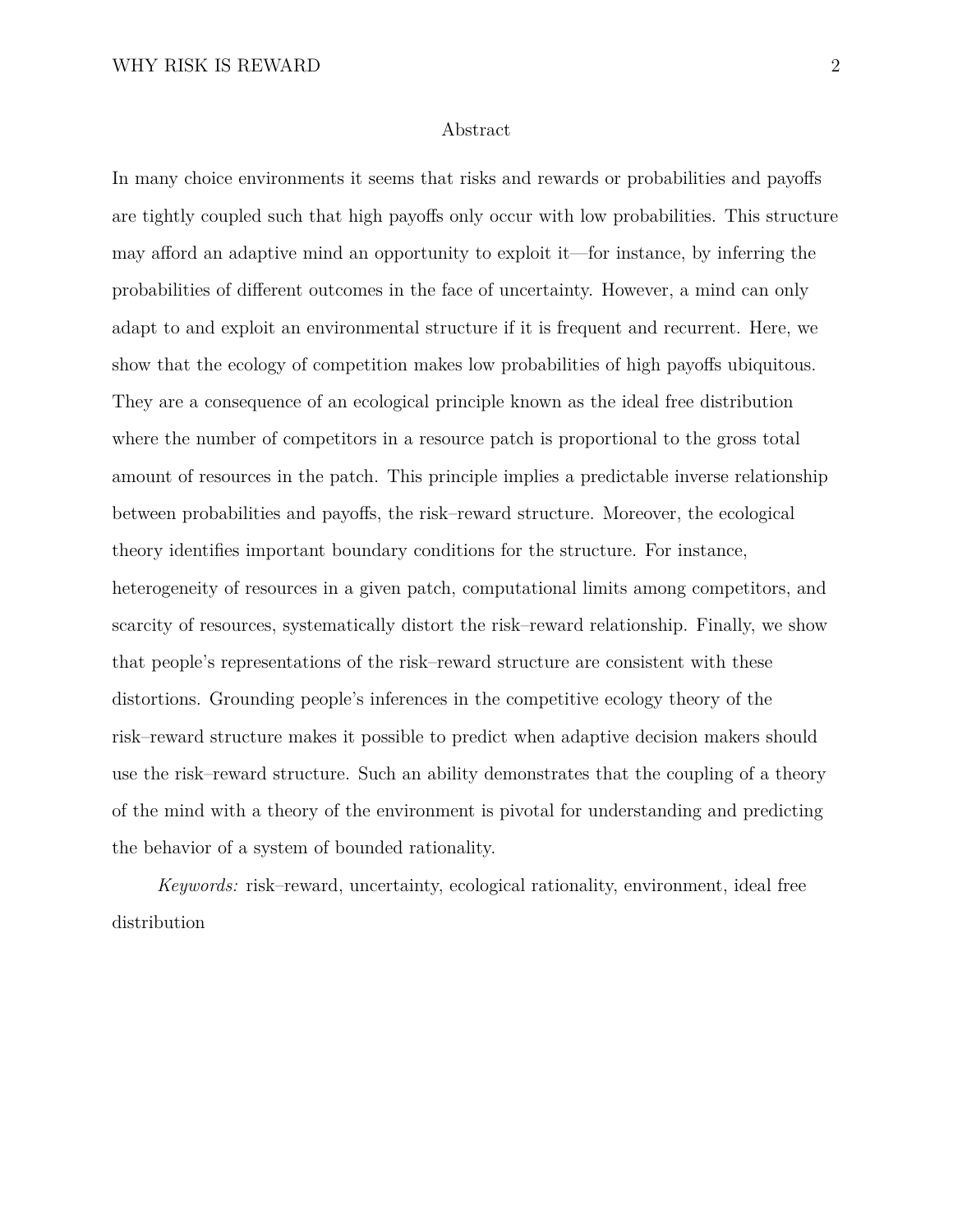For—believe me—the secret for harvesting from existence the greatest fruitfulness and the greatest enjoyment is— *to live dangerously*! Build your cities on the slopes of Vesuvius! Send your ships into unchartered seas! Live at war with your peers and yourselves! Be robbers and conquerors as long as you cannot be rulers and possessors, you seekers of knowledge!

#### —Friedrich Nietzsche, *The Gay Science*

People have many tools they can draw on to traverse the uncertainties they face in the world. One such tool is probability theory. This tool, which Pierre-Simon Laplace (1814/1902) described as "common sense reduced to calculus" (p. 196-197), provides a means to quantify and tabulate the uncertainties people face by assigning a probability to the event thereby turning the uncertainty into a risk [\(Keynes,](#page-41-0) [1921;](#page-41-0) [Knight,](#page-41-1) [1921;](#page-41-1) [Luce &](#page-42-0) [Raiffa,](#page-42-0) [1957\)](#page-42-0). Yet,because of the computational limitations of the user or limitations of the theory itself, probability theory is not a catchall tool. As an alternative people have available a simple rules to navigate uncertainty. One such rule is the *principle of indifference* whereby the possible events under consideration are treated as equally likely to occur (Keynes, 1921; Laplace, 1902/1814). Another strategy is to use the similarity or representativeness between a possible event and a large class of events as a proxy for the likelihood of it occurring [\(Silver,](#page-43-0) [2012;](#page-43-0) [Tversky & Kahneman,](#page-45-0) [1974\)](#page-45-0). Here we examine a different rule, a rule that draws on the sage advice that great rewards can only be harvested in the face of great risk. This life lesson is proffered not only by philosophers like Nietzsche, but also by financial advisers, gamblers, athletes and artists alike. The ubiquity of this advice suggests that an inverse relationship between risks and rewards, henceforth the *risk–reward structure*, may be a useful structure for the human mind to use to navigate uncertainty.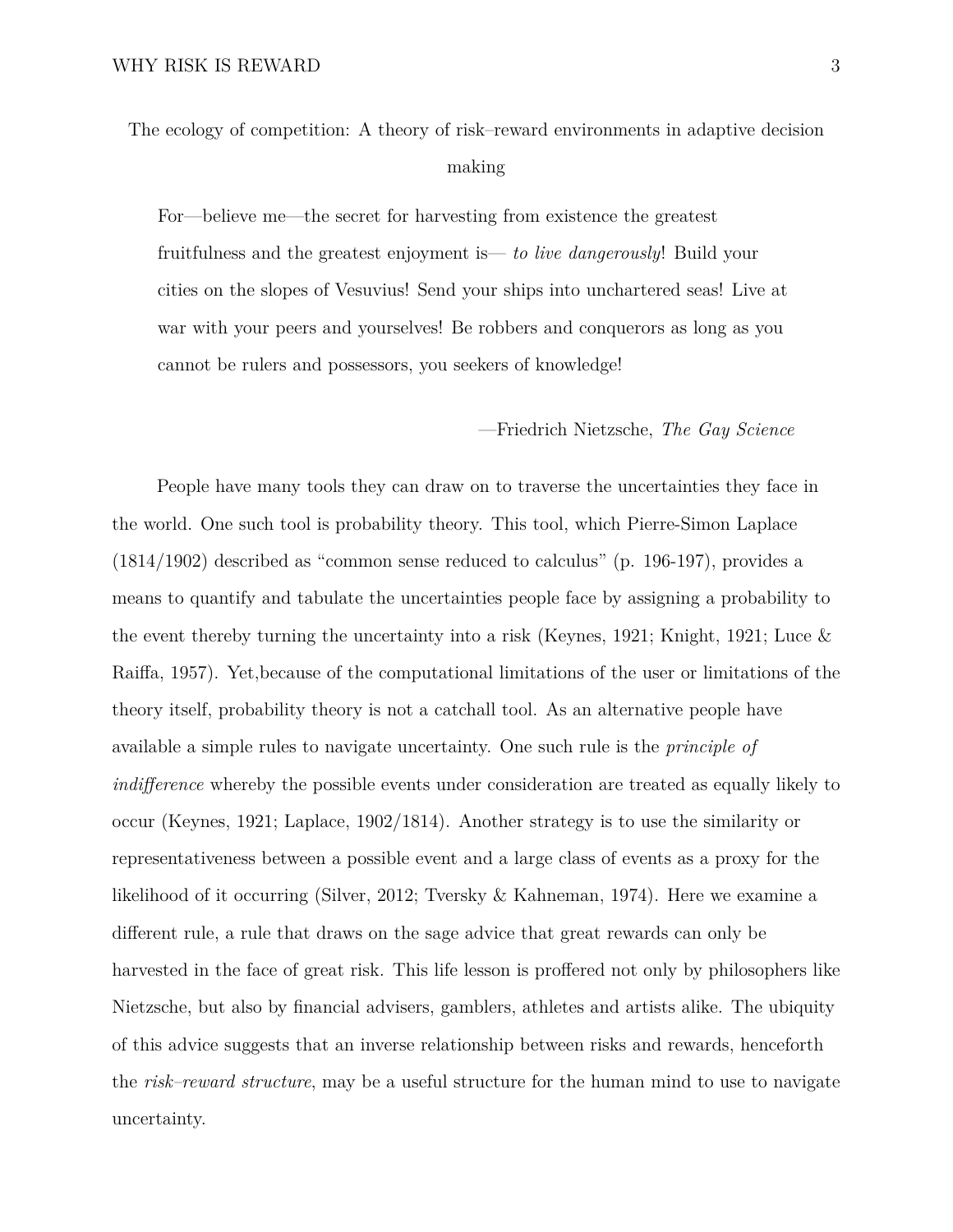Indeed this regularity appears to be enlisted by the mind is in terms of a heuristic that Pleskac and Hertwig [\(2014\)](#page-43-1) called the *risk–reward heuristic*. This cognitive tool helps the mind to reckon with uncertainty—that is, situations in which the probabilities of an event occurring are not given or not known [\(Keynes,](#page-41-0) [1921;](#page-41-0) [Knight,](#page-41-1) [1921;](#page-41-1) [Luce & Raiffa,](#page-42-0) [1957\)](#page-42-0). Consider a monetary gamble that costs  $\epsilon$  to play and offers  $\epsilon$ 100 if a specific event occurs, but otherwise nothing. The risk–reward heuristic can be used to infer the unknown probability of winning a payoff *p* from the ratio of the entry costs of playing the gamble *c* to the total amount of possible winnings as  $p = c/(c + g)$  where *g* is the possible payoff ( $\in$ 100). Thus, if the gamble costs  $\in$ 2 to play, the probability of winning should be approximately 2%.

There is some evidence that people use the risk–reward heuristic to infer missing probabilities [\(Pleskac & Hertwig,](#page-43-1) [2014;](#page-43-1) [Leuker et al.,](#page-41-2) [2018a\)](#page-41-2). The heuristic also appears to help inform people's prior beliefs as they learn from experience [\(Hoffart et al.,](#page-40-0) [2018\)](#page-40-0). Enlisting an environmental structure like the risk–reward structure—be it in a heuristic or within a larger framework like Bayesian inference(e.g., [Chater et al.,](#page-37-0) [2010;](#page-37-0) [Gershman et al.,](#page-38-0) [2015;](#page-38-0) [Griffiths et al.,](#page-39-0) [2010\)](#page-39-0) or reinforcement learning(e.g., [Daw et al.,](#page-37-1) [2005;](#page-37-1) [Niv,](#page-42-1) [2009\)](#page-42-1)—is appealing because it makes use of environmental regularities instead of forcing the decision maker to seek further information on the likelihood of an event time and again. The challenge, however, is that cognition can adapt to the environment only if the structure in question has been frequent and recurrent [\(Barkow et al.,](#page-36-0) [1995\)](#page-36-0). That is, the risk–reward heuristic or any other cognitive process that enlists the risk–reward structure can only operate reliably if the environmental regularity is robust. The central questions we tackle in this paper are is the risk–reward structure a frequent and recurrent structure in choice environments, and can the emergence of the risk–reward structure be predicted *a priori*?

The risk–reward structure does seem common in human choice environments. For instance, Figure [1](#page-4-0) illustrates the structure that exists in the game of roulette. It plots, for each unique possible payoff (relative to a \$1 bet), the corresponding probability of winning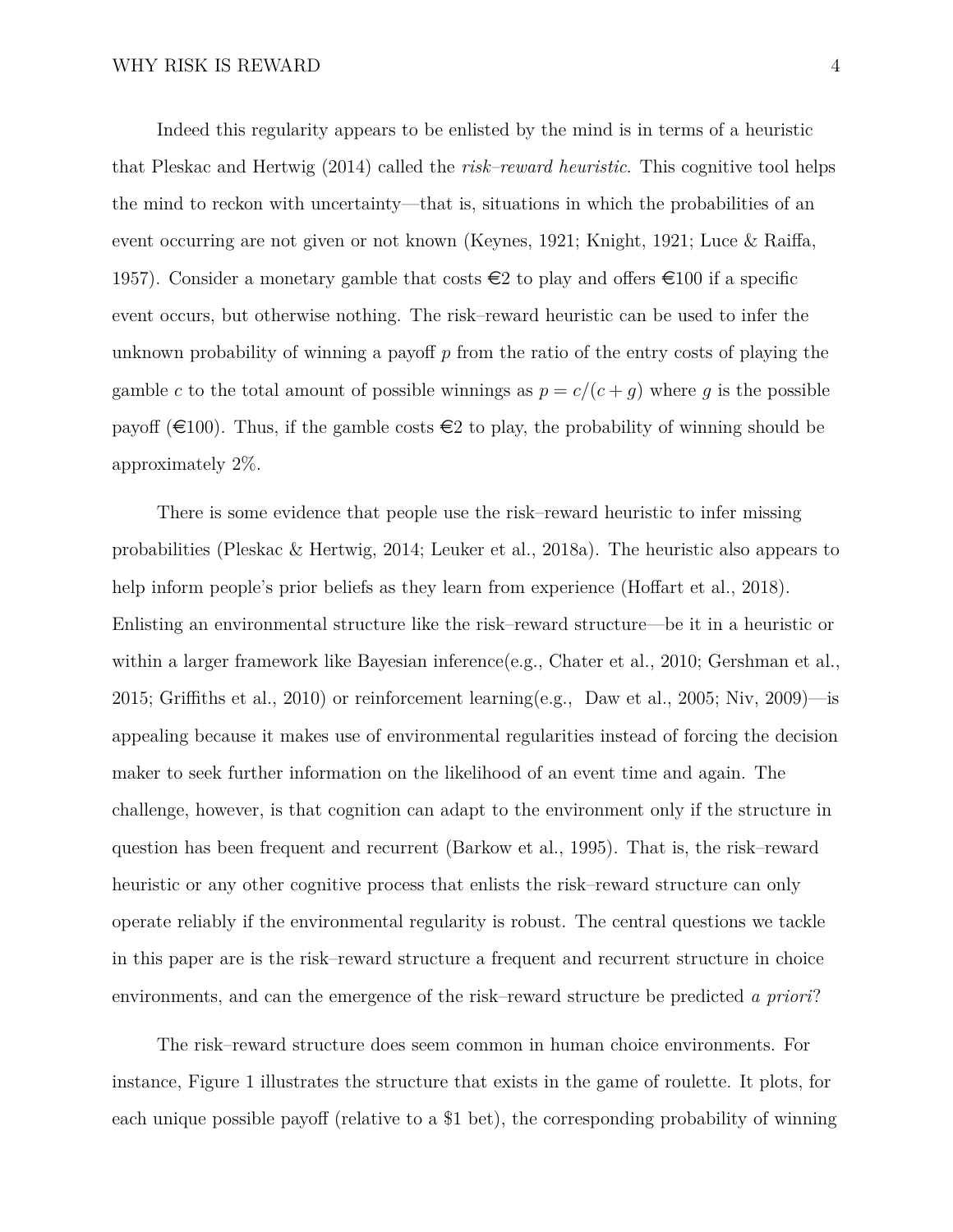<span id="page-4-0"></span>

*Figure 1* . The risk–reward structure in the game of roulette. The dotted line is the estimated probability assuming a fair bet.

it. This risk–reward structure takes a precise form—namely, a hyperbolic function—where the chances of winning are an inverse function of the payoffs. As a result, the probability of winning gets smaller as payoffs increase. A survey of many everyday choice environments showed that the same or a similar regularity exists for bets people take at the horse track, the lottery tickets people buy, the journals scientists submit their article to (trading acceptance rate for impact factor), and the semen dairy farmers purchase to inseminate their cows (trading the semen's conception rate for profitability; Pleskac & Hertwig, 2014).

In these modern environments, the risk–reward structure can be traced back to the forces of the marketplace. Buyers desire high payoffs with the highest of probabilities at the lowest cost. Sellers want the opposite. These opposing forces push lotteries toward a fair bet (see also [Samuelson,](#page-43-2) [1965\)](#page-43-2). Consequently, any increase in a potential payoff would have to be offset with an increase in cost in order to make the gamble attractive for both parties (a Pareto-efficient state). More formally, in this state expected gains correspond to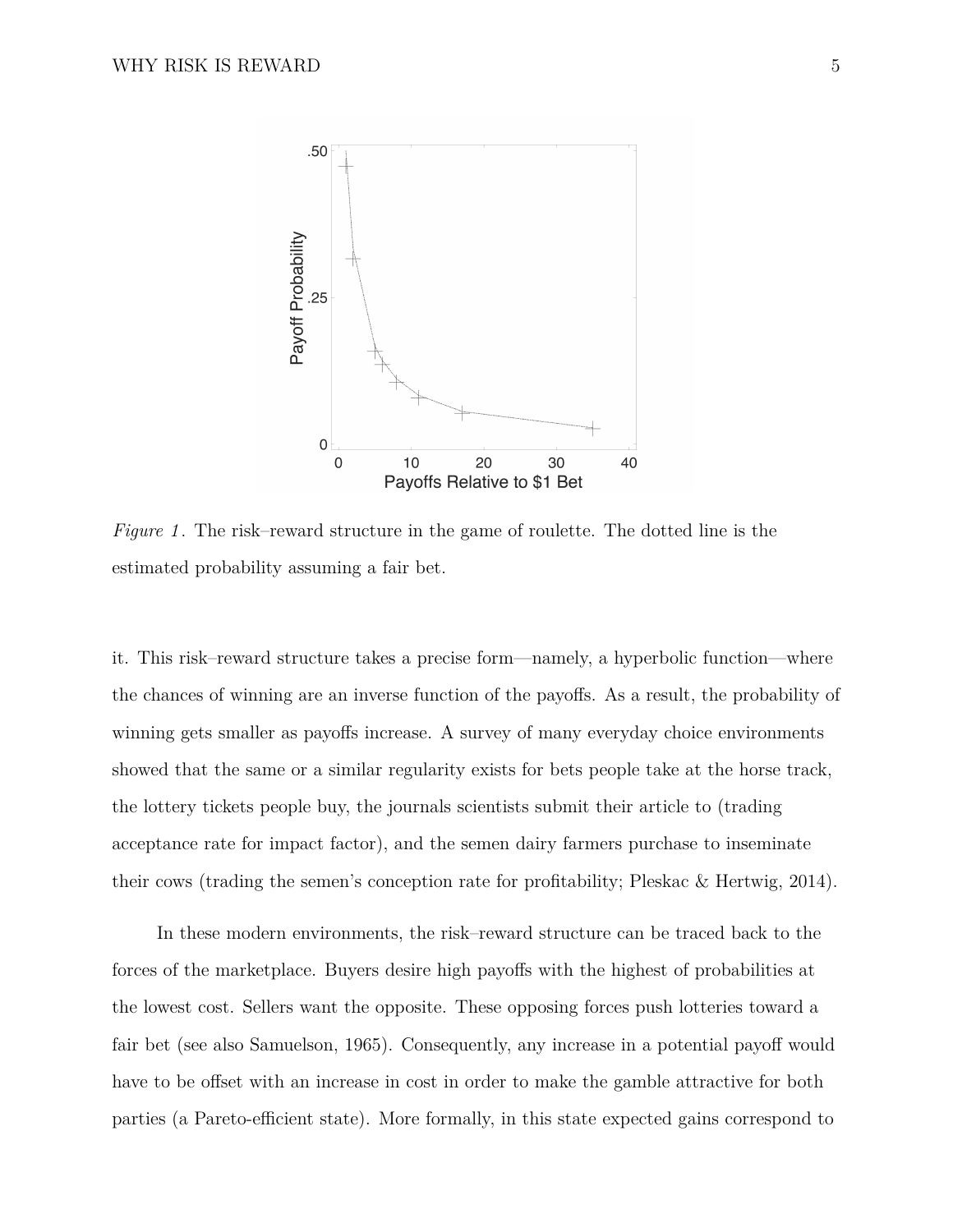expected losses such that

$$
p \times g = (1 - p) \times c. \tag{1}
$$

A gamble represents a fair bet *if and only if* the probability of winning is

$$
p = \frac{c}{c+g}.\tag{2}
$$

Thus, the probability of a payoff will be inversely related to its magnitude because the expected payoffs and costs of gambles are pushed toward their fair price. The dashed line in Figure [1](#page-4-0) plots this fair-bet probability for roulette. In roulette, as they say, the house always wins. This means that the actual probabilities are systematically lower than those predicted by the assumption of fair bets (with a mean absolute deviation of .005). Nevertheless, Figure [1](#page-4-0) shows a close correspondence between the actual and fair bet probabilities.

While this kind of gamble may be common, there seems to be a much larger class of situations in which people face competition for resources, such as harvesting food, searching for a mate, or even finding a new home. Even in these situations, which lack a clear institutionalized market with buyers and sellers, it seems that people face a risk–reward structure. In this paper we develop a competitive ecology theory of the risk–reward structure to begin to understand under what conditions a risk–reward structure is expected in choice environments and by extension how frequent and recurrent the structure is. We could attempt to arrive at such a framework inductively, as Pleskac and Hertwig (2014) did, by surveying choice environments and quantifying the frequency of different risk–reward structures. This inductive form of an ecological analysis can be productive and is perhaps the most common course for such an analysis (e.g., [Anderson &](#page-36-1) [Schooler,](#page-36-1) [1991;](#page-36-1) [Brunswik,](#page-36-2) [1944;](#page-36-2) [Czerlinski et al.,](#page-37-2) [1999;](#page-37-2) [Gibson,](#page-38-1) [1979;](#page-38-1) [Hertwig et al.,](#page-40-1) [2008;](#page-40-1) [Şimşek & Buckmann,](#page-44-0) [2015;](#page-44-0) [Stewart et al.,](#page-44-1) [2006;](#page-44-1) [Todd et al.,](#page-45-1) [2012;](#page-45-1) [Ungemach et al.,](#page-45-2) [2011\)](#page-45-2). However, such inductive analyses are piecemeal and make it difficult to predict when a specific environment has a particular structure a priori. These limitations of inductive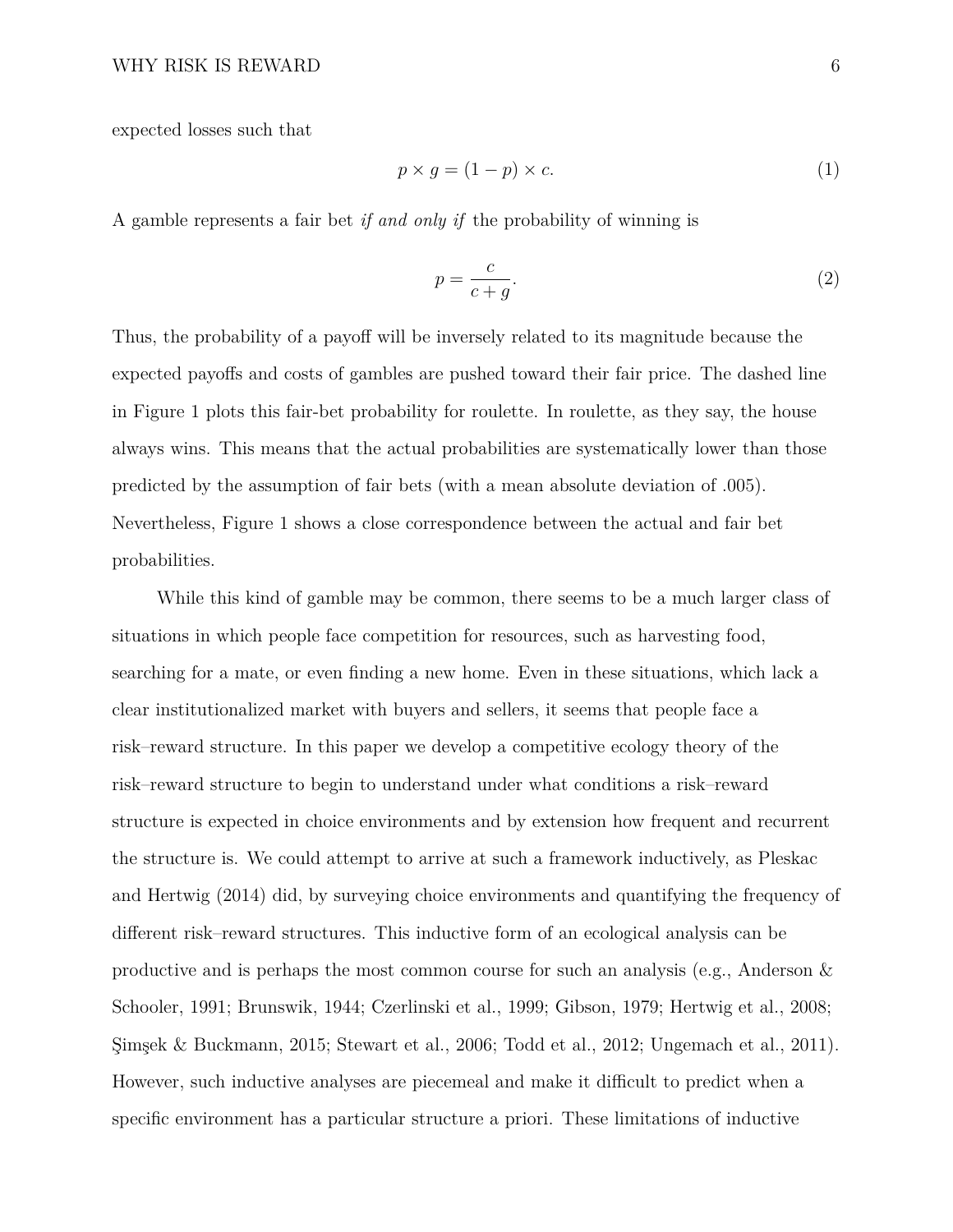ecological analysis also impact the ecological rationality of strategies—that is, conclusions about how adaptive choice strategies are in a given choice environment [\(Marewski &](#page-42-2) [Schooler,](#page-42-2) [2011;](#page-42-2) [Rieskamp & Otto,](#page-43-3) [2006;](#page-43-3) [Todd et al.,](#page-45-1) [2012\)](#page-45-1). For instance, a person must use the risk–reward heuristic in a suitable structure (i.e., a risk–reward structure) in order to be acting in an ecologically rational manner. However, without a principled understanding of when and where a particular environmental structure occurs, there is no normative benchmark to which to compare a person's behavior. As a result, conclusions regarding ecological rationality are in jeopardy of being post hoc rationalizations.

We therefore take a deductive approach in order to identify some basic conditions that can give rise to a risk–reward structure. We focus on competition over limited resources—a common dynamic in many choice environments—and ask under what conditions a risk–reward structure arises. In the classes of situations with which we are concerned, limited resources are distributed across different patches in a resource landscape. We examine what conditions cause a coupling of the size of the resource or the reward with the probability of successfully obtaining it. Moreover, we establish important boundary conditions for this risk–reward structure. Finally, we show how people's beliefs about the risk–reward structure are consistent with some of these theoretically derived properties, and we develop a computational model that captures them. We conclude by discussing how a complete theory of adaptive behavior must go beyond merely describing the environment to which the mind is adapting; it must also contain a principled theoretical account of that environment. It is on the basis of such theoretical accounts of the environment and its structure that adaptive behavior can be predicted.

#### **Limited resources and the distribution of competitors**

Our starting point is the observation that often, a critical factor in determining the probability of obtaining a resource is the number of individuals competing for it. The more competitors there are, the less likely it is that any given individual will obtain that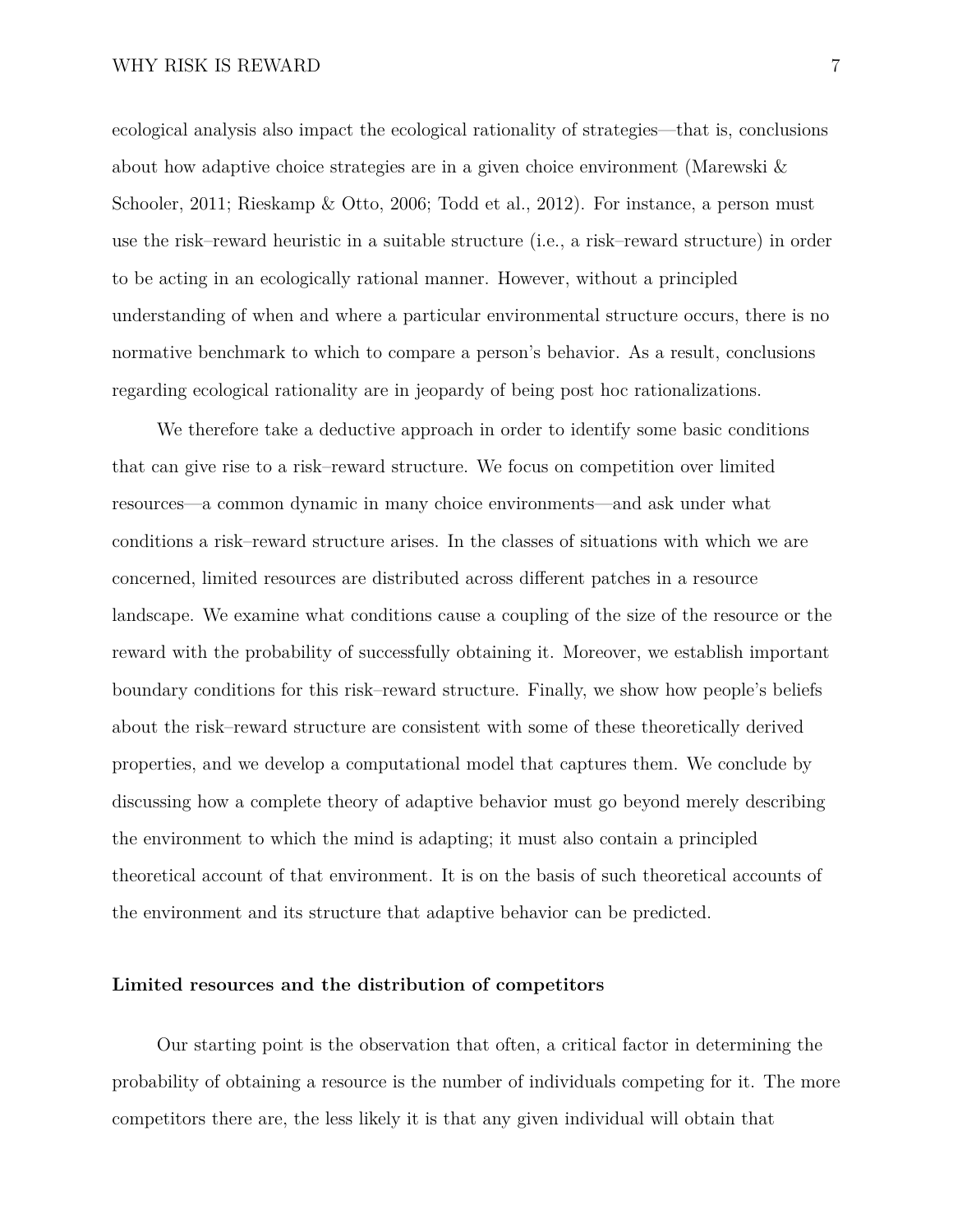resource. It follows that in seeking to understand the risk–reward structure one must first establish the distribution of competitors an individual will encounter. To do so, we draw on a well-known principle from behavioral ecology known as the ideal free distribution principle [\(Fretwell & Lucas,](#page-38-2) [1970\)](#page-38-2). According to this principle, competitors distribute themselves to match the total gross amount of resources within patches (see [Davies et al.,](#page-37-3) [2012,](#page-37-3) Chapter 5).

To get an intuition of the ideal free distribution, consider fishing vessels heading out to catch their limit. Each vessel wants to minimize their effort in catching their limit. There are many locations vessels could search for their fish. It also means vessels have to identify the location they believe has the best chance of meeting this goal and compete with other vessels in getting there first. As vessels do this a dynamic equilibrium forms with effectively the same catch-per-unit effort in each fishing location [\(Gillis et al.,](#page-39-1) [1993;](#page-39-1) [van der Lee et al.,](#page-45-3) [2013\)](#page-45-3). This relationship also means that the number of fishing vessels in each location is proportional to the amount of fish in each location, thereby creating an ideal free distribution of fishing vessels .

Formally, an ideal free distribution is present when the number of competitors  $n_y$ (e.g., vessels) in each patch *y* (e.g., fishery) is proportional to the amount of resources  $r_y$  in each patch (e.g., the gross total amount of fish),

<span id="page-7-0"></span>
$$
n_y \propto r_y. \tag{3}
$$

Animals including mallard ducks foraging for bread crumbs in a pond [\(Kennedy & Gray,](#page-41-3) [1993\)](#page-41-3), pike searching for food in natural lakes [\(Haugen et al.,](#page-39-2) [2006\)](#page-39-2), and bumblebees seeking nectar among flowers [\(Dreisig,](#page-37-4) [1995\)](#page-37-4) have been shown to distribute themselves in a way that is consistent with ideal free distribution. This relationship between the amount of resources and the number of competitors also extends to other types of resources including mates [\(Parker,](#page-42-3) [1974\)](#page-42-3), breeding sites [\(Alatalo et al.,](#page-36-3) [1992\)](#page-36-3), spawning sites [\(Smith et al.,](#page-44-2) [2000;](#page-44-2) [Valladares & Lawton,](#page-45-4) [1991\)](#page-45-4), and nesting sites [\(Nicolai et al.,](#page-42-4) [2014\)](#page-42-4). An ideal free distribution also appears to occur when resource patches are organized conceptually (e.g.,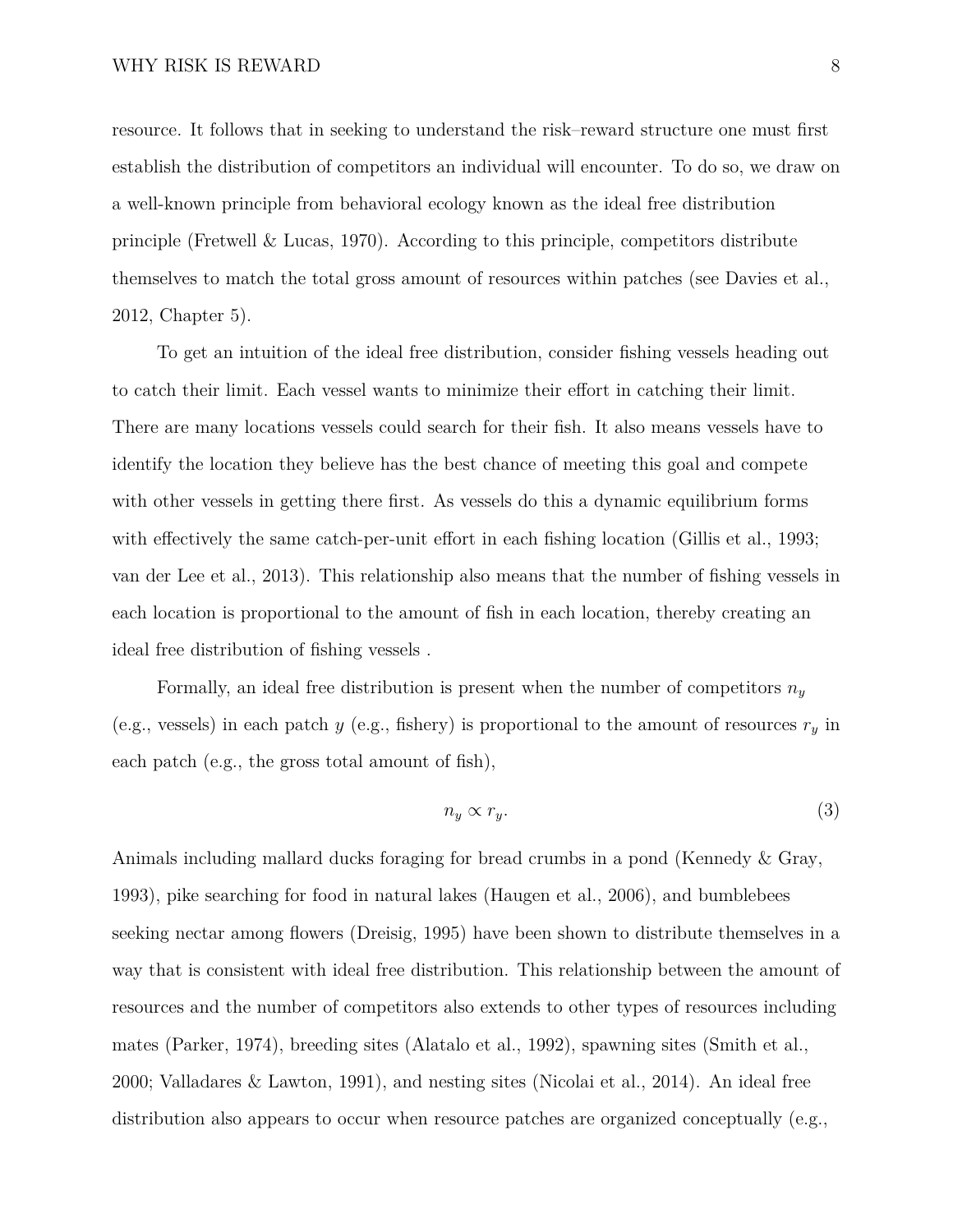#### WHY RISK IS REWARD 9

flower types for bees) rather than spatially [\(Chittka et al.,](#page-37-5) [1999;](#page-37-5) [Waser,](#page-45-5) [1986\)](#page-45-5). And, as we have seen, ideal free distribution also occurs with humans. Besides fishing, people also distribute themselves in a way consistent with ideal free distribution when they look for rewards in behavioral studies [\(Goldstone & Ashpole,](#page-39-3) [2004;](#page-39-3) [Goldstone et al.,](#page-39-4) [2005;](#page-39-4) [Sokolowski et al.,](#page-44-3) [1999\)](#page-44-3), and when they apply for jobs [\(Krueger,](#page-41-4) [1988;](#page-41-4) [Holzer et al.,](#page-40-2) [1991\)](#page-40-2).

An ideal free distribution of competitors is a group level phenomenon that occurs as animals or humans seek to maximize their individual resource consumption.<sup>[1](#page-8-0)</sup> The ideal free distribution principle rests on two key assumptions: that individuals are *ideal* and that they are *free*. The first assumption means that individuals can detect the patches of resources that permit the highest rate of consumption. The second assumption means that individuals can move between patches with no restrictions or costs. Both assumptions are idealized descriptions of individuals and the conditions they face, which makes it important to study how violations of these assumptions impact the predictions of the ideal free distribution principle (e.g., [Kennedy & Gray,](#page-41-3) [1993;](#page-41-3) [Sutherland et al.,](#page-44-4) [1988;](#page-44-4) [Tregenza,](#page-45-6) [1995\)](#page-45-6). Before we turn to those violations, we show how an ideal free distribution of competitors can imply a risk–reward structure.

#### **The ideal free distribution and the risk–reward structure**

To determine what the ideal free distribution principle implies about the relationship between risk and reward we need to establish how the size of the resource  $s_y$  (i.e., reward) and the *success probability* of obtaining the resource *p* (i.e., risk) covary. To do so, we need to break down the total amount of resources  $r_y$  available in a given patch into the number

<span id="page-8-0"></span><sup>&</sup>lt;sup>1</sup> The ideal free distribution principle bears some resemblance to Herrnstein's [\(1970;](#page-40-3) [1974\)](#page-40-4) matching law, where an individual tends to equate the rate of a response to the rate of reinforcement. The crucial difference is that the matching law concerns behavior at the individual level, while ideal free distribution refers to group level behavior (see also [Houston & McNamara,](#page-40-5) [1988\)](#page-40-5).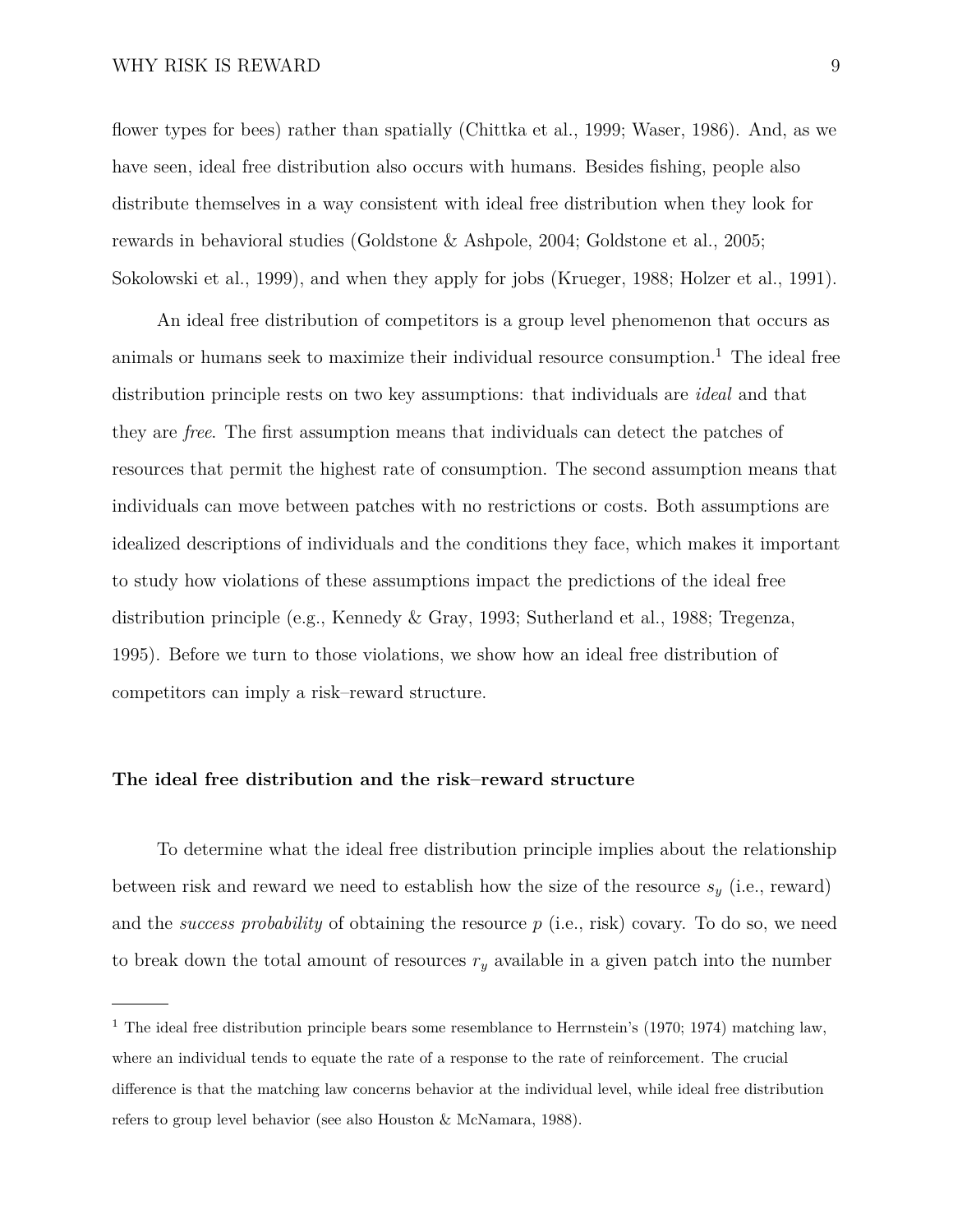of resources  $m_y$  multiplied by the size of the resources,

<span id="page-9-0"></span>
$$
r_y = m_y \times s_y. \tag{4}
$$

Thus, formally the ideal free distribution principle can be rewritten, substituting Equation [4](#page-9-0) into [3,](#page-7-0) as

<span id="page-9-1"></span>
$$
n_y \propto m_y \times s_y. \tag{5}
$$

The success probability *p<sup>y</sup>* will, holding all else constant, increase with the number of resources  $m_y$  in the patch. Thus, within a limited time window the success probability in a patch is proportional to the number of resources in it,  $p_y \propto m_y$ . Furthermore, the success probability will, holding all else constant, decrease with the total number of competitors in the same patch,  $p_y \propto 1/n_y$ . Taken together, these assumptions imply that the success probability is proportional to the ratio of the number of resources to competitors in a patch

<span id="page-9-2"></span>
$$
p_y \propto \frac{m_y}{n_y}.\tag{6}
$$

The link between success probability and resource size is established by substituting Equation [5](#page-9-1) into Equation [6.](#page-9-2) This reveals that the success probability is inversely proportional to the size of the resource in a patch,

$$
p_y \propto \frac{1}{s_y}.\tag{7}
$$

This means that if there is variation in the size of resources between patches but not within patches (e.g., because different patches have different sizes of fish), then competitors like our fishing vessels face a choice between patches that trade resource size for success probability. Thus, a basic ideal free distribution of competitors predicts that the success probability is inversely proportional to resource size across a landscape: a risk–reward structure.

Three points are worth emphasizing. First, the fact that an ideal free distribution can imply a risk–reward structure is not limited to markets with clear buyers and sellers.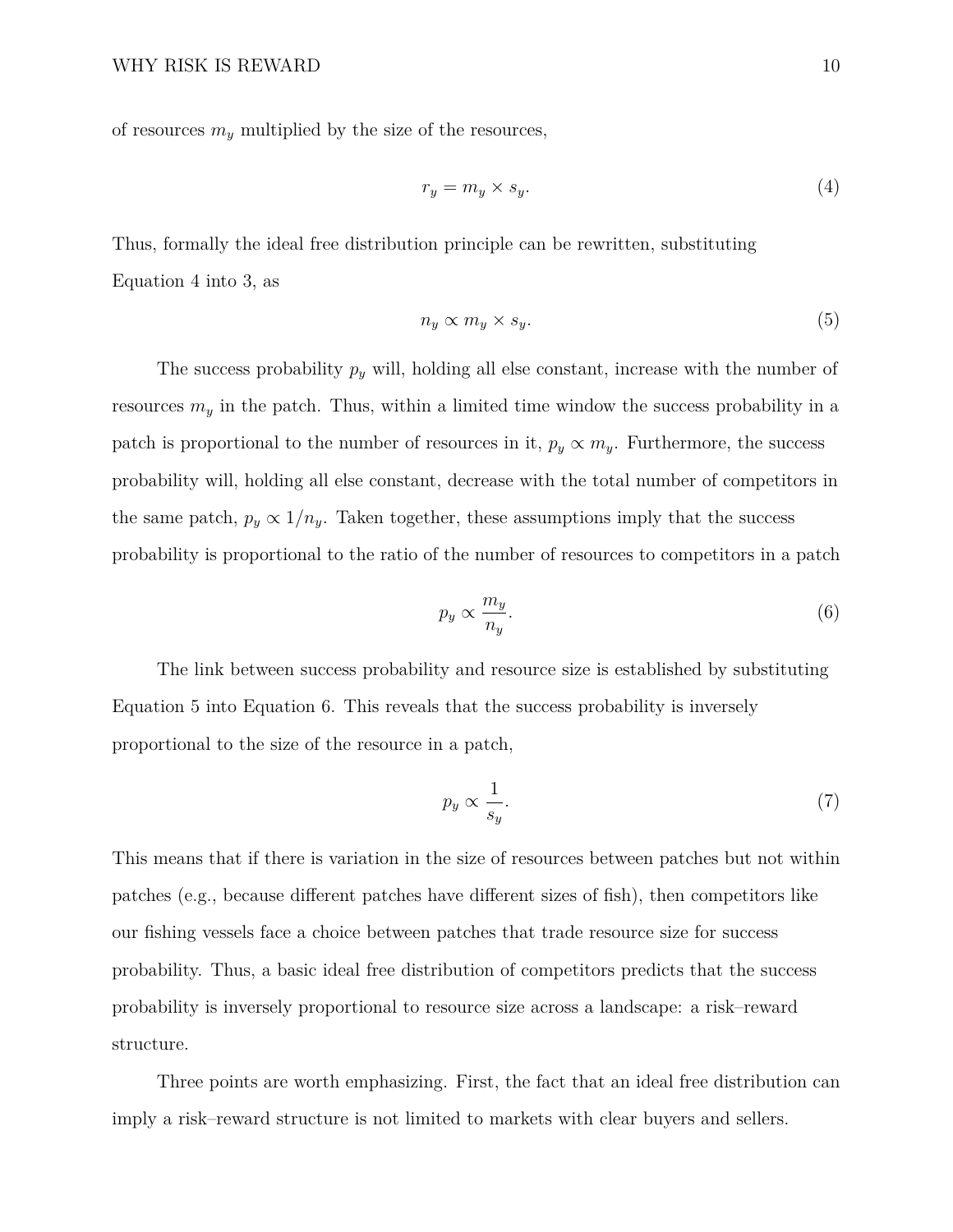Rather it is a structure that one can expect to emerge whenever competitors vie for a finite resource that is spread across a landscape. Second, demonstrating that an ideal free distribution can imply a risk–reward structure moves beyond merely describing an environment agents are adapting to—a common stipulation of adaptive theories of cognition [\(Simon,](#page-44-5) [1990\)](#page-44-5). Instead it establishes a set of sufficient conditions that can give rise to a risk–reward structure and help establish how frequent and recurrent the structure is. Third, by systematically changing the assumptions, the theory makes it possible to examine when and how the risk–reward structure will change and even break down as a result of changes in the ecology.

#### **The Risk–Reward Structure and Changes in the Ecology of Competition**

A core aspect of adaptive behavior is that an individual makes use of an ecological structure only when it is present in the environment. Therefore, in order to predict adaptive behavior one must first establish the conditions for when the ecological structure will be present and when it will be weakened or disappear. The competitive ecology theory helped identify how changing eight different properties of the ecology affect the predicted risk–reward structure.

Two conditions are relatively straightforward. One relates to the temporal dynamics of an ideal free distribution. An ideal free distribution of competitors is expected to be present when the average consumption of resources is equal across patches. If the system has not yet, or cannot, reach such an equilibrium, then the distribution of competitors should not conform to an ideal free distribution and a reliable inverse relationship between the success probability and resource size is not expected (see Table [1,](#page-12-0) assumption 1).

The second relatively straightforward condition is the availability of resources. An ideal free distribution of competitors is only expected when resources are limited. With unlimited resources (e.g., air, sunlight) competitors do not have to maximize their consumption of resources and no ideal free distribution develops. This also means that a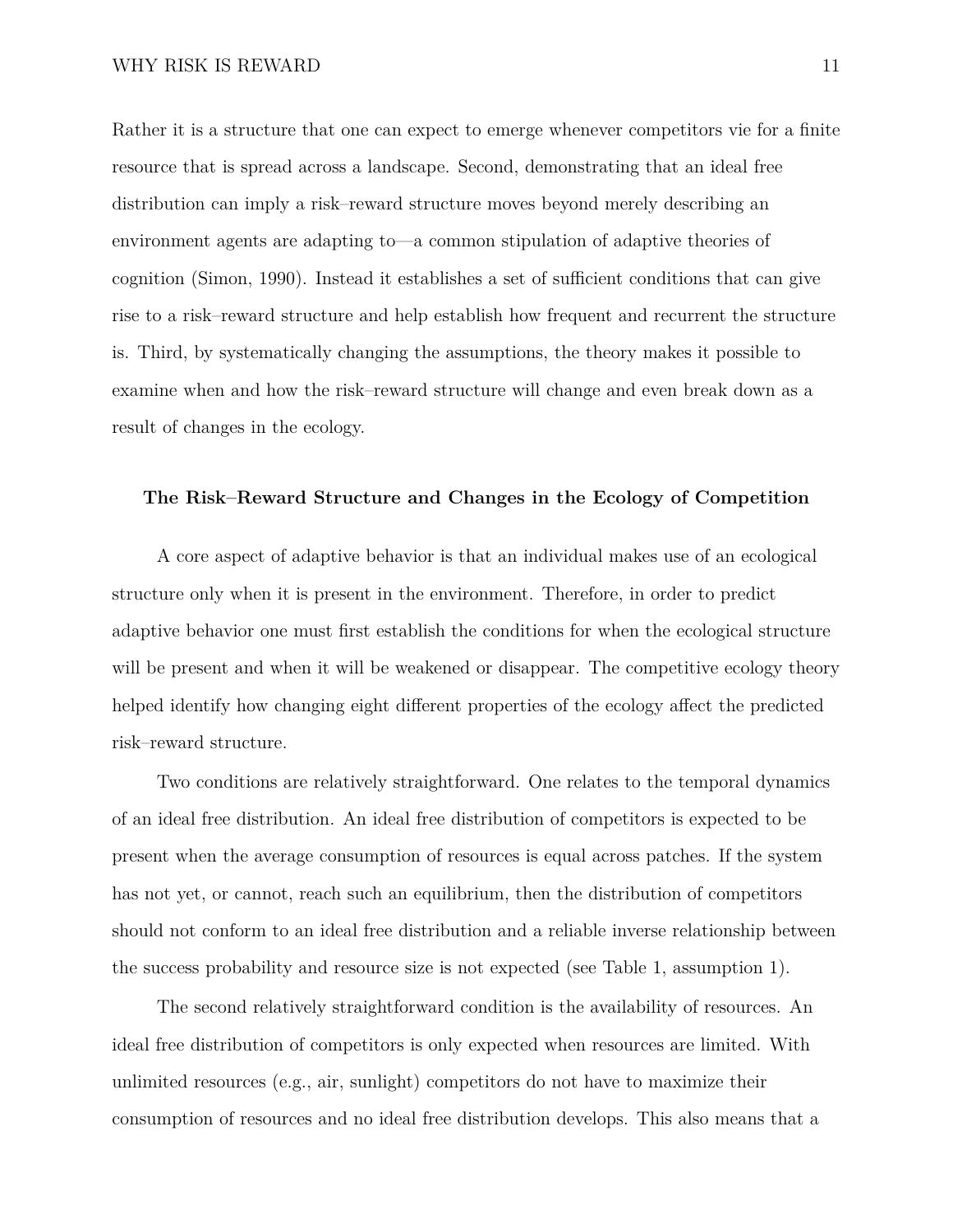risk–reward structure—which is caused by competition over a resource—should not be expected for unlimited resources. The reason is that for unlimited resources the success probability will be essentially one for all resource sizes (see Table [1,](#page-12-0) assumption 2). Both of these conditions—the system at equilibrium and availability of resources—thus establish boundary conditions for the emergence of a risk–reward structure. Table [1](#page-12-0) lists six additional boundary conditions. Next, we analyze each of these boundary conditions and quantify how the risk–reward structure systematically changes.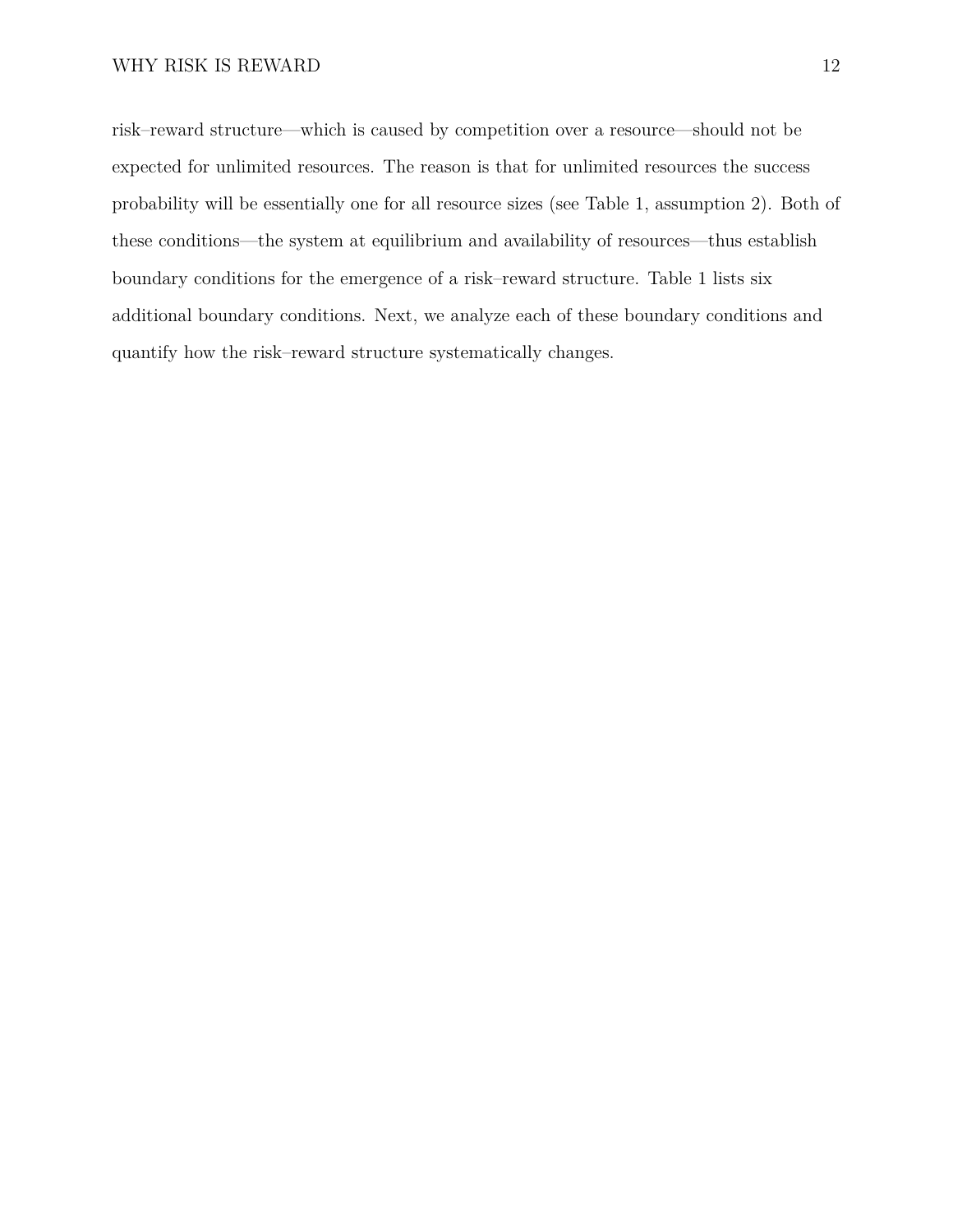<span id="page-12-0"></span>

| Ideal Free Distribution Assumption               | Violation of the Assumption                        | Does Risk-Reward Structure Still Hold?             |
|--------------------------------------------------|----------------------------------------------------|----------------------------------------------------|
| $(1)$ System is in equilibrium.                  | Rate of resource consumption is not equal across   | When the system is not in equilibrium, an ideal    |
|                                                  | patches.                                           | free distribution does not hold and no reliable    |
|                                                  |                                                    | risk-reward structure is expected.                 |
| $(2)$ Limited availability of resources.         | Resources are unlimited.                           | When resources are unlimited an ideal free distri- |
|                                                  |                                                    | bution does not hold and no risk-reward structure  |
|                                                  |                                                    | is expected.                                       |
| (3) Homogeneous resource sizes within patches.   | Heterogeneity in resource size within patches.     | As within-patch variability in resource size in-   |
|                                                  |                                                    | creases, the success probability equalizes across  |
|                                                  |                                                    | all sizes, reducing the risk-reward structure.     |
| $(4)$ Landscape saturation of competitors and/or | Competitors and/or resources are sparsely dis-     | As landscape saturation decreases the risk-reward  |
| resources.                                       | tributed across the landscape.                     | structure weakens and becomes more disperse at     |
|                                                  |                                                    | low resource sizes.                                |
| (5) Competitors are ideal.                       | Competitors' ability to discriminate between the   | As the ability to discriminate decreases the risk- |
|                                                  | quality of the patches is limited.                 | reward structure weakens and becomes more dis-     |
|                                                  |                                                    | perse at low resource sizes.                       |
| $(6)$ Competitors are equally competitive.       | Competitors have different competitive abilities.  | The risk-reward structure holds within categories  |
|                                                  |                                                    | of abilities, but not across categories.           |
| (7) Competitors do not interfere with each other | Interference is possible in obtaining resources.   | The risk-reward structure holds, but will take     |
| in the acquisition of resources.                 |                                                    | longer to emerge.                                  |
| (8) Competitors only require a single resource   | Competitors require multiple different limited re- | The more limited and limiting the resource, the    |
| type.                                            | sources.                                           | more reliably the risk-reward structure can be ex- |
|                                                  |                                                    | pected to emerge.                                  |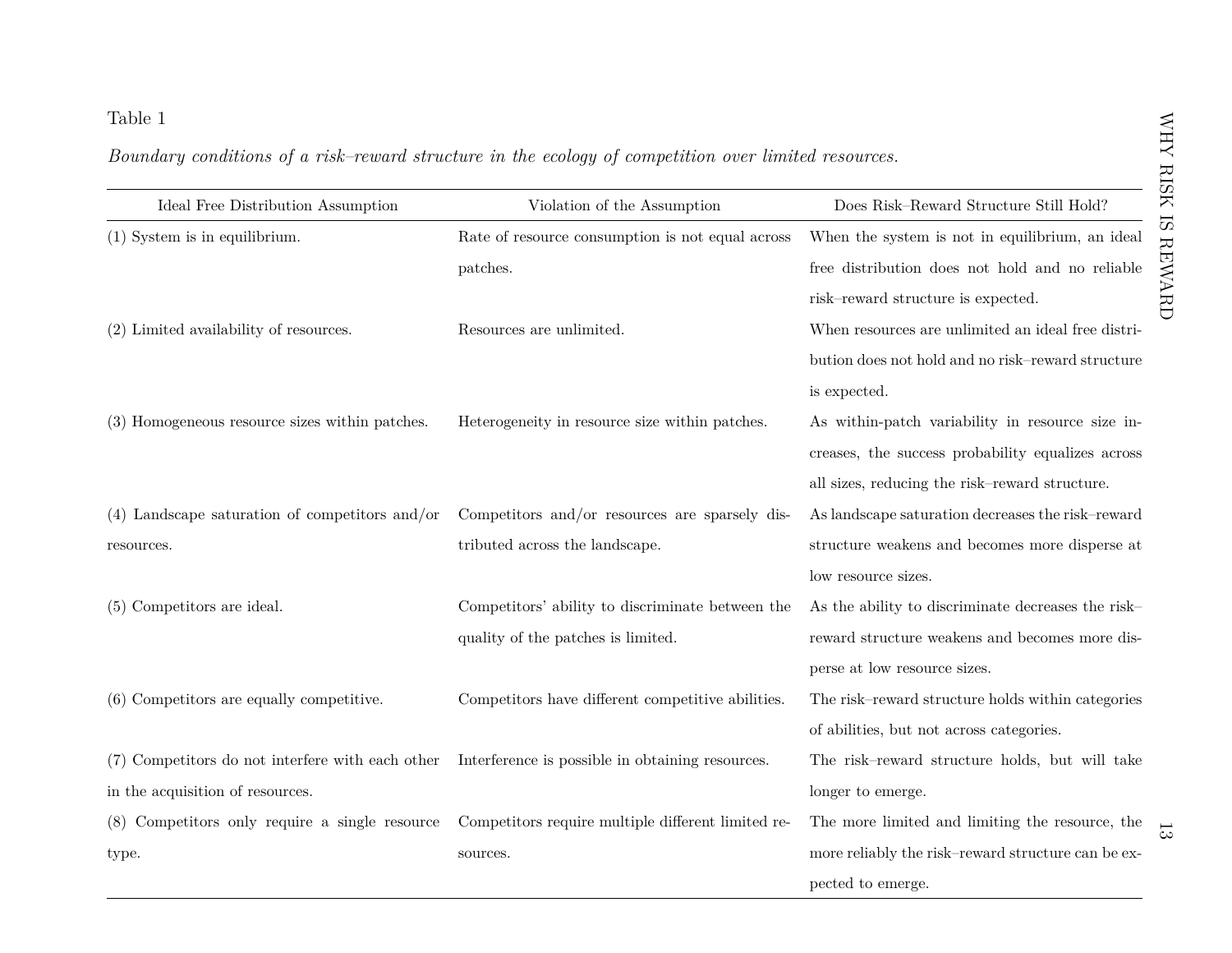#### **Heterogeneity in resource sizes**

Although the assumption that resource sizes are constant within patches is a plausible approximation in some cases (e.g., fruits and vegetables), there are also situations where resource sizes can vary within patches. Indeed, Appendix [A](#page-46-0) proves that for landscapes made up of two resource sizes (large and small), when the patches are more heterogeneous in terms of resource size the success probability degrades such that at maximal heterogeneity of resource size there will be no risk–reward structure.

Using simulations, we analyzed how heterogeneity in resource size impacts the risk–reward structure, using more than two resource sizes. The results of the simulations are plotted in Figure [2](#page-14-0) (for details see Appendix [A\)](#page-46-0). At minimal within-patch heterogeneity of resource size, the success probability is inversely related to resource size (panel a). At maximal heterogeneity, the success probability is identical for all resource sizes (panel d). For intermediate levels of heterogeneity, the risk–reward structure falls within these two extremes (panels b and c). An important observation is that in all of these cases, even as within-patch heterogeneity increases, an ideal free distribution is still present. Thus, an ideal free distribution and a risk–reward structure in the wake of competition over finite resources are not synonymous.

#### **Landscape saturation**

Another simplifying assumption of the ideal free distribution principle is that the landscape is sufficiently saturated in terms of both resources and competitors. If the number of competitors or the total number of resources is small relative to the number of patches, there can be patches that attract relatively few or even no competitors. This change in the saturation of the landscape—via either the number of resources or the number of competitors—impacts success probabilities. To find out how it impacts the risk–reward structure, we simulated four different landscapes with different levels of saturation of competitors and/or resources. The results of the simulation are shown in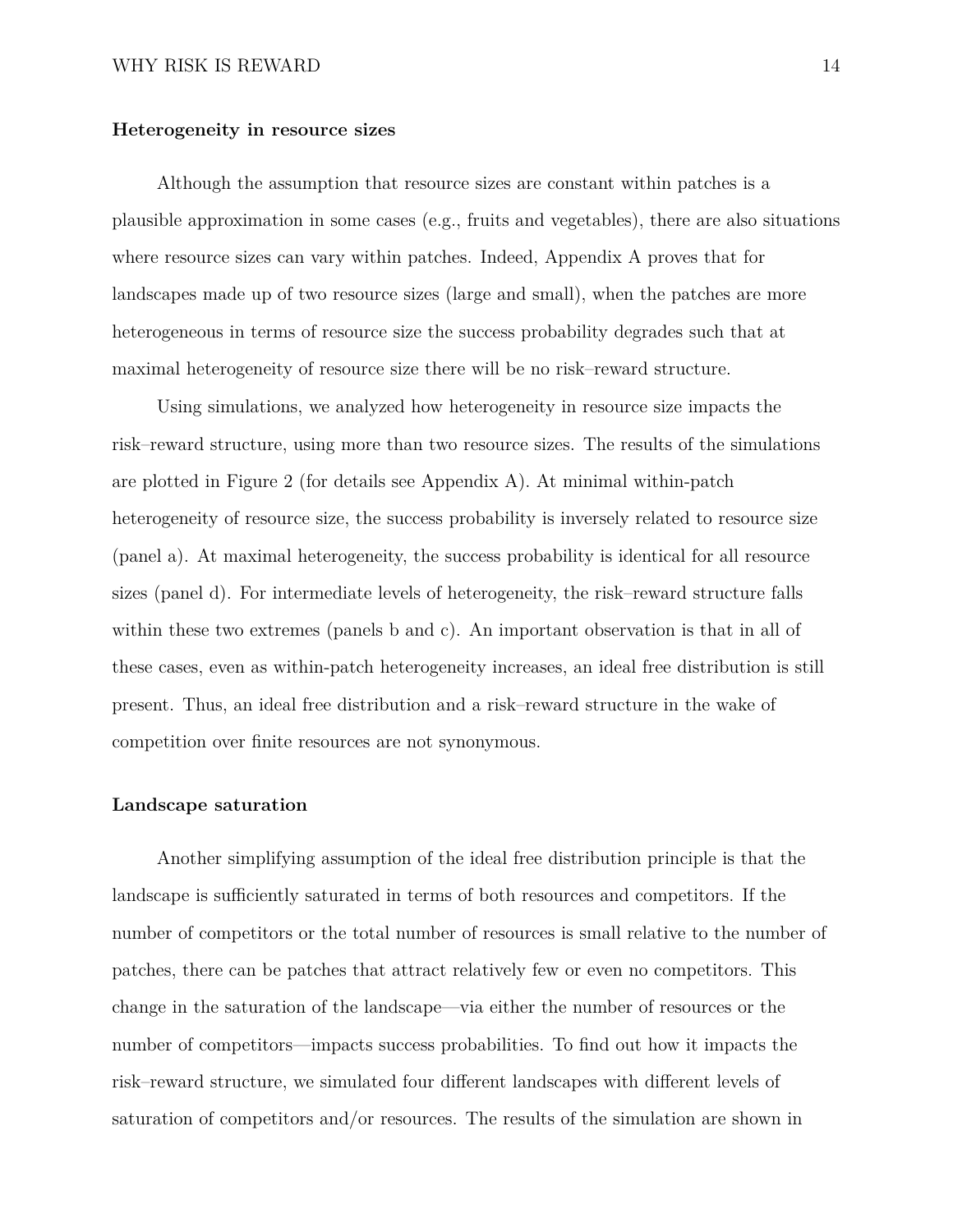<span id="page-14-0"></span>

*Figure 2*. Success probability as a function of resource size in landscapes with different levels of resource size heterogeneity within patches. Within-patch heterogeneity of resource size increases from panels a to d. For details on how the probabilities were estimated see Appendix [A.](#page-46-0)

Figure [3.](#page-16-0) In general, the risk–reward structure is robust. Figure [3,](#page-16-0) however, shows that there are some quantitative changes to the structure. Comparing the top two panels (with low-competitor saturation in the landscape: 100 total competitors across 200 patches) to the bottom two panels (1,000 total competitors across 200 patches), shows that with fewer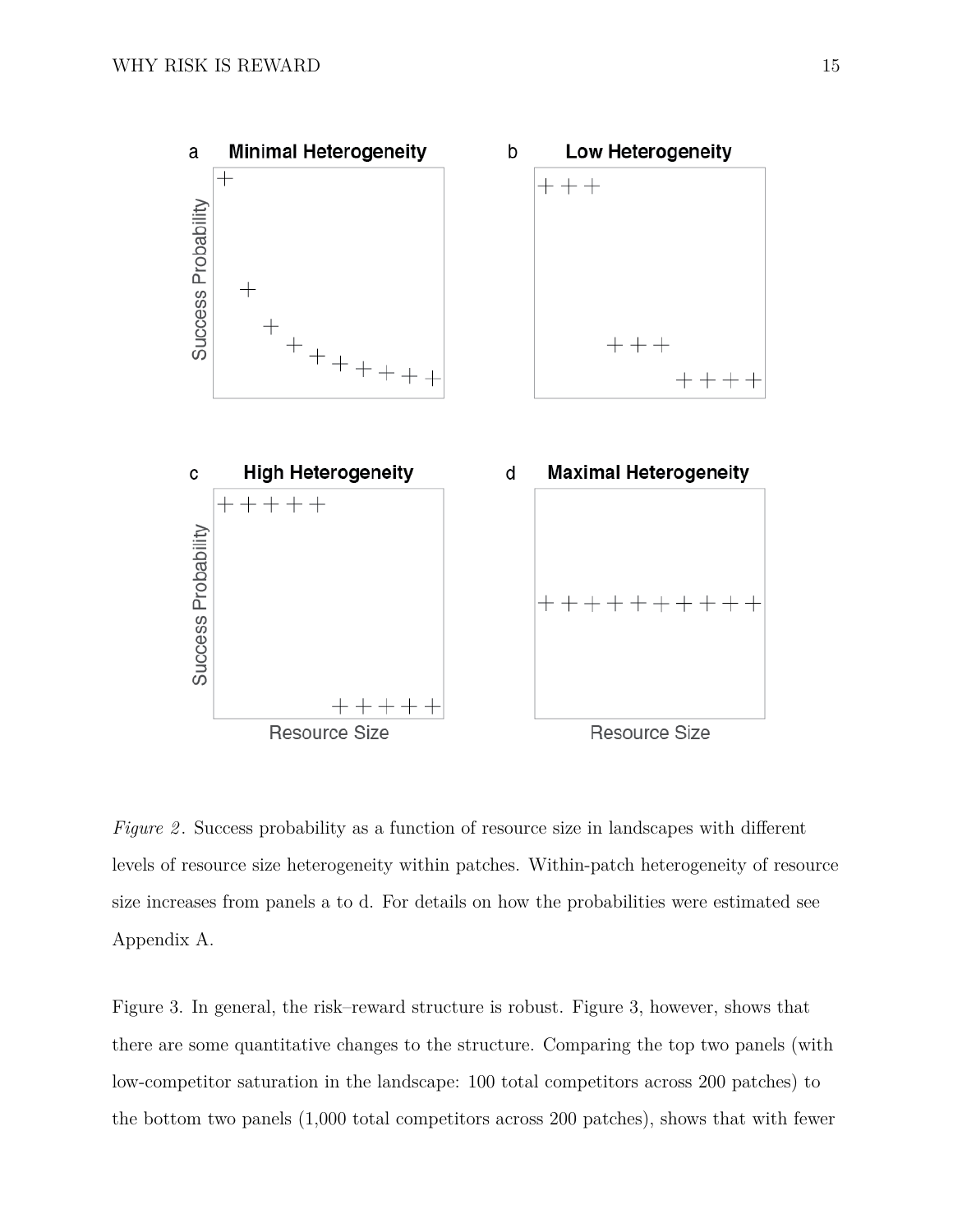competitors and thus lower saturation the slope of the function is shallower. Moreover, the variation in the success probability for small resource sizes is higher when either the total number of competitors is small, or resources are sparse. Thus, in less saturated landscapes, there is no longer a guarantee that small resources will always be associated with a high success probability.

The increasing variability in success probability as resource size gets smaller means resource size becomes increasingly unreliable as a predictor of success probability. Our simulations show that this problem does not arise to any noteworthy degree with respect to estimating the success probability for large resources: Even in sparse landscapes, the variability in success probability is low for large resources (Figure [3\)](#page-16-0). For instance, in the simulation with low competitor saturation and low resource saturation the range of success probabilities for the smallest resources is 3.6 times larger than that for the largest resources. As we see next, a similar regularity emerges when the cognitive constraints of competitors are taken into account.

#### **Non-ideal individuals**

Perhaps ideal free distribution principle's boldest assumption is that competitors are ideal—that is, that they are sensitive to and able to move to patches that maximize their consumption rate. Like the proposed behavior of homo economicus, this optimal behavior requires a complete representation of the environment and unlimited cognitive resources [\(Gigerenzer & Selten,](#page-38-3) [2002;](#page-38-3) [Simon,](#page-43-4) [1955\)](#page-43-4). What are the consequences of a more realistic portrayal of competitors? [Abrahams](#page-36-4) [\(1986\)](#page-36-4) demonstrated that if competitors have limited ability to detect differences in the quality of a patch, relative to landscapes with ideal competitors, real competitors will overuse poor patches and underuse rich patches. This pattern suggests the following reformulation of the ideal free distribution principle from Equation [3](#page-7-0) to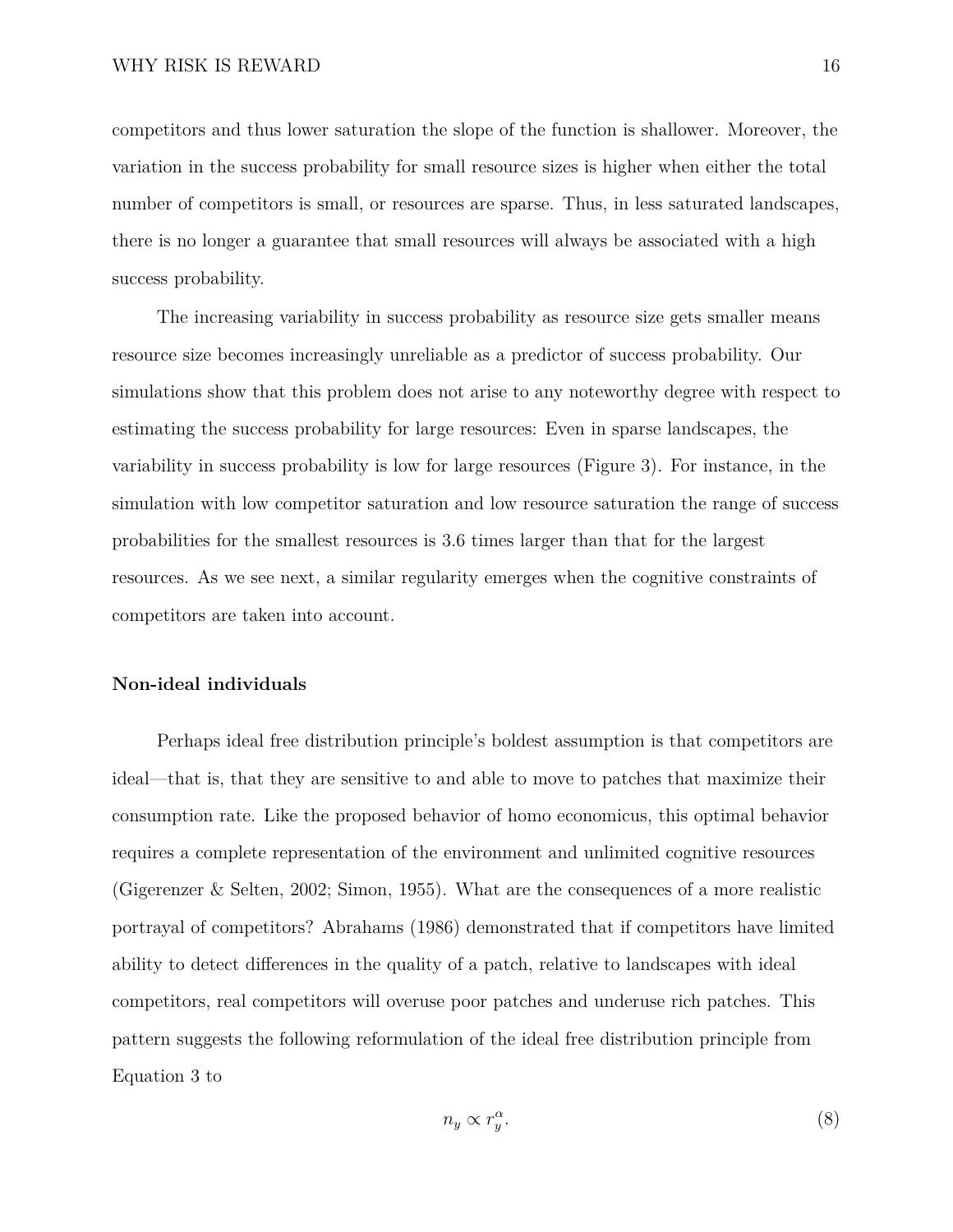<span id="page-16-0"></span>

*Figure 3* . Success probability as a function of resource size in an ideal free distribution model with different levels of landscape saturation. The median success probability  $(+)$ decreases with resource size. The fewer the number of competitors within the landscape, the shallower the decrease. The dashed lines plot the 2.5% and 97.5% quantiles of success probabilities, showing that the fewer competitors and resources in the landscape, the greater the variability in success probabilities—particularly at smaller resource size. In each simulation there were 200 patches with either 100 (low) or 1,000 (high) competitors and either 100 (low) or 1,000 (high) resources per size. The results are based on 2,000 simulations per parameter combination. See Appendix [B](#page-52-0) for further details.

The parameter  $\alpha$  ( $0 < \alpha < 1$ ) captures the degree to which competitors, in the aggregate, mismatch with respect to the resource amount. As sensitivity to patch quality at the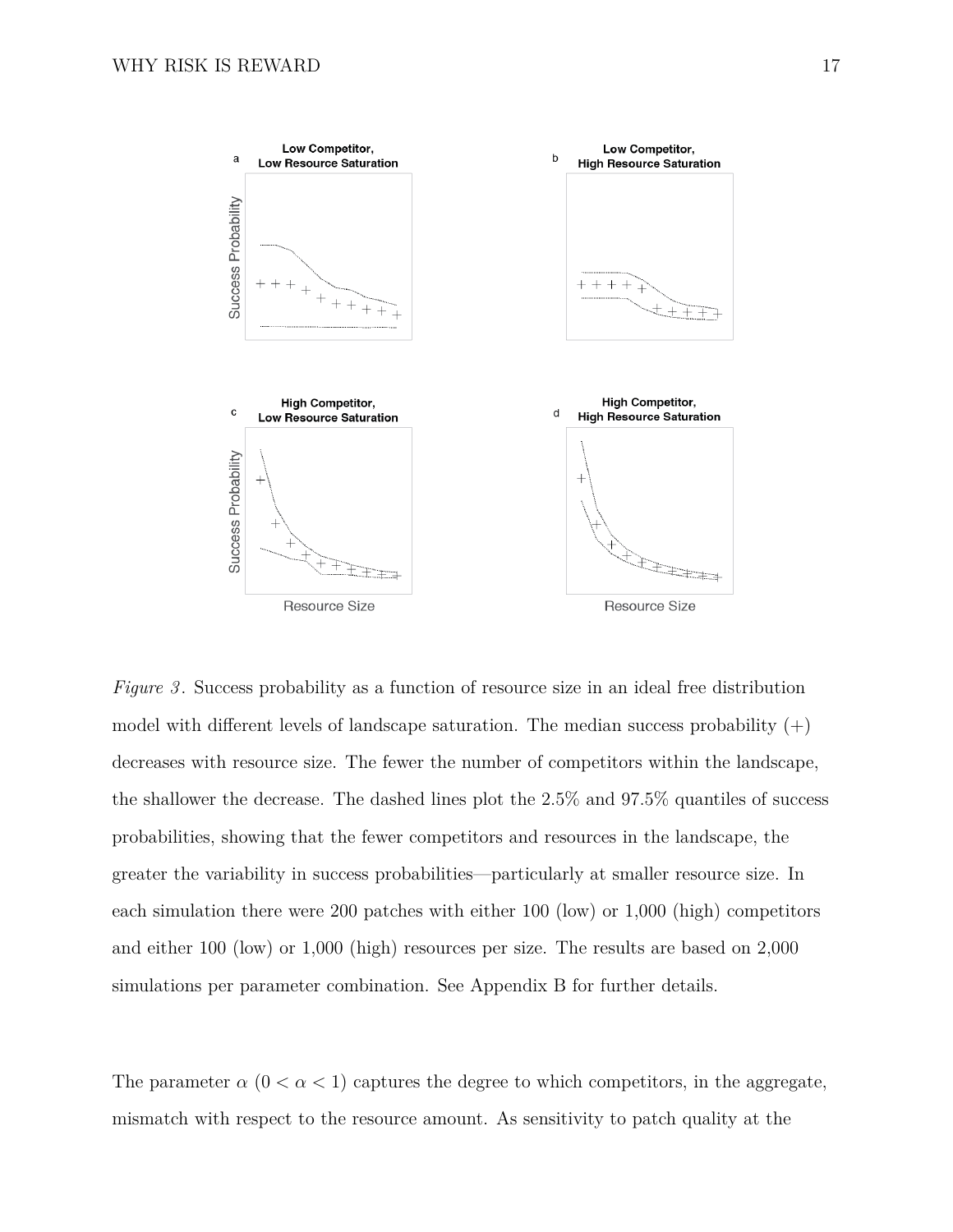individual level increases, the distribution of competitors increasingly conforms to an ideal free distribution, reflected in an increase in *α*. Kennedy and Gray [\(1993\)](#page-41-3) found that across 52 animal studies, an estimate of  $\alpha = 0.66$  gave the best account of the data.

Diminished sensitivity to the quality of the patches changes the distribution of competitors, thereby impacting the risk–reward structure. To see how, recall that the amount of resources in a patch is  $r_y = m_y \times s_y$  (Equation [4\)](#page-9-0). As a result, the predicted distribution of competitors will be

<span id="page-17-0"></span>
$$
n_y \propto (m_y \times s_y)^{\alpha}.\tag{9}
$$

Using this more general version of the ideal free distribution principle, we can determine how nonideal individuals will impact the success probability. This is done by incorporating Equation [9](#page-17-0) into the assumption where  $p_y \propto m_y/n_y$  (Equation [6\)](#page-9-2). Doing so shows that the success probability with nonideal individuals is

<span id="page-17-1"></span>
$$
p_y \propto \frac{m_y^{1-\alpha}}{s_y^{\alpha}}.\tag{10}
$$

As Equation [10](#page-17-1) shows, once the limited sensitivity of competitors is acknowledged, success probability  $p_y$  is proportional to both the size of the resource  $s_y$  and the number of resources  $m_y$ . If there is no variability in the number of resources across patches, then  $m_y$ is a constant and thus in terms of proportionality will be factored out of the equation. Consequently, in landscapes where each patch has the same number of resources but competitors are nonideal, success probability is less than inversely proportional to resource size,  $p_y \propto 1/s_y^{\alpha}$ . This means that relative to the risk–reward structure with ideal competitors, nonideal competitors produce success probabilities that will be less extreme for small resources and more extreme for large resources. In other words, a landscape with nonideal competitors produces a flatter risk–reward structure than one with ideal competitors (Figure [4\)](#page-18-0).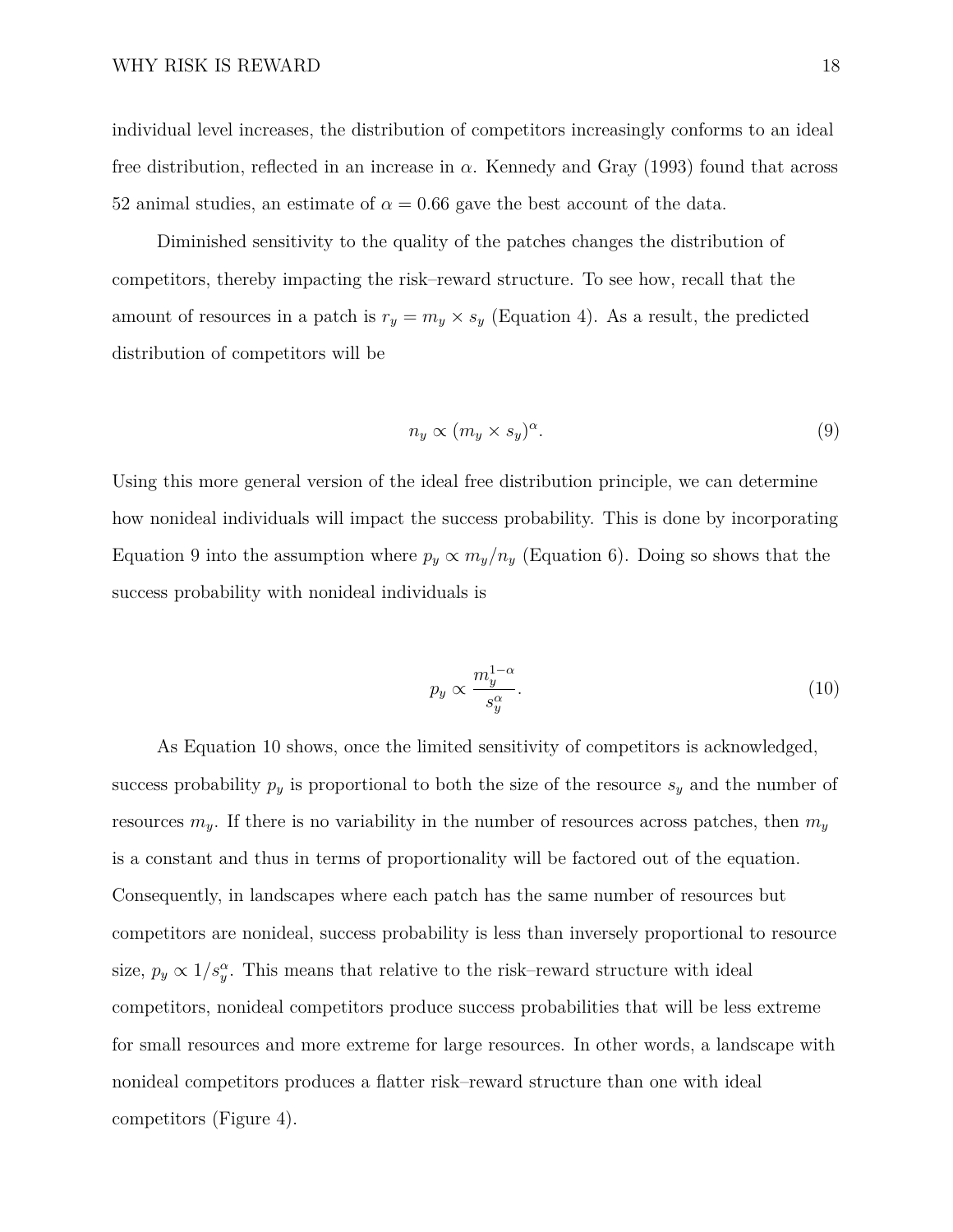<span id="page-18-0"></span>

*Figure 4*. Success probability as function of resource size for different levels of sensitivity to patch quality  $\alpha$  ( $\alpha = 0.3, .6,$  and *.*8). As sensitivity to patch quality lessens and competitors become less ideal (shown above with increasingly lighter lines), success probabilities become less extreme for small resources and more extreme for large resources.

We can also examine what happens if the number of resources per patch varies between patches. If the median number of items per patch is similar for patches with different resource sizes, the median success probability still decreases with resource size *sy*, just as before, but it will be shallower than what is predicted for a landscape with ideal individuals (Equation [10\)](#page-17-1). However, because there is variability in the number of resources there will be variability in the success probability for a given resource size. To see the impact of the variability, assume, for example, that the 95% range of number of resource items per patch ranges from  $\dot{m}$  to  $\ddot{m}$ . In landscapes with nonideal individuals, Equation [10](#page-17-1) implies that the 95% range of the predicted success probabilities will range from values proportional to  $\dot{m}^{1-\alpha}/s_y^{\alpha}$  to  $\ddot{m}^{1-\alpha}/s_y^{\alpha}$ . Figure [5](#page-19-0) shows how nonideal individuals in these landscapes change the range in possible success probabilities as a function of resource size. The pattern is similar to what we saw in sparse landscapes (Figure [3\)](#page-16-0). The success probability associated with a small reward item now varies widely, so that in a large number of cases the success probability will be low. In contrast, the success probability for a large resource item is less variable and nearly always low.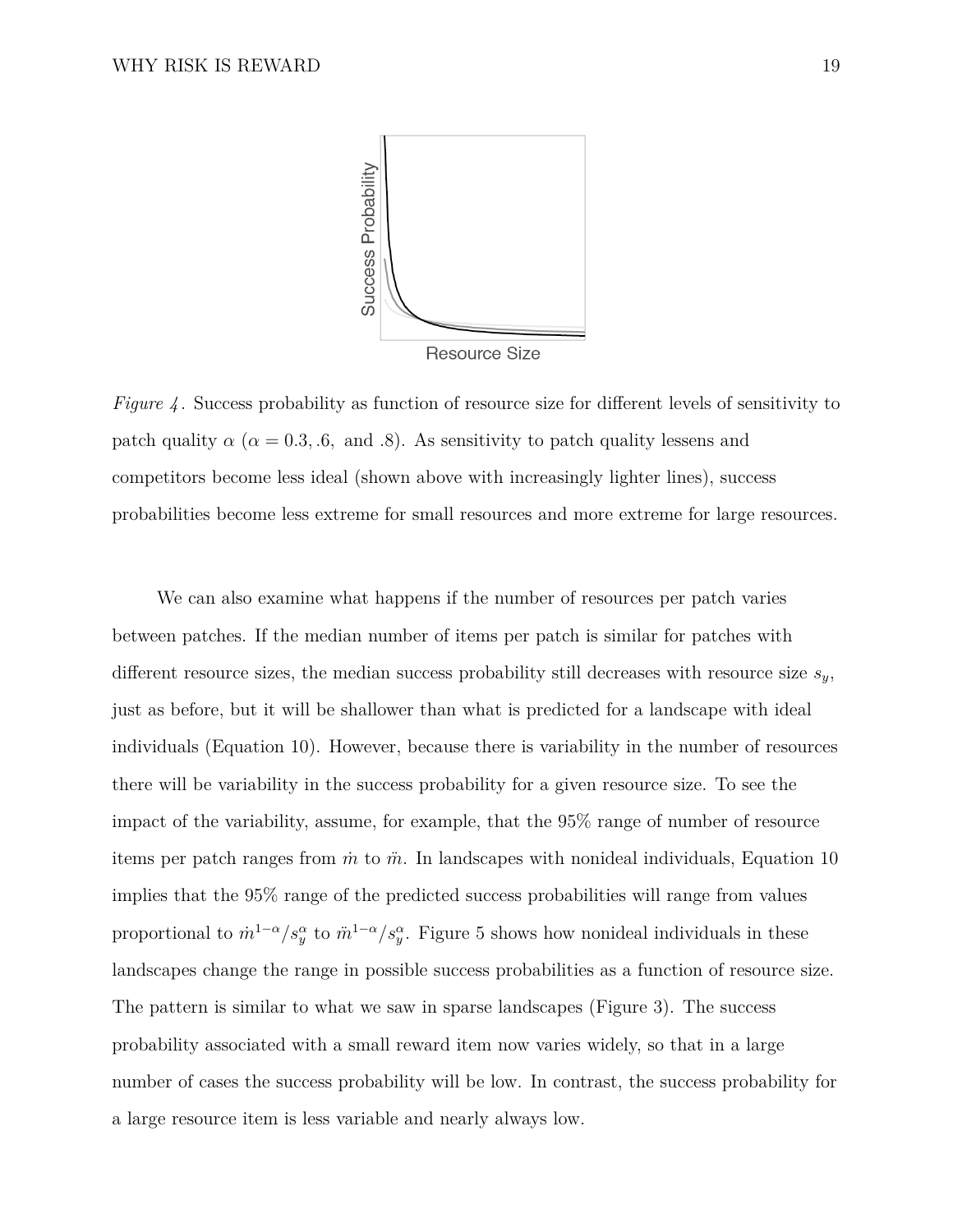<span id="page-19-0"></span>

*Figure 5*. Success probability as function of resource size when constraints lead to competitors undermatching patch resources. The median success probability  $(+)$  decreases with resource size. The 95% ranges of success probabilities at each resource size (dashed line) depends on the variation in the number of resource per patch (left panel:  $\dot{m} = 100$  to  $\ddot{m} = 1000$ ; right panel:  $\dot{m} = 10$  to  $\ddot{m} = 1000$ ).

In sum, limited ability to discriminate between patches of different qualities results in a risk–reward structure that is less extreme for small resources and more extreme for larger resources than one that occurs in landscapes with an ideal free distribution. Furthermore, if there is variability in resource sizes across patches, then these cognitive constraints result in an asymmetry in the relationship between risks and rewards. In particular, echoing a similar pattern with low landscape saturation, large resource sizes will reliably have a low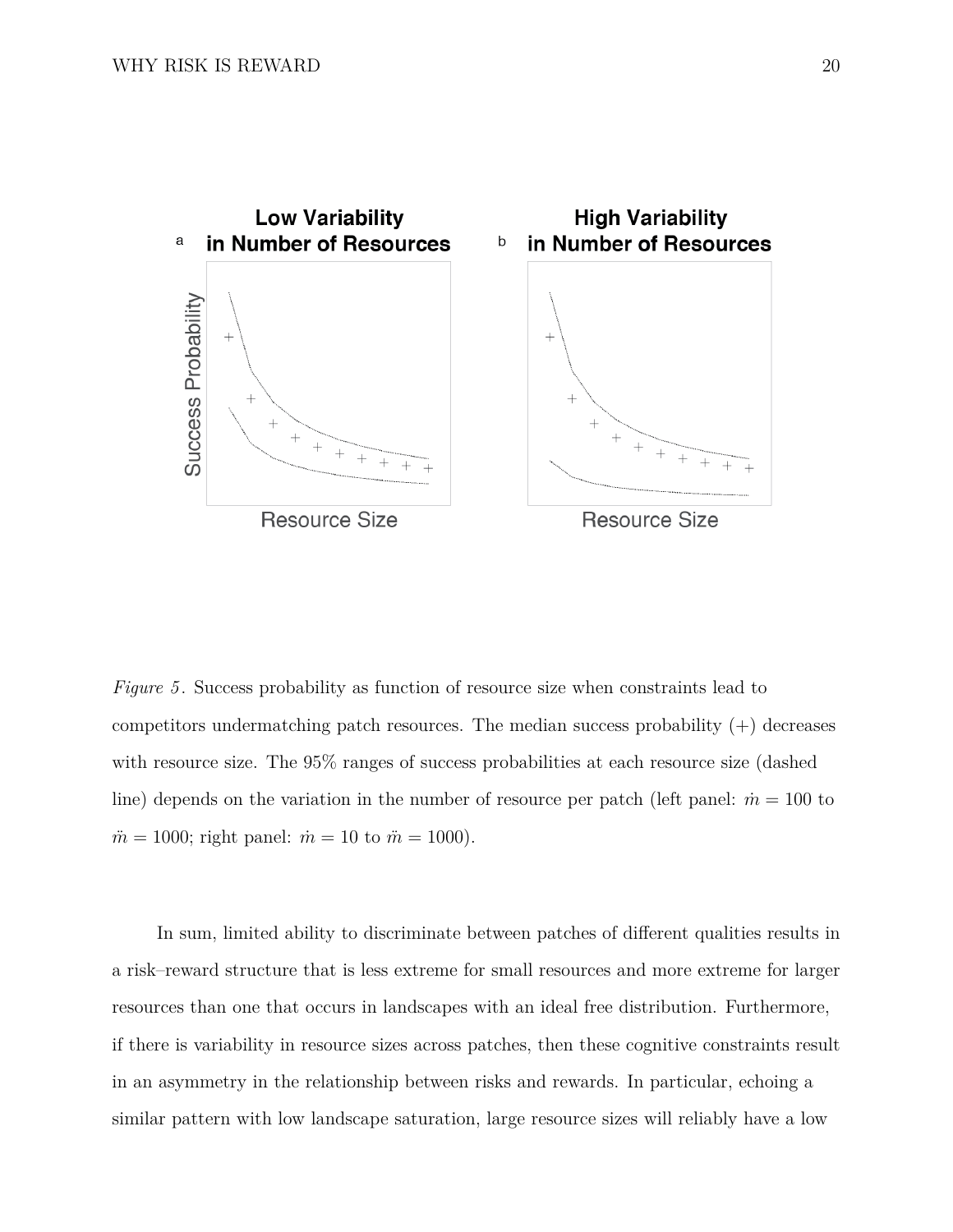success probability while small resource sizes will no longer reliably guarantee a high success probability.

#### **Unequal abilities between competitors**

The basic ideal free distribution principle assumes that all individuals are equal in their ability to obtain a resource. This is obviously a gross simplification; in reality competitors often differ [\(Houston & McNamara,](#page-40-5) [1988;](#page-40-5) [Parker & Sutherland,](#page-42-5) [1986;](#page-42-5) [Sutherland et al.,](#page-44-4) [1988\)](#page-44-4). We show in detail in Appendix [C](#page-55-0) that if individuals differ in their competitive ability, an ideal free distribution of competitors results in a risk–reward structure *within* each class of competitors with the same abilities, but not between classes. The intuition behind this result is that competitors with greater ability are more likely to obtain a resource, regardless of the resource size. However, within the same class of competitors the success probability is inversely proportional to number of competitors, which results in a risk–reward structure. A corollary of this result that the risk–reward structure will appear weaker in these environments when ignoring or collapsing across abilities or classes.

#### **Interference between competitors**

The basic ideal free distribution principle assumes that competitors do not interfere with each other's ability to acquire a resource. However, in many situations individuals do interfere with each other's resource acquisition [\(Sutherland,](#page-44-6) [1983\)](#page-44-6), including for reasons other than competition (e.g., predators may frighten off prey). Nevertheless, interference does not alter the risk–reward structure. For a formal proof see Appendix [D.](#page-58-0) The intuition behind the result is that interference impacts both the distribution of competitors in a patch and the success probability of any given competitor. Consequently, interference between competitors cancels itself out, thus retaining the risk–reward structure.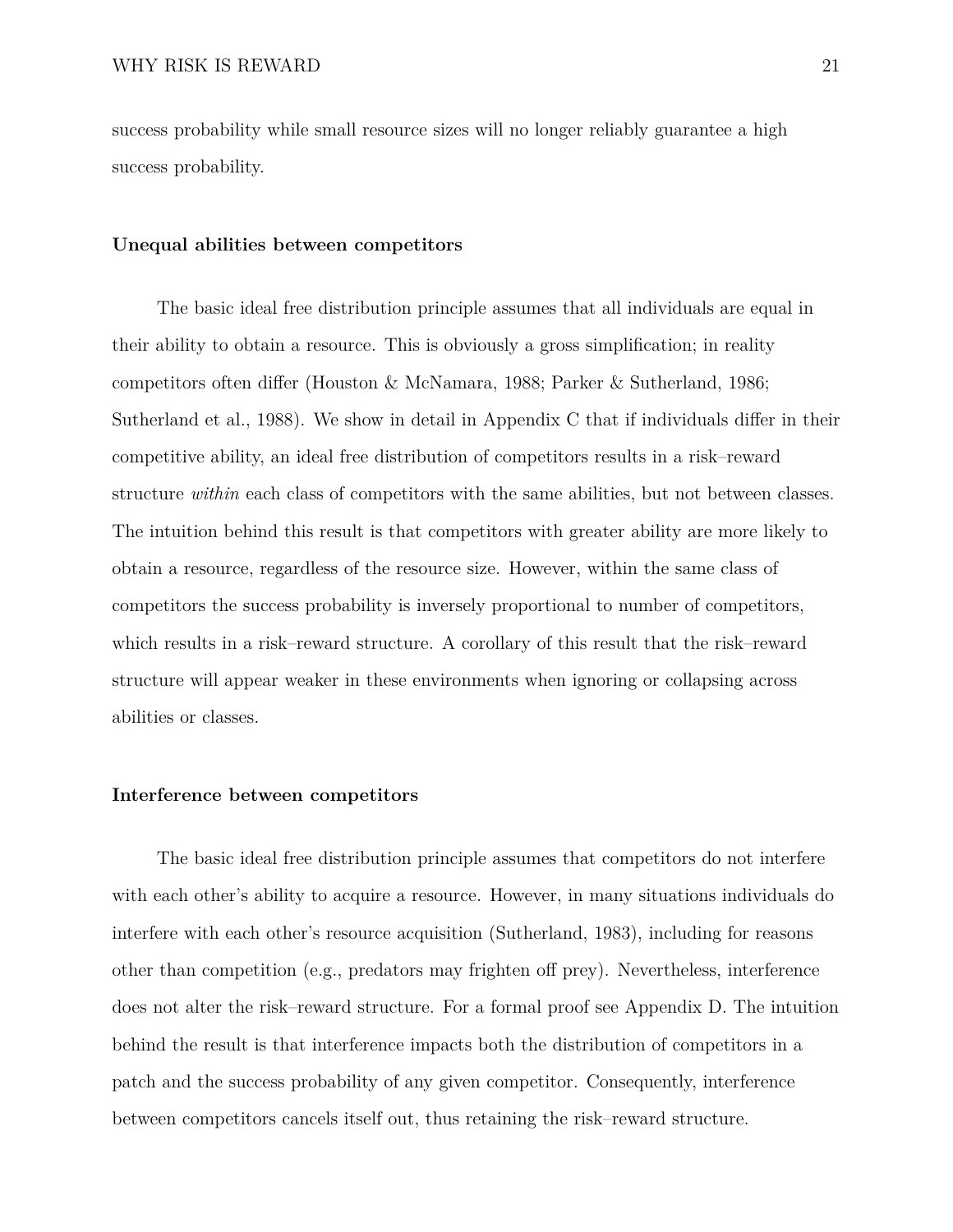#### **Multiple resource types**

Finally, what happens to the risk–reward structure when competitors in a landscape require more than one type of resource (e.g., water, food, mates)? Multiple resource types may render it impossible to achieve equilibrium across all types of resources simultaneously. For example, if most of the food is located in specific patches and most of the mating opportunities are in other patches, then the distribution of competitors between those patches can reflect either the goal of consuming food or the goal of finding of mates or some compromise thereof. How does this affect the risk–reward structure? A possible answer comes from applying what is known as Liebig's law in behavioral ecology [\(Bloom et](#page-36-5) [al.,](#page-36-5) [1985;](#page-36-5) [Danger et al.,](#page-37-6) [2008;](#page-37-6) [Farrior et al.,](#page-37-7) [2013;](#page-37-7) [Gorban et al.,](#page-39-5) [2011;](#page-39-5) [Harpole et al.,](#page-39-6) [2011;](#page-39-6) [Rosenheim et al.,](#page-43-5) [2010\)](#page-43-5). According to Liebig's law, growth is not determined by the total amount of resources, but by the most limiting one. The more limiting (i.e., essential and scarce) a resource type is, the more likely it is that its distribution dictates the distribution of competitors. For example, in a drought, water might be a more limiting resource, whereas in a wet season, mates or food might be more limiting. Consequently, the more limiting a resource is, the stronger the risk–reward structure for that resource.

In summary, the competitive ecology theory establishes how competition over limited resources results in the emergence of a risk–reward structure. Building on the concept of ideal free distribution from behavioral ecology, its first contribution is to establish that an inverse relationship between the size of a resource and the probability of obtaining it is to be expected whenever there is competition over finite resources. The second contribution of our theory is to establish how robust the risk–reward structure is against changes in the ecology of competition. Specifically, we showed how changes in resources across the landscape and in competitors systematically affect the risk–reward structure. This structure proves to be relatively robust: The strength of the relationship weakened, but never reversed. If the risk–reward structure is weakened, the success probabilities of smaller rewards are more affected than those of larger rewards. We now examine the extent to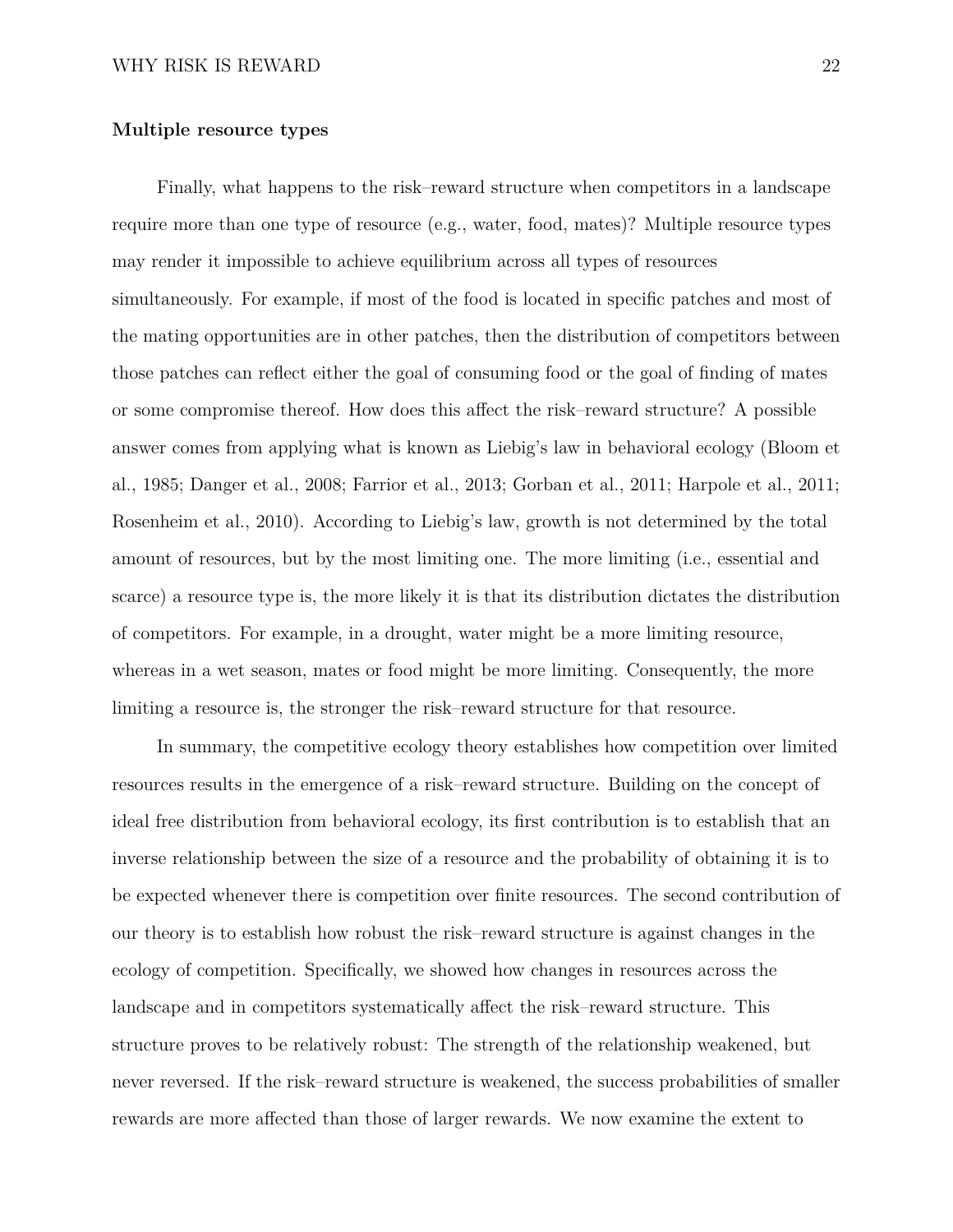which people's beliefs in the risk–reward structure reflect some of the predicted properties.

### **Do people's beliefs reflect the ecological properties of a risk-reward structure?**

The competitive ecology theory is a theory about an environmental structure. An adaptive approach to cognition like the one we take suggests that the mind reflects key properties of the environment. Competition over finite resources is frequent and recurrent, and so is the risk–reward structure resulting from this competition. Moreover, our theory establishes that two properties can be commonly expected in the risk–reward structure as a result of a competitive ecology with realistic assumptions. First, the relationship between risks and rewards can be expected to be less extreme for small resources and more extreme for larger resources. As we have shown, this property arises both due to heterogeneity in resource sizes and when competitors have diminished sensitivity to patch quality. Second, the resulting risk–reward structure in a landscape will often be one where the variability in success probabilities increases as resources gets smaller. This heteroscedasticity in estimates arises as saturation in the number of competitors or number resources decreases, or when competitors are not perfecting discriminate between resource sizes. We examined whether these two properties were present in people's beliefs in an estimation task first used by Pleskac and Hertwig [\(2014\)](#page-43-1). There are subtle variations the task, but all the tasks asks participants to consider a bet like the following:

Imagine you have been asked to play the following lottery. The lottery offers the opportunity to win  $\epsilon x$ , but it costs you  $\epsilon 2$  to play. If you choose to play you would pay the  $\epsilon \in 2$  and, without looking, draw a ball from a basket. In the basket there are 1,000 balls. The balls are either black or red. If the ball is red you will win  $\epsilon x$ ; otherwise, if the ball is black you will receive nothing. Thus, the number of red balls in the basket determines the probability that you will win. You are less likely to win the  $\epsilon \in 2$  the lower the number of red balls in the basket.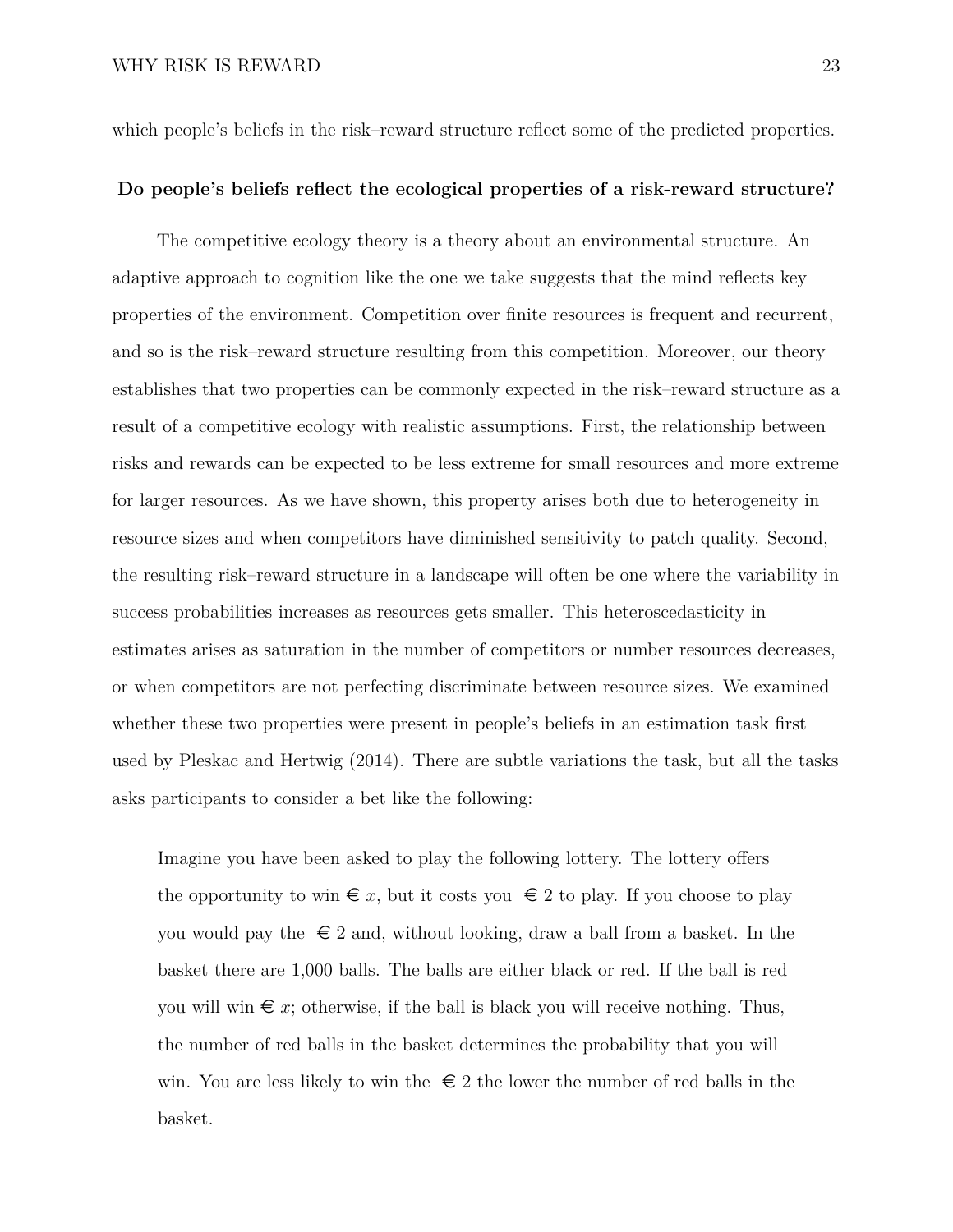<span id="page-23-0"></span>

*Figure 6*. Probability estimates by reward magnitudes from the lottery task. The median observed estimates are denoted by  $\times$ . The light gray dots denote individual participant estimates. The median of the posterior predicted distribution from risk–reward estimation model is denoted by the large dot and the 95% HDI of the posterior predicted distribution is denoted by the solid black line. The estimates are shallower than an inverse risk–reward relationship (dashed line) and the variability in the estimates reduces as the reward magnitudes increase. Both of these properties are consistent with the properties derived from our framework.

Different participants saw different total payoffs *x* (e.g., 2.5, 4, 10, 20), and were asked two questions: (1) How many balls do you think are in the basket? and (2) Would you pay  $\epsilon \in \mathbb{Z}$ to play?

Here we focus on how participants revealed their beliefs in the first question. We draw on responses across three studies. The first two come from Pleskac and Hertwig [\(2014\)](#page-43-1): In the first study, participants  $(N = 138)$  could win and lose real money with the bets (in a behavioral laboratory) and the bets were about an urn with 100 balls. In the second study participants  $(N = 196)$  answered questions about a hypothetical bet (online)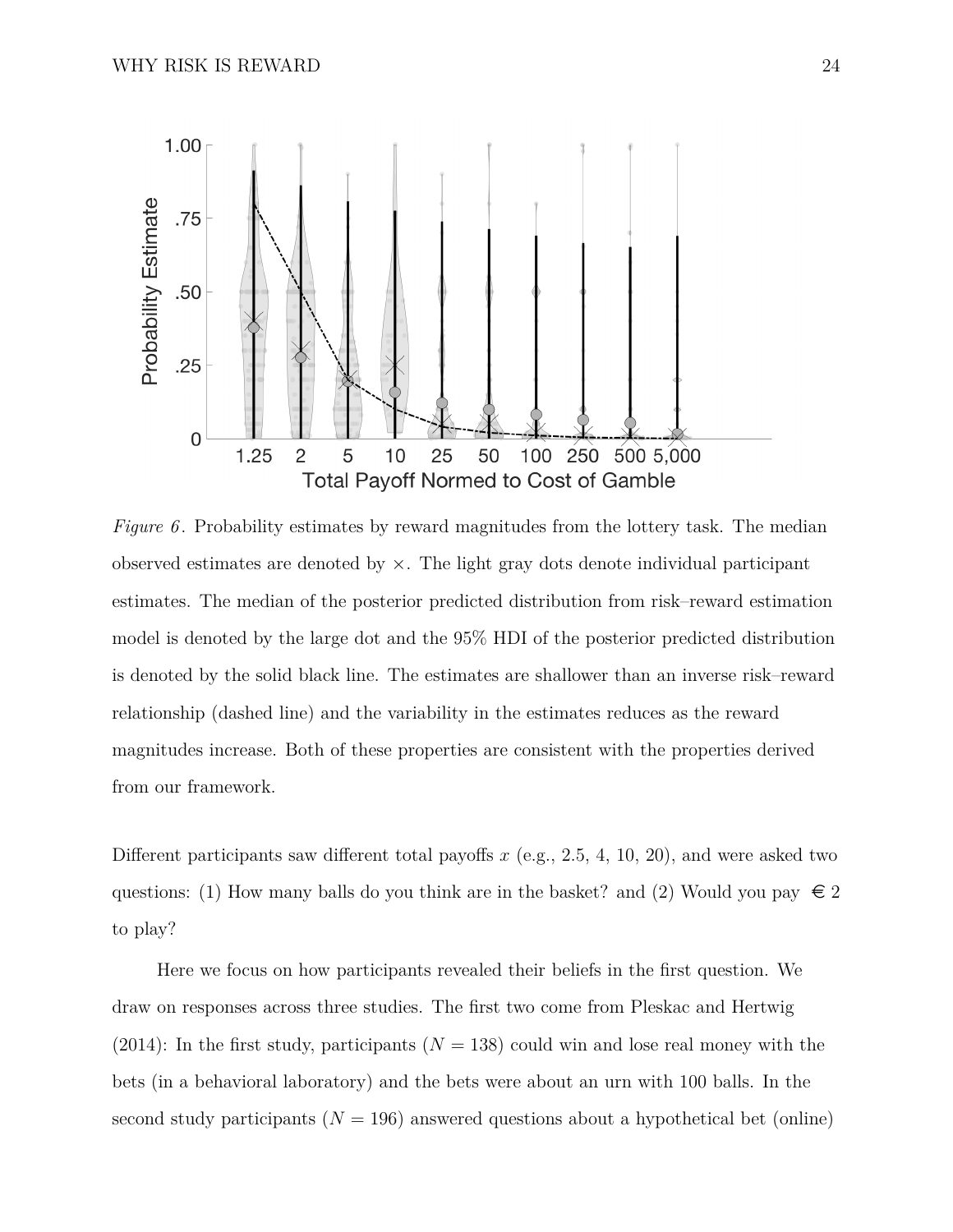#### <span id="page-24-0"></span>Table 2

*Interquartile range (IQR) of the probability estimates at different payoff levels.*

|                | Payoff IQR (estimates) |
|----------------|------------------------|
| 1.25           | .30                    |
| $\overline{2}$ | .35                    |
| 5              | .20                    |
| 10             | .30                    |
| 25             | .29                    |
| 50             | .19                    |
| 100            | .10                    |
| 250            | .10                    |
| 500            | .10                    |
| 5000           | .02                    |

about an urn with 1000 balls. The third study is a new online study where participants  $(N = 455)$  also answered questions about a hypothetical bet with 1000 balls (see Supplementary Materials for full details on the third study).

Figure [6](#page-23-0) plots the estimates collapsed across the three studies. Participants' estimates (in light gray) reflect an inverse risk–reward structure. Consistent with the ecological theory's prediction that the risk–reward structure is flatter with nonideal competitors, participants' estimates were flatter than predicted by a perfect inverse risk–reward structure (dashed line). Moreover, the estimates also became more variable as the reward size decreased, as indicated by the interquartile range of the probability estimates listed in Table [2.](#page-24-0) To formally test the degree to which the properties identified in our theory are reflected in people's beliefs, we developed the *risk–reward estimation model*.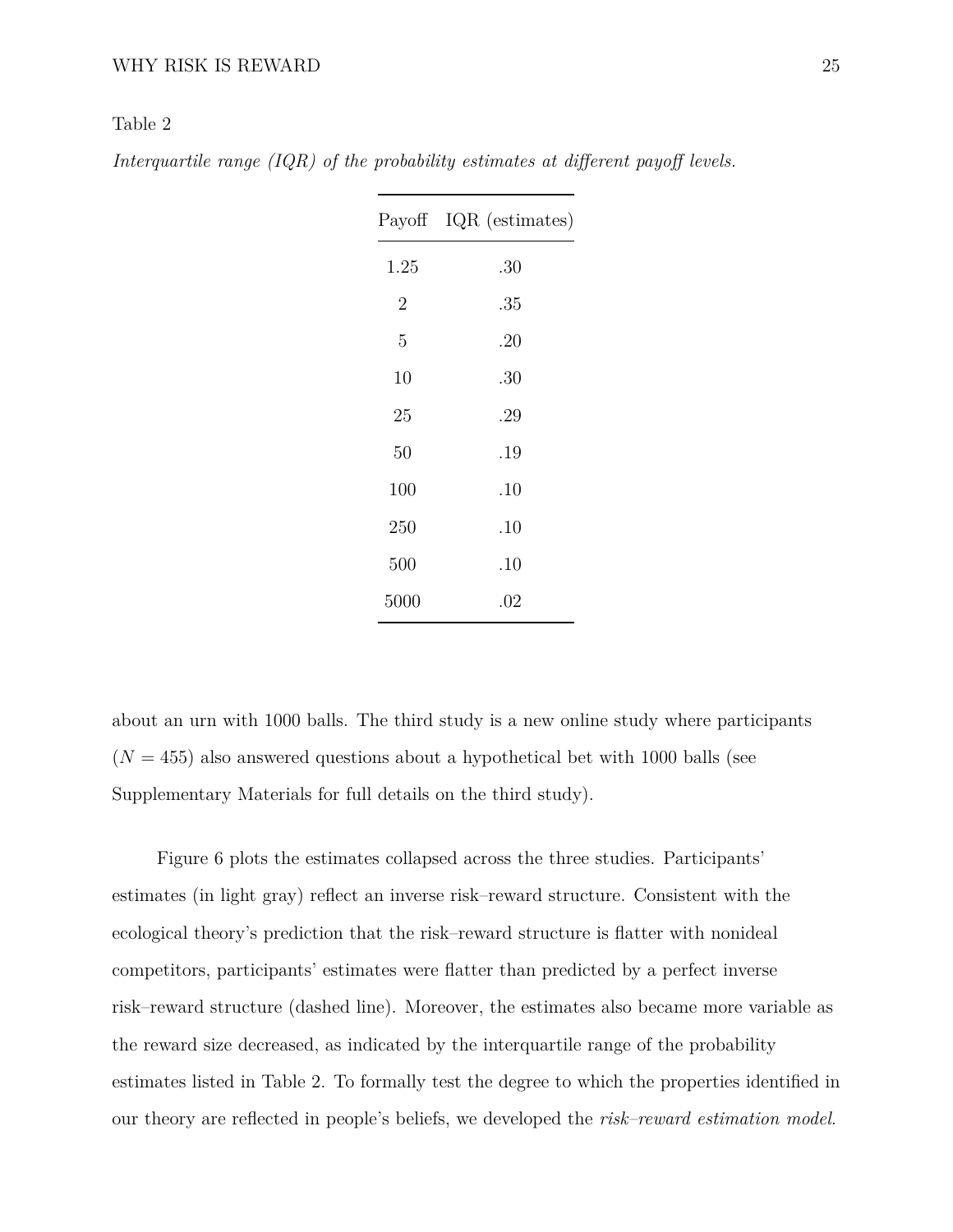#### **Risk–reward estimation model**

The risk–reward estimation model predicts the estimates participants provide in a pay-to-play gamble like the scenario described above. The model consists of four core assumptions: that people use the risk–reward heuristic, that ecological distortion of probability estimates occurs, that people employ the principle of indifference, and that estimates vary.

**Risk–reward heuristic.** The first assumption is that people estimate the probabilities using the risk–reward heuristic,

$$
p(x) = c/x.
$$
\n<sup>(11)</sup>

The variable c is the cost of playing (i.e., \$1 or  $\in$  1) and x is the total payoff (typically including the cost of the gamble *c* plus the gain *g*).

**Ecological distortion of probability estimates.** Second, as we have established, the risk–reward structure people experience may not be a perfect inverse relationship. For instance, as Figure [4](#page-18-0) shows when competitors have diminished sensitivity to patch quality the success probabilities are less extreme for small resources and more extreme for large resources. To capture these differences in people's beliefs, the risk–reward estimation model allows the estimated probabilities from the risk–reward heuristic  $p(x)$  to be distorted so that the distorted estimate  $p'(x)$  is

$$
p'(x) = \frac{\delta p(x)^{\alpha}}{\delta p(x)^{\alpha} + [1 - p(x)]^{\alpha}}.
$$
\n(12)

The *α* parameter measures the degree to which the risk–reward relationship is flatter than a perfect inverse risk–reward relationship. As  $\alpha$  decreases, the risk–reward relationship becomes flatter. That is, the probabilities associated with low payoffs are less extreme and those associated with high payoffs are more extreme. The  $\delta$  parameter measures an overall bias in the estimates. A decrease in  $\delta$  results in an overall downward shift of the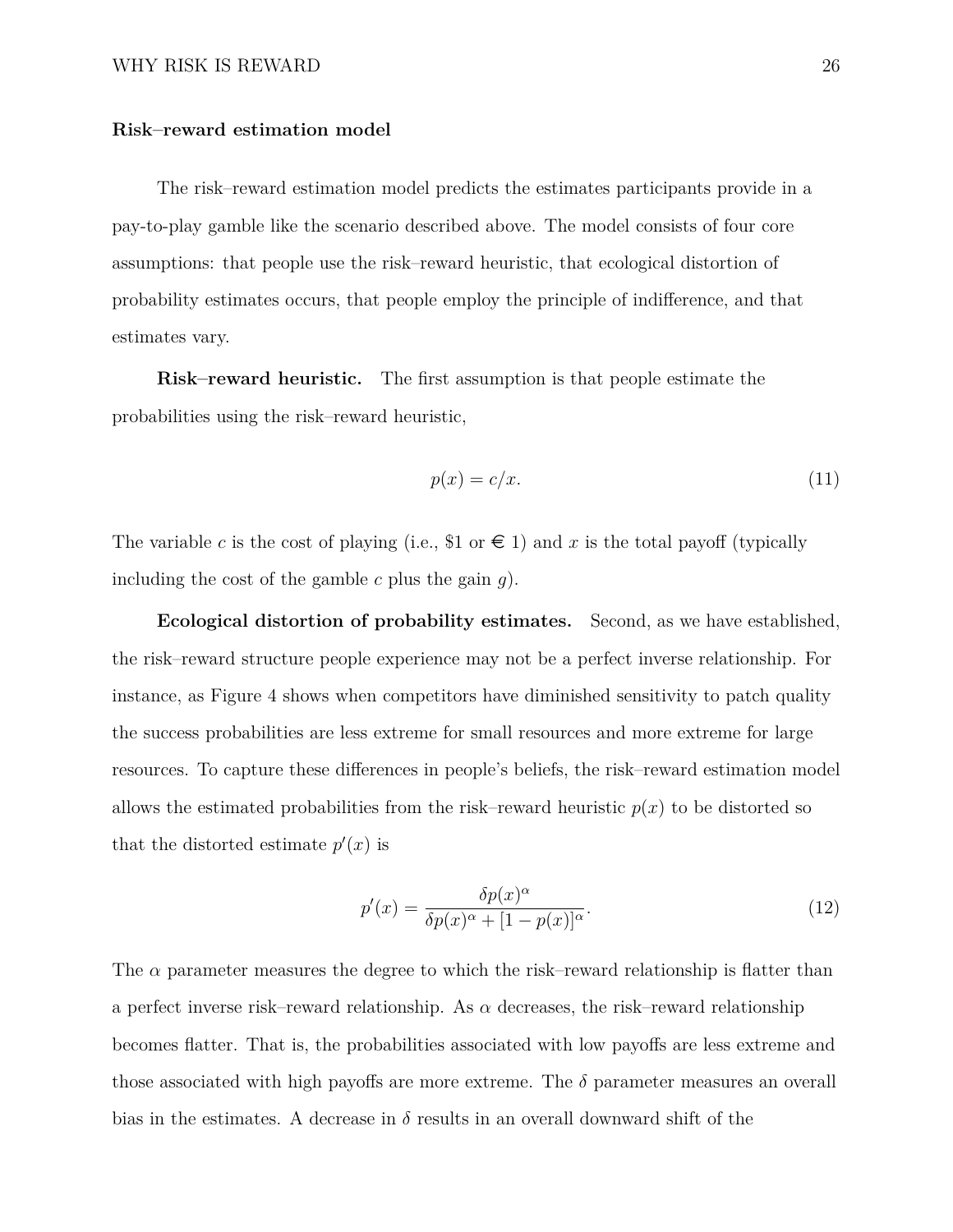probabilities.[2](#page-26-0)

**The principle of indifference.** Third, across several studies with the risk–reward estimation task, we have noted that there is a small but noticeable cluster of estimates at .5. This is consistent with people using the principle of indifference, whereby if people are uncertain about the probability of an event they estimate it to be equally likely to occur or not (Keynes, 1948; Laplace, 1814/1902). There is good evidence that people sometimes rely on this rule when judging the probability of an event [\(Fox & Clemen,](#page-38-4) [2005;](#page-38-4) [Fox &](#page-38-5) [Levav,](#page-38-5) [2004;](#page-38-5) [Fox & Rottenstreich,](#page-38-6) [2003\)](#page-38-6). With this in mind, we equipped the risk–reward estimation model to capture the rate at which people use the principle of indifference rather than relying on the risk–reward heuristic.<sup>[3](#page-26-1)</sup> According to the model, with probability  $0 \leq \lambda \leq 1$  people rely on the principle of indifference; otherwise they are assumed to use the risk–reward heuristic

$$
p''(x) = \lambda \times .5 + (1 - \lambda) \times p'(x). \tag{13}
$$

**Variability in estimates.** Finally, we sought to capture the variability in people's estimates. Across a range of conditions as resource size decreased the variability in the success probabilities increased (see Figures [3](#page-16-0) and [5\)](#page-19-0). To test whether this regularity is also reflected in people's estimates, and to account for people's baseline noise in their estimates [\(Erev et al.,](#page-37-8) [1994\)](#page-37-8), we assume that the observed estimates are distributed according to a beta distribution, with a mean of

$$
\mu = p''(x). \tag{14}
$$

<span id="page-26-0"></span><sup>&</sup>lt;sup>2</sup> Bias has been examined in the context of the ideal free distribution principle, but no systematic bias was found [\(Parker & Sutherland,](#page-42-5) [1986\)](#page-42-5).

<span id="page-26-1"></span><sup>3</sup> From an ecological perspective, we might expect an increased rate of the use of the principle of indifference when the environmental conditions are not expected to create a risk–reward structure (e.g., when the system is out of equilibrium or when the resource is unlimited).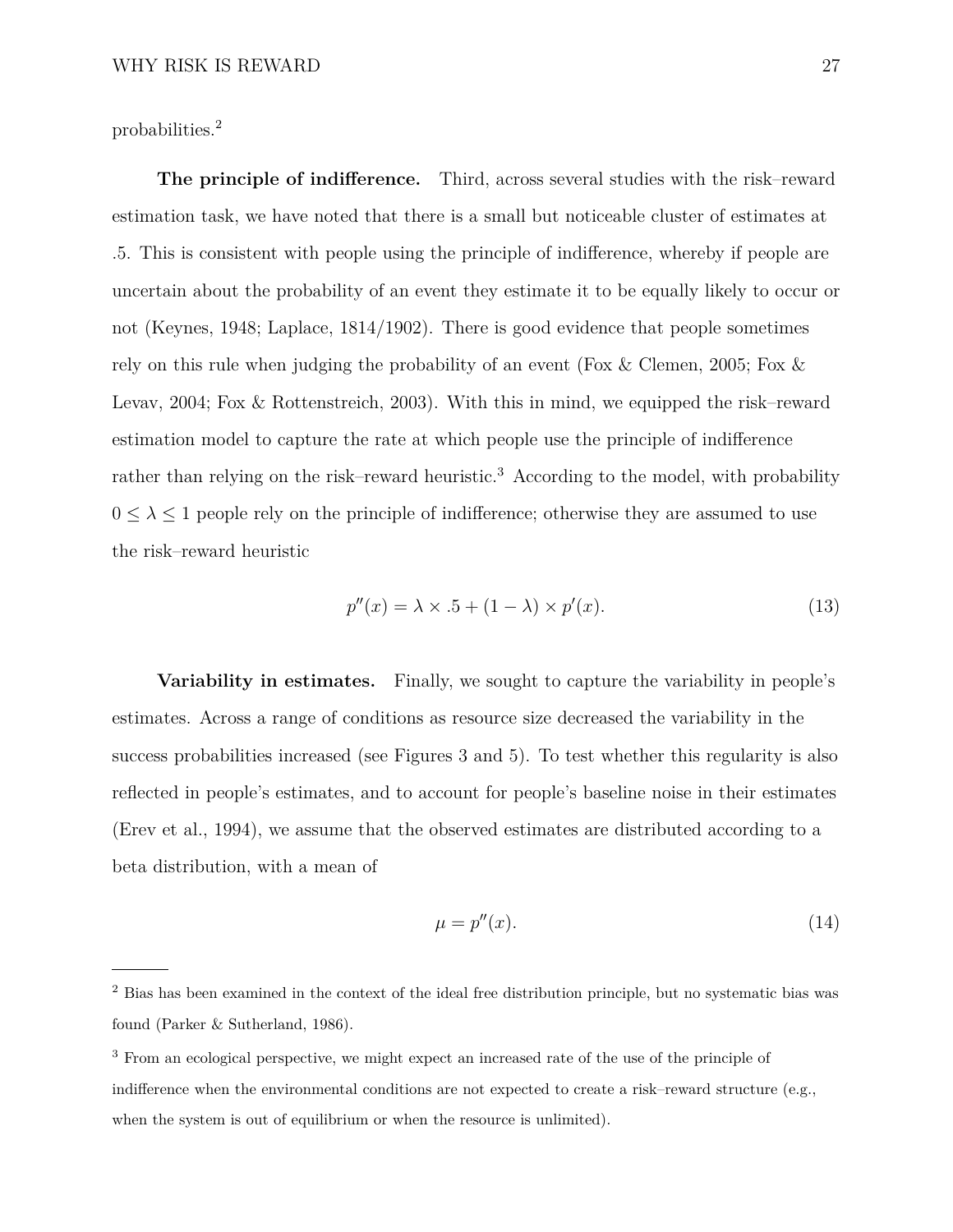The beta distribution has a second parameter  $\phi$  called the dispersion parameter.<sup>[4](#page-27-0)</sup> It determines the spread of the distribution or how noisy people are in reporting their estimates. We parameterized  $\phi$  so that with increasing reward magnitudes the variability in estimated probabilities can decrease. Formally, we set

$$
\phi = \exp(d_0 + d_1 x). \tag{15}
$$

The parameter  $d_0$  is a free parameter that captures baseline variability in the estimates. The parameter  $d_1$  captures the degree to which the dispersion or spread of the estimates changes across payoff levels with  $d_1 = 0$  indicating no change in the dispersion across the payoff levels. When  $d_1 < 0$  then there is an decrease in dispersion across payoff levels and when  $d_1 > 0$  there is an increase in dispersion.

#### **Capturing ecological properties with the risk–reward estimation model**

We fit the risk–reward estimation model to the data using Bayesian estimation techniques (see Supplementary Materials for details and the OSF website for code). Briefly, the estimation model provides a better fit than a standard beta regression model that models the probability estimates as a linear function of payoffs (see Supplementary Material for a model comparison).

**Risk–reward heuristic.** Generally, Figure [6](#page-23-0) shows that there is a close correspondence between the posterior predicted distributions of the model and the observed estimates: Participants' estimates are consistent with the use of the risk–reward heuristic. The posterior predictions also show that the risk the model appears to capture some of the deviations from the perfect inverse relationship between payoffs and probabilities. But the parameters are perhaps more revealing in terms of the remaining predictions of the competitive ecology theory, as we now show.

<span id="page-27-0"></span><sup>4</sup> Typically the beta distribution is characterized by the two independent parameters *a* and *b* where  $a = \mu \phi$ and  $b = (1 - \mu)\phi$ . The variance of the beta distribution is  $\sigma^2 = \mu(1 - \mu)/[\phi + 1]$ . Thus, the larger  $\phi$  is, the lower the variance.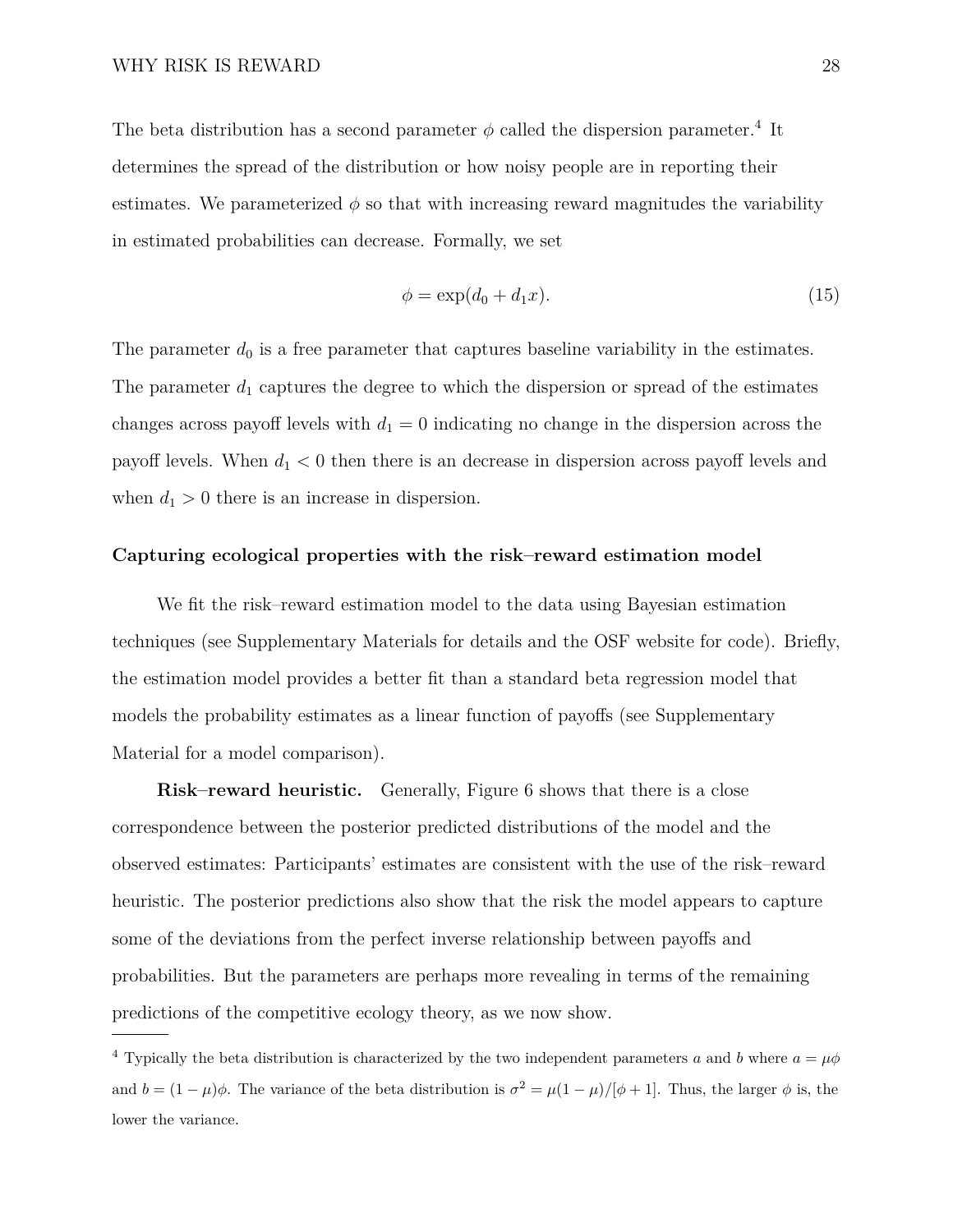#### WHY RISK IS REWARD 29

#### <span id="page-28-0"></span>Table 3

*Estimated parameters for the risk–reward estimation model.*

| Parameter                                                                    | М        | HDI          |  |
|------------------------------------------------------------------------------|----------|--------------|--|
| Sensitivity $\alpha$                                                         | 0.30     | [0.18, 0.44] |  |
| Bias $\delta$                                                                | $0.42\,$ | [0.33, 0.52] |  |
| Rate of principle of indifference use $\lambda$                              | $.20\,$  | [.06, .33]   |  |
| Baseline variability $d_0$                                                   | 0.63     | [0.73, 0.54] |  |
| Effect of payoff magnitude on variability $d_1$ -0.10 [-0.19, -0.01]         |          |              |  |
| HDI denotes the 95% highest density interval of the distribution. The values |          |              |  |

for  $d_0$  and  $d_1$  are in terms of standardized payoff values.

**Distortion in the risk–reward relationship.** Table [3](#page-28-0) summarizes the posterior estimates of the risk–reward estimation model. In terms of the distortion prediction, the parameter estimates for  $\alpha$  are below 1, which is consistent with a flatter risk–reward relationship than a perfect inverse risk–reward relationship (dashed line in Figure [6\)](#page-23-0).[5](#page-28-1)*,*[6](#page-28-2)

**Variability in the risk–reward relationship.** The  $d_1$  parameter indicates a small but credible increase in the dispersion of the estimates as the payoff magnitude decreased (Table [3\)](#page-28-0). According to the model, the dispersion for the highest payoff level  $(5,000)$   $(M = 0.92; HDI = [0.34, 1.61])$  was on average half as large as the dispersion for the lowest payoff level (1.25) (*M* = 1*.*94; HDI = [1*.*75*,* 2*.*13]) (*M* = 0*.*48; HDI = [0*.*17*,* 0*.*84]).

**Use of the principle of indifference.** The risk–reward estimation model also reveals that not all participants relied on a risk–reward structure to estimate the

<span id="page-28-1"></span><sup>&</sup>lt;sup>5</sup> A special case of the risk–reward estimation model where  $\alpha$  and  $\delta$  were set to 1 provided a substantially worse fit to the data (see Supplementary Material).

<span id="page-28-2"></span><sup>&</sup>lt;sup>6</sup> The values for  $\delta$  also show that the estimates were biased away from the perfect inverse relationship in a manner consistent with individuals being pessimistic in their estimates. Lacking an a priori prediction for this result we do not interpret it further.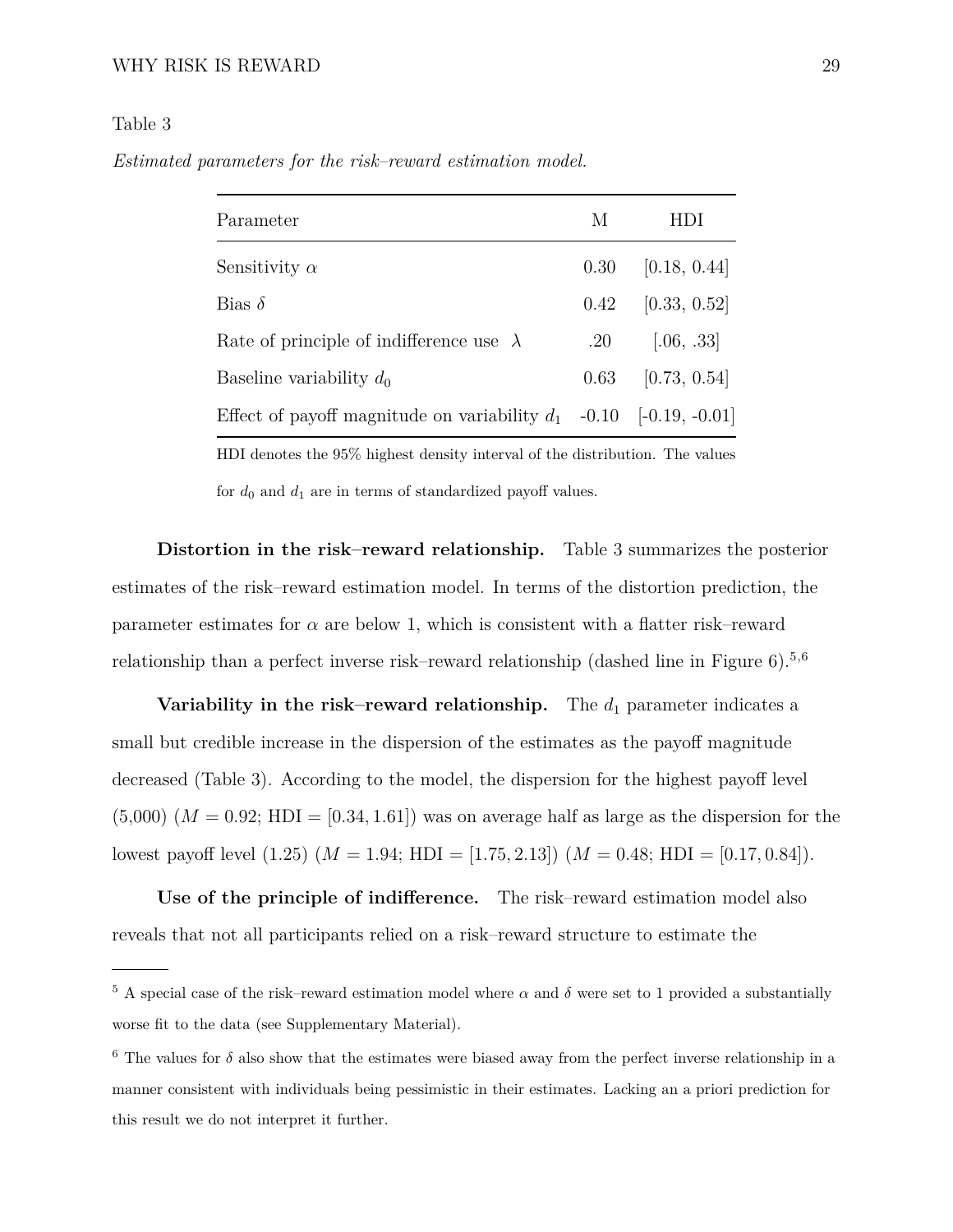probability of winning. An estimated  $\lambda$  parameter of .20 indicates that the principle of indifference had some weight in the estimates. This weight is notable in Figure [6](#page-23-0) where there is a bump at .5 across the different payoff levels. Given the between-subjects nature of the studies it is impossible to identify whether this effect is due to differential use of the principle of indifference or the risk–reward heuristic, or if the effect is more the result of an integration between the two. Regardless, the model shows that the risk–reward structure carries substantially higher weight in participants' estimates.

#### **Summary**

In summary, we have shown that not only do people's beliefs in the probability of obtaining different payoffs adhere to the risk–reward structure, they also reflect two core predictions of our ecological theory of the risk–reward structure. First, beliefs about the risk–reward relationship were, relative to a perfect inverse risk–reward relationship, was less extreme for low payoffs and more extreme for high payoffs. This property is consistent with the competitive ecology theory of the risk–reward structure, according to which this pattern arises in landscapes with heterogeneity in resource sizes or due to nonideal competitors. Second, participants' estimates were increasingly variable with decreasing payoffs. This, according to our theory, is a common property due, for example, to sparsity of resources or competitors, or to nonideal competitors. We now explore the behavioral consequences of both of these aspects in the General Discussion.

#### **General Discussion**

Herbert Simon's [\(1990\)](#page-44-5) principle of bounded rationality states,

Since we can rarely solve our problems exactly, the optimizing strategy suggested by rational analysis is seldom available. We must find techniques for solving our problems approximately, and we arrive at different solutions depending on what approximations we hit upon. Hence, to describe, predict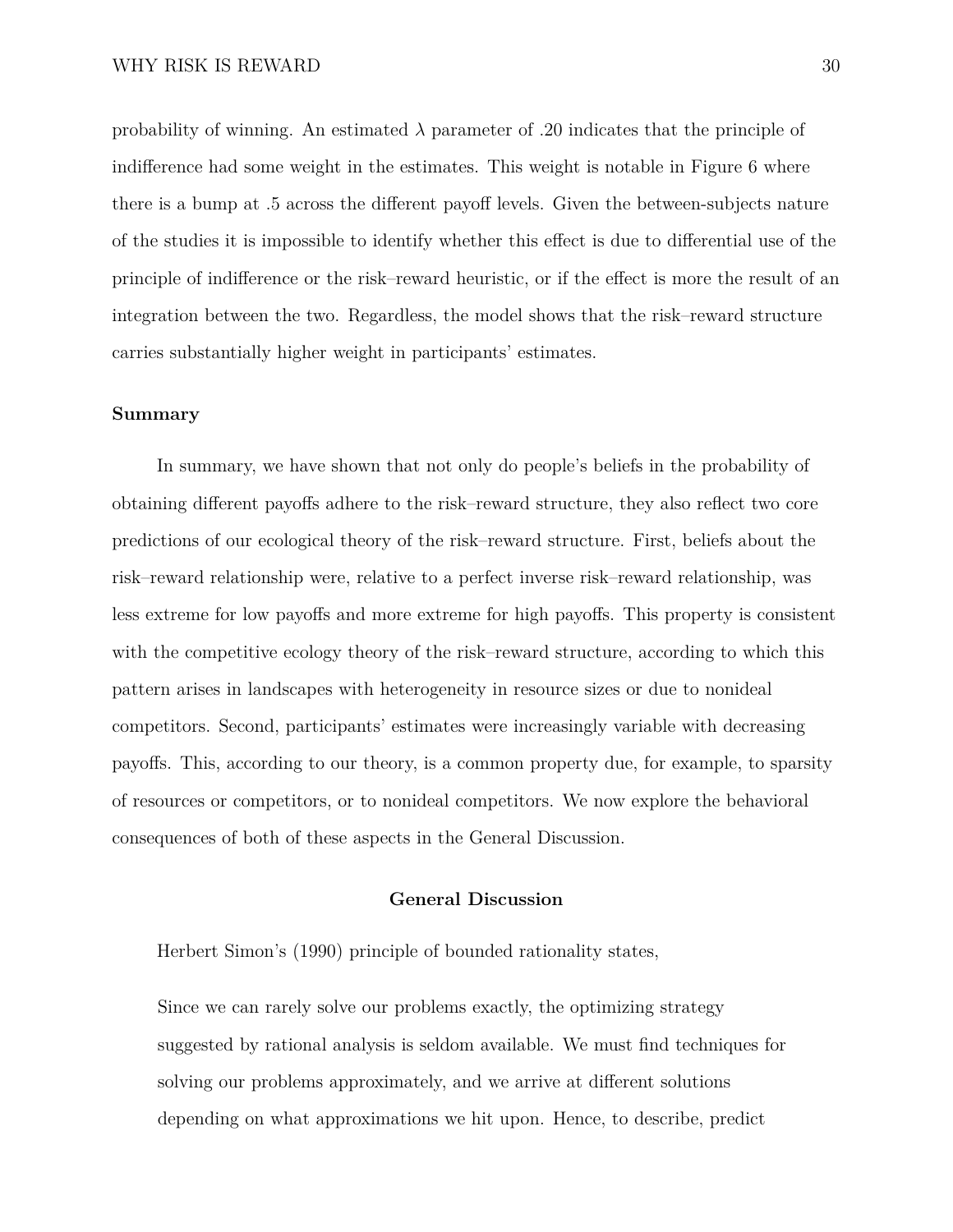and explain the behavior of a system of bounded rationality, we must both construct a theory of the system's processes and describe the environments to which it is adapting." (p. 7)

Simon's principle has led to extensive work on how attention, learning, memory, affective processes, and other factors shape people's judgments and decisions [\(Weber & Johnson,](#page-45-7) [2009\)](#page-45-7). At the same time, the principle has promoted an extensive cataloging of many of the choice environments in which these judgments and decisions are made [\(Hertwig et al.,](#page-40-6) [2013;](#page-40-6) [Hogarth & Karelaia,](#page-40-7) [2007;](#page-40-7) [Todd et al.,](#page-45-1) [2012\)](#page-45-1). A weakness of this cataloging approach, however, is that one may end up with a different process for each discernible environment or environmental structure, resulting in a multitude of descriptions of environment-by-process associations. In order to avoid such "description inflation," we suggest reframing Simon's goal as follows: In order to describe, predict, and explain the behavior of a system of bounded rationality, one must construct theories of the system's processes as well as theories of the mechanisms behind the environmental structures to which the system is adapting.

The competitive ecology theory of the risk–reward structure is a step in this direction. It shows that the ecology of competition is a sufficient condition for linking risks with rewards, and therefore—because competition for limited resources is a ubiquitous condition—a widespread and recurrent environmental regularity. Importantly, our theory also identifies how differences in the ecology, whether in environmental conditions (e.g., limitedness of resources) or in the competitors' abilities, alter the coupling of risk and reward. For instance, the more limiting a resource is, the more reliably one can expect a coupling. Furthermore, the relationship is stronger with more competitors and with competitors who are better able to discriminate between different rewards. The relationship is also stronger the more clumped the resources or rewards are (i.e., divided into distinct patches or categories), and the more homogeneous in size the resources are within a patch relative to between patches. Finally, while in most cases a large reward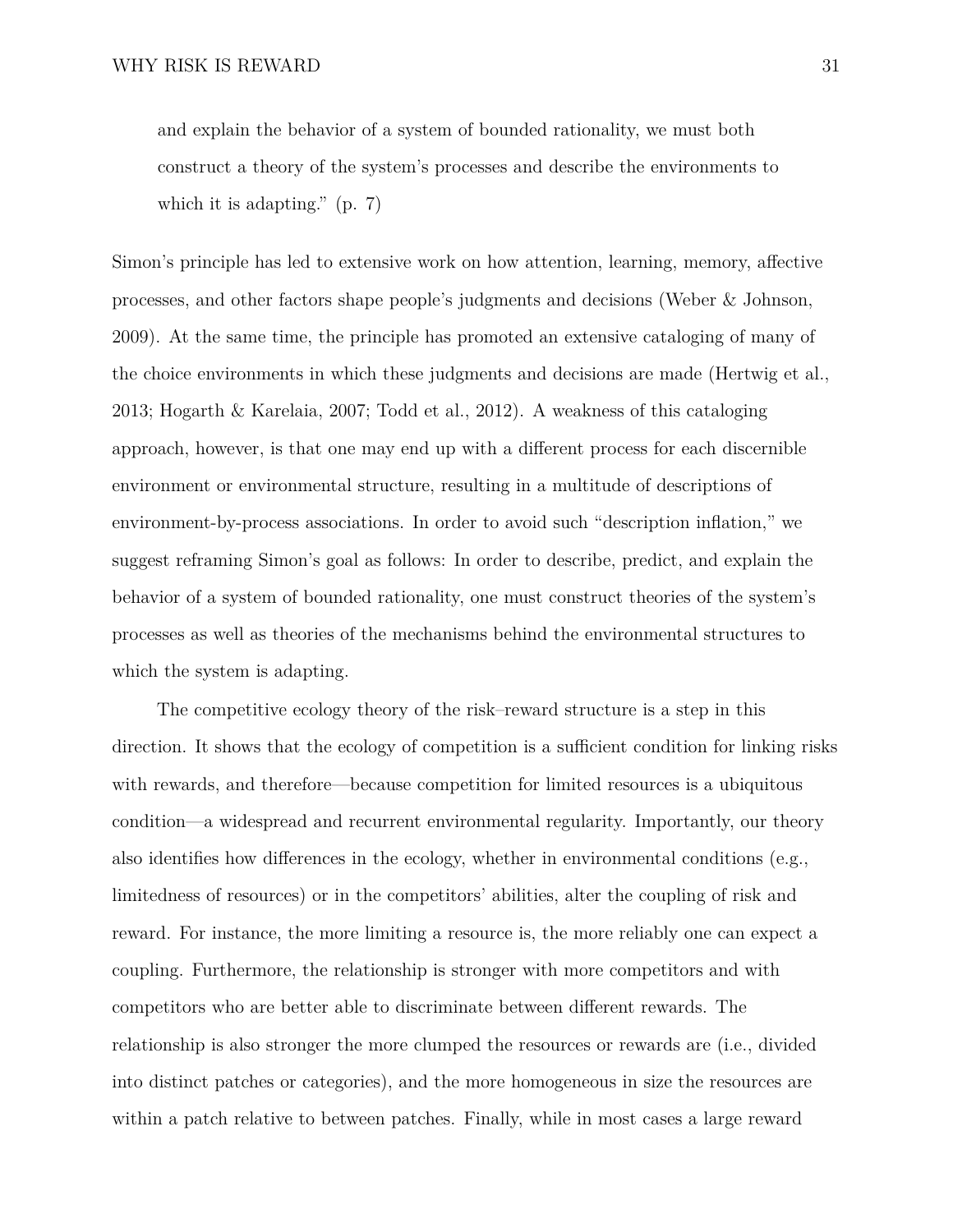corresponds to a low probability, a smaller reward is not reliably tied to a high probability. This implies that people should be wary of banking on a large probability when presented with a small reward.

#### **How an ecological theory can help make sense of human behavior**

Identifying the specific forms the risk–reward structure takes and the causes for variation helps, in turn, to better understand human behavior. Empirically, we found that people's representations of the risk–reward structure display properties that are predicted by the ecological theory. Not only is the reported risk–reward relationship flatter, it also exhibits greater dispersion in estimated probabilities as the payoff magnitudes decrease (see Figure [6\)](#page-23-0). This is consistent with the predictions of the ecological theory that suggests various reasons for the relationship to be flatter than in an ideal world.

How do people come to reflect these ecological properties? We do know that people are able to learn risk–reward structures incidentally as they make decisions about risky and uncertain prospects without feedback and when learning is not the central goal [\(Leuker et](#page-41-2) [al.,](#page-41-2) [2018a\)](#page-41-2). This may suggest that the mind is ready to learn this relationship and perhaps even expects it. But learning is only one mechanism through which people adapt to the risk–reward structure. Social transmission may be another [\(Canini et al.,](#page-36-6) [2014;](#page-36-6) [Moussaïd](#page-42-6) [et al.,](#page-42-6) [2015\)](#page-42-6). Indeed, the cross-cultural occurrence of proverbs like "A bird in the hand is worth two in the bush" is an indicator that the risk–reward structure has entered our collective mind. The German version of this proverb has it that a sparrow in the fist is better than a pigeon on the roof, but the gist remains the same: It is better to hold on to something than to risk losing it by trying to attain something better. Expressed in the probabilistic terminology of the risk–reward structure: One is better off contenting oneself with a smaller and safer reward than striving for a larger but less likely reward. Understanding how people pick up recurrent and stable regularities in their environment via individual, social, and cultural learning [\(Henrich & McElreath,](#page-39-7) [2003;](#page-39-7) [Mesoudi,](#page-42-7) [2011;](#page-42-7)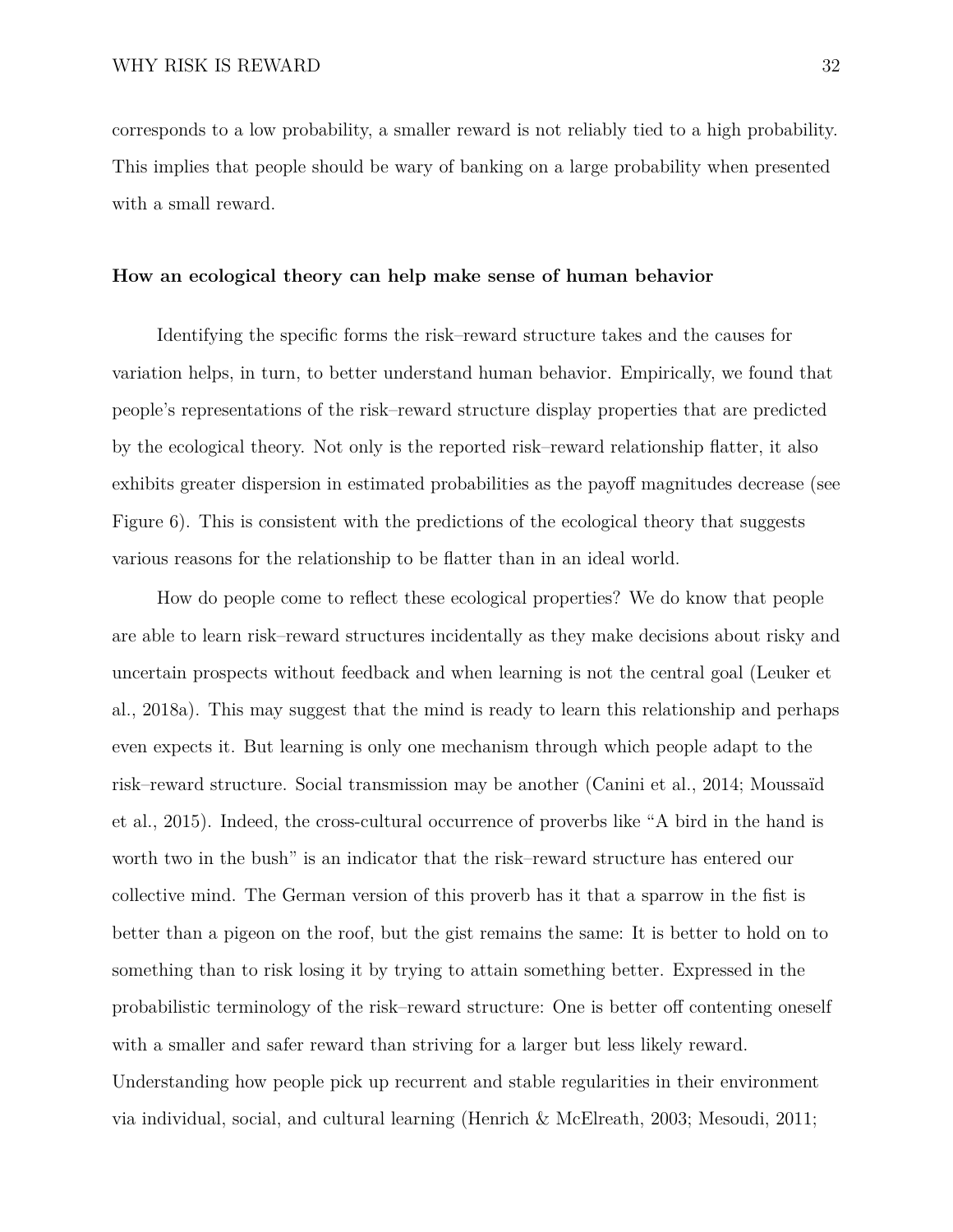[Richerson & Boyd,](#page-43-6) [2005\)](#page-43-6) will be important next steps in understanding how the risk–reward structure and other structures impact human behavior.

The competitive ecology theory can be informative for other uses of the risk–reward structure as well. For example, since the risk–reward relationship is bidirectional, it can also be exploited to make inferences from known risks to the magnitude of rewards [\(Skylark & Prabhu-Naik,](#page-44-7) [2018\)](#page-44-7). Like it does for the risk–reward heuristic, the theory identifies conditions where inferences about rewards based on the risks are impacted by the ecology. For instance, the systematic change in the variability in success probabilities affects an individual's ability to infer a reward from a given risk. In particular, small probabilities of success do not guarantee a large reward size, but large probabilities of success will be more likely to be linked to small resources (see Figures [3](#page-16-0) and [5\)](#page-19-0). In other words, an object that is easy to obtain is probably of low value but an objects that is harder to obtain does not promise high value.

#### **A conjecture of ecological rationality requires an ecological theory**

The concept of ecological rationality [\(Todd & Gigerenzer,](#page-45-8) [2007\)](#page-45-8) highlights the fit between a heuristic or, as Hertwig, Pleskac, Pachur, and the Center for Adaptive Rationality [\(in press\)](#page-40-8) propose, of any decision-making tool and an environment. To reach a comprehensive understanding of this fit, however, an ecological theory like the one presented here is required. Consider the initial work on the risk–reward heuristic [\(Pleskac](#page-43-1) [& Hertwig,](#page-43-1) [2014\)](#page-43-1). Across the different ecologies surveyed, there was a fair amount of variation in the exact shape of the risk–reward structure. Moreover, when they evaluated how well people's beliefs tracked the risk–reward relationship again there was substantial variation. Although estimates obeyed the predictive qualitative pattern, people's estimates did not perfectly map onto the prediction of the risk–reward heuristic. Our ecological theory, however, helps explain this variability in the world and in people's estimates. By drawing on the ideal free distribution framework, we can identify how key properties of the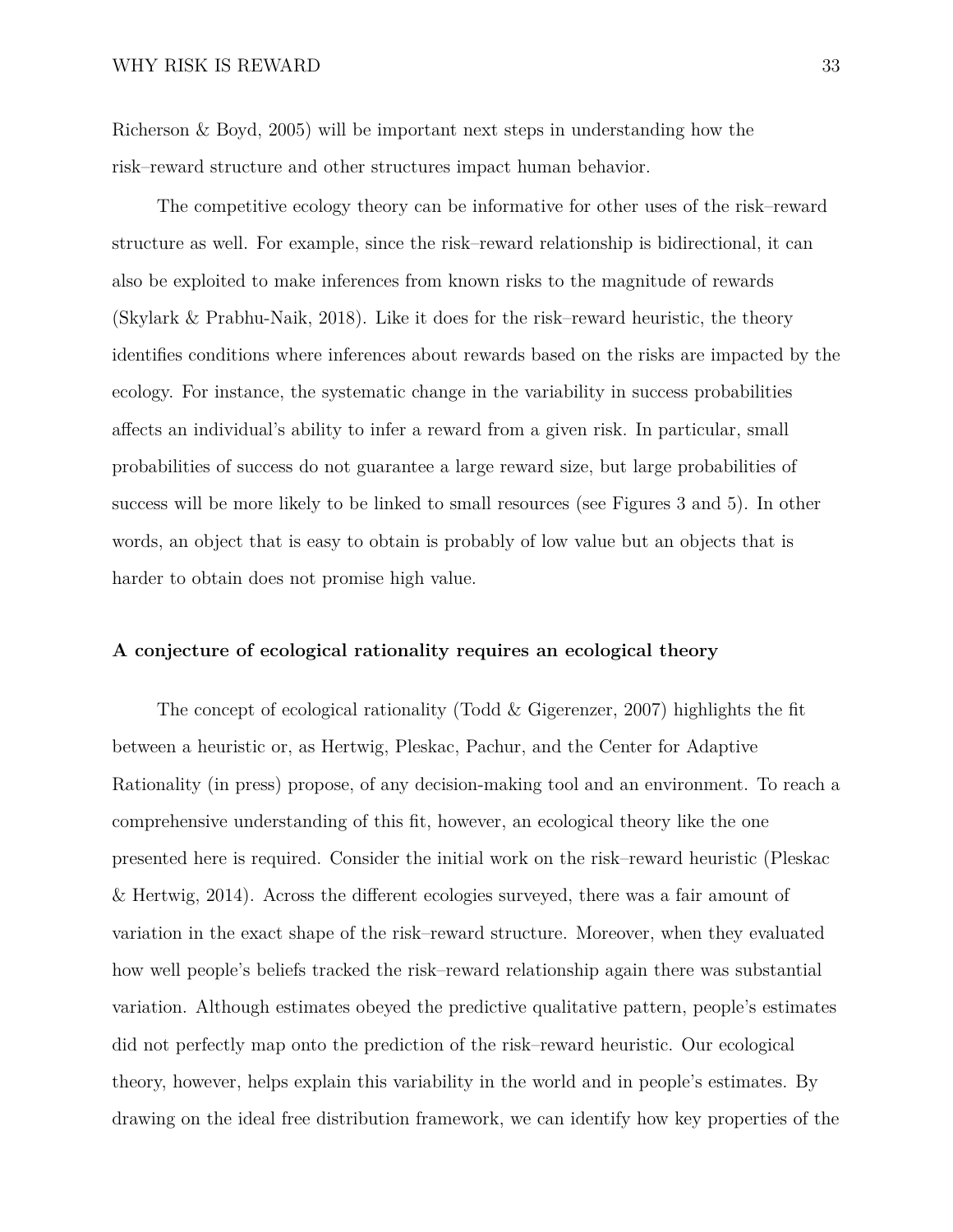ecology (e.g., resource size, limits on the resource) as well as properties of the organisms' cognitive systems (e.g., discriminatory abilities) shape the risk–reward structure in a specific environment.

This theoretical approach to understanding choice environments thus offers the opportunity to predict when the mind is expected to assume and exploit the risk–reward relationship and when it is not, as well as when it would be maladaptive to do so. For instance, the competitive ecology predicts the existence of a risk–reward relationship only when an organisms–environment system has reached its ecological equilibrium. In environments that have not reached equilibrium, ecologically rational actors facing uncertainty should not rely on the risk–reward structure. Of course, a person may not know that the system is newly forming and not yet in a state of equilibrium. Therefore, the risk–reward structure may still anchor a person's cognition, for instance via a Bayesian prior. The question of the extent to which people overgeneralize the risk–reward relationship to unsuitable environments is an empirical one. Nevertheless, an ecological theory can be used to map environments in which the risk–reward heuristic is better than other strategies.

#### **A normative theory about domain-specific cognitive tools**

Being able to predict when the mind should and should not expect a risk–reward structure can also inform normative theories of decision making. The overarching assumption in normative decision theory is that one should maximize utility when making decisions [\(Keeney & Raiffa,](#page-41-5) [1993;](#page-41-5) [Savage,](#page-43-7) [1954;](#page-43-7) [von Neumann & Morgenstern,](#page-45-9) [1947\)](#page-45-9). This assumption has several consequences. First, it is applicable across environments, resulting in a domain-general normative theory. Second, it is largely divorced from the properties of the agent. As [Simon](#page-44-5) [\(1990\)](#page-44-5) stated, "the economist who wishes to predict behavior studies the environment in which the behavior takes place, for the rational economic actor will behave in whatever way is appropriate to maximize utility in that environment" (p. 6). In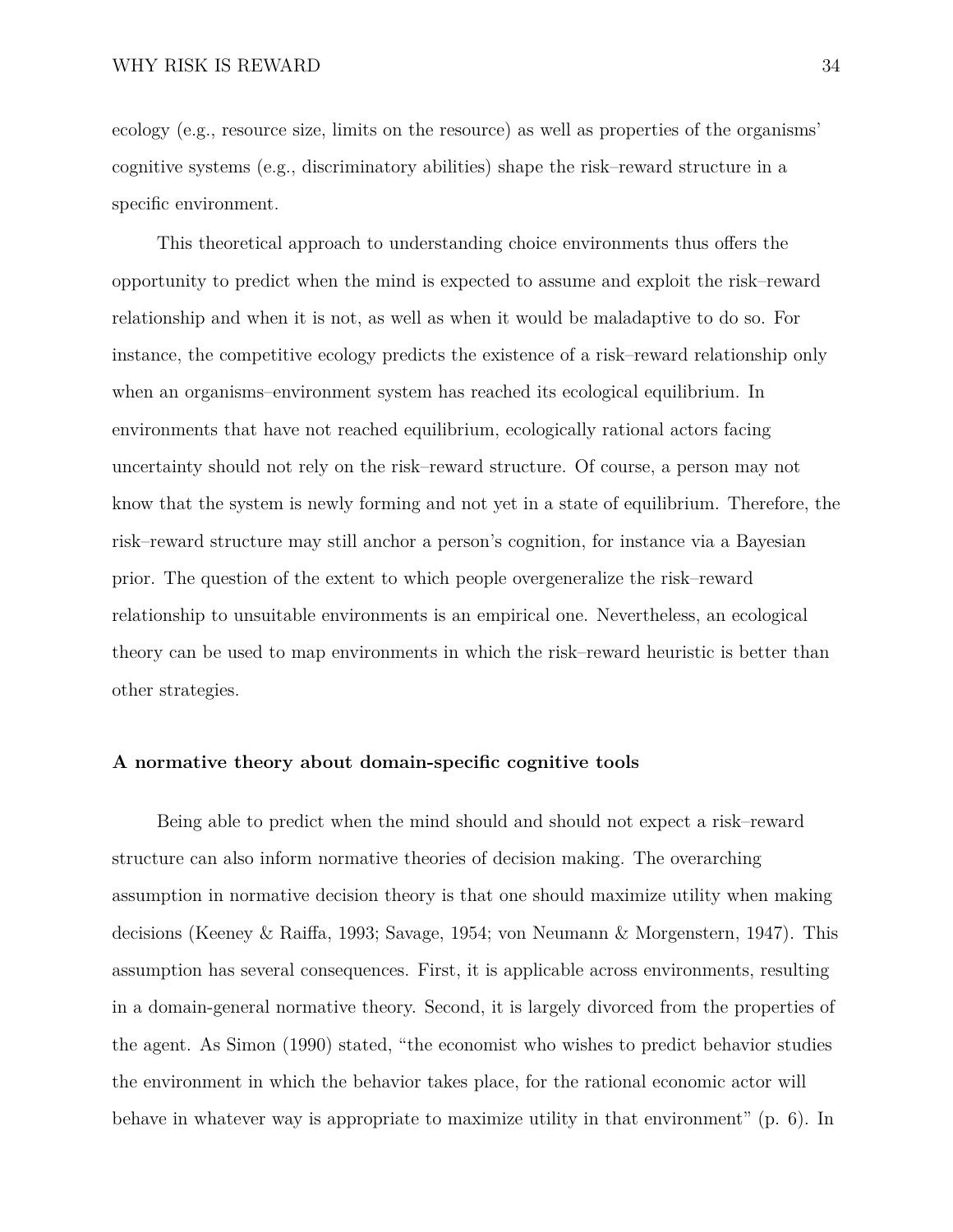this case, all the agent has to do to act in a rational manner is to act in accordance with the rules or axioms that permit utility maximization. Human cognition, however, is limited and conformity to these axioms is not an easy feat [\(Gigerenzer & Selten,](#page-38-3) [2002;](#page-38-3) [Simon,](#page-43-4) [1955;](#page-43-4) [Weber & Johnson,](#page-45-7) [2009\)](#page-45-7).

In contrast, an adaptive approach to cognition takes a different path and assumes that decision makers exploit both core psychological capacities and ecological structures to make decisions [\(Anderson,](#page-36-7) [1990;](#page-36-7) [Brunswik,](#page-36-8) [1943;](#page-36-8) [Simon,](#page-43-8) [1956;](#page-43-8) [Fiedler,](#page-38-7) [2000;](#page-38-7) [Kareev,](#page-41-6) [1995;](#page-41-6) [Perkovic & Orquin,](#page-43-9) [2017;](#page-43-9) [Stewart et al.,](#page-44-1) [2006\)](#page-44-1). Following this logic, the human mind is assumed to be composed of a toolbox of environment-specific decision strategies [\(Gigerenzer et al.,](#page-38-8) [1999;](#page-38-8) [Hertwig et al.,](#page-40-8) [in press;](#page-40-8) [Payne et al.,](#page-43-10) [1993\)](#page-43-10). A great challenge to this view is the lack of a theory about the tool that should be selected in a given situation. Our ecological theory illustrates one way to address this thorny normative issue in the future. The competitive ecology theory of the risk–reward structure can be understood as an explicit, normative theory to evaluate where a particular tool—the risk–reward heuristic—should be applied or not. In addition, we can also record deviations from the heuristic and evaluate whether they were justified, appropriate, or adaptive, rather than dismissing them as "irrational." Taking such an ecological approach to normativity also means that the theory is not limited to some ideal environment, as is often the case with utility theory. Instead, it can suggest how ecologically rational actors should decide when conditions are less than ideal or when ecological anomalies happen like opportunities arising that are too good to be true (see [Kaunitz et al.,](#page-41-7) [2017;](#page-41-7) [Leuker et al.,](#page-41-8) [2018b\)](#page-41-8).

#### **Conclusion**

Tversky and Kahneman [\(1974\)](#page-45-0) famously argued that "people rely on a limited number of heuristic principles which reduce the complex tasks of assessing probabilities and predicting values to simpler judgmental operations. In general, these heuristics are quite useful, but sometimes they lead to severe and systematic errors" (p. 1124). The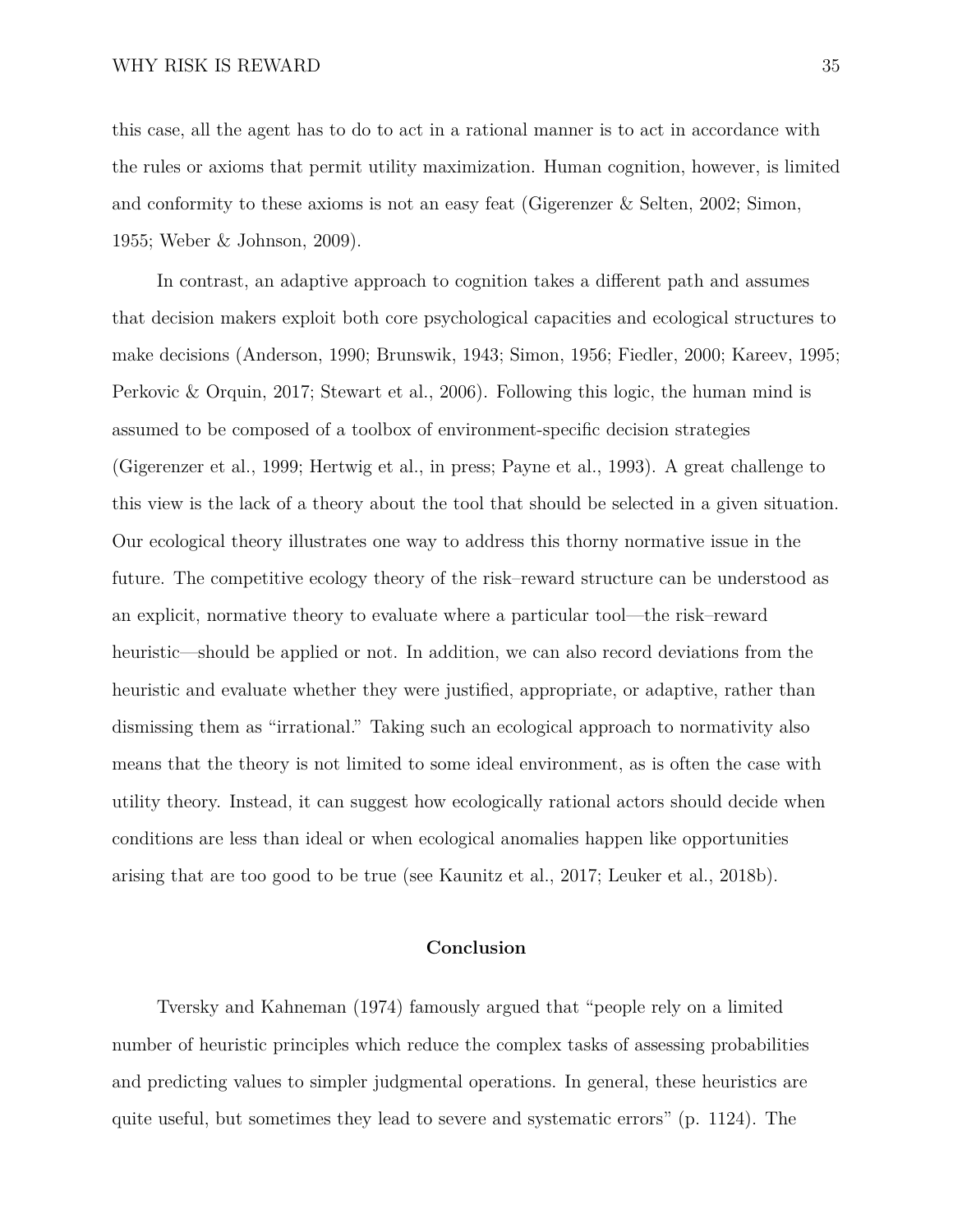largely neglected issue in their work and the work it has inspired has been the question of when these heuristic principles are useful. Ecological theories like the one presented here will help to provide an answer to this question that goes beyond simply cataloging environments in which heuristics succeed or fail. In the present case, the toolkit of behavioral ecology has helped to reveal when a risk–reward structure can reliably be expected. This theoretical grounding predicts when the risk–reward heuristic (or other cognitive strategies that take advantage of this environmental structure) is appropriate and when it is not. In sum, this work shows that a system of bounded rationality can only be understood if a theory of the mind is coupled with a theory of the environment.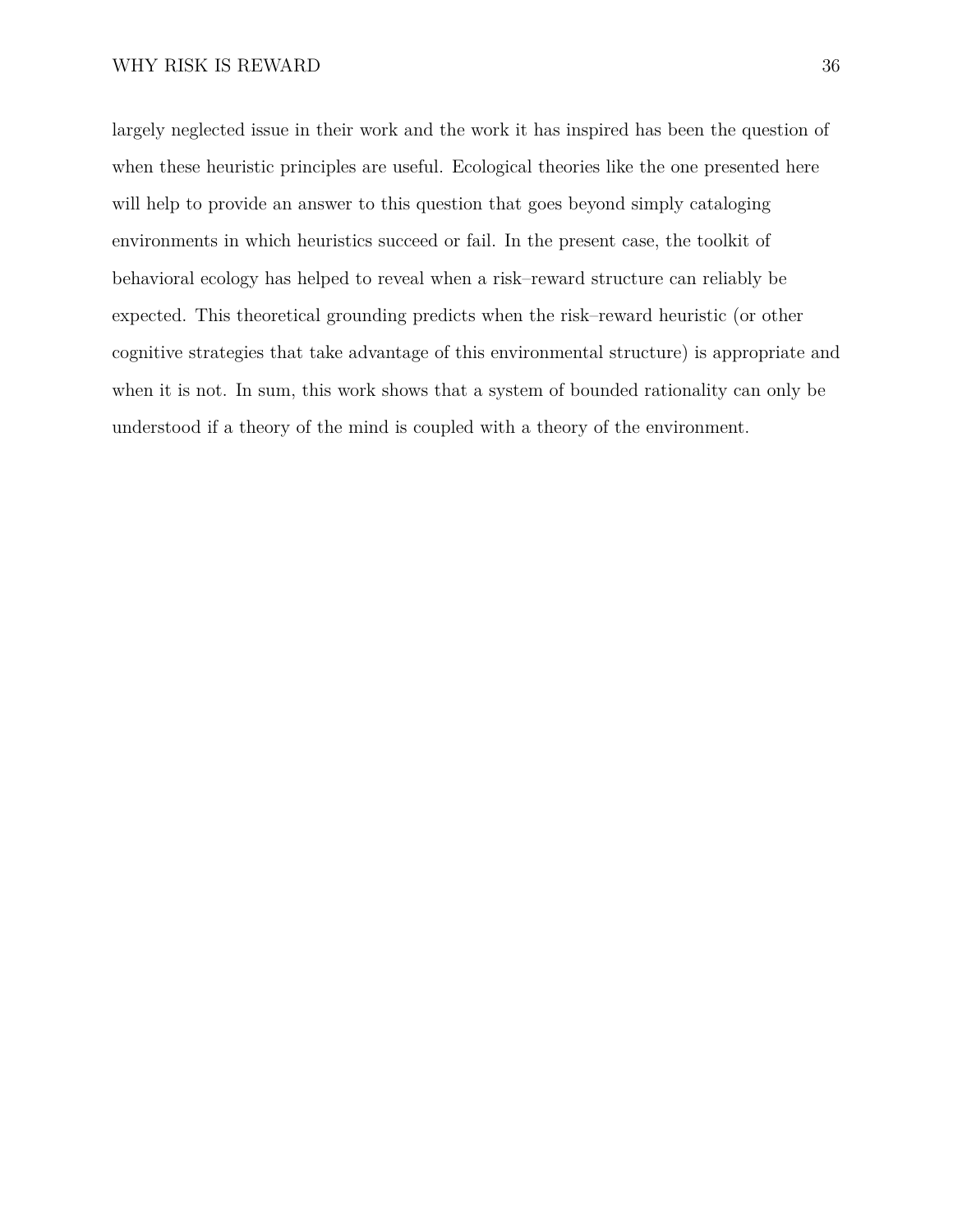#### References

- <span id="page-36-4"></span>Abrahams, M. V. (1986). Patch choice under perceptual constraints: A cause for departures from an ideal free distribution. *Behavioral Ecology and Sociobiology*, *19* (6), 409–415. doi: 10.1007/BF00300543
- <span id="page-36-3"></span>Alatalo, R. V., Höglund, J., Lundberg, A., & Sutherland, W. J. (1992). Evolution of black grouse leks: Female preferences benefit males in larger leks. *Behavioral Ecology*, *3* (1), 53–59. doi: 10.1093/beheco/3.1.53
- <span id="page-36-7"></span>Anderson, J. R. (1990). *The adaptive character of thought*. New York, NY: Psychology Press. doi: 10.4324/9780203771730
- <span id="page-36-1"></span>Anderson, J. R., & Schooler, L. J. (1991). Reflections of the environment in memory. *Psychological Science*, *2* (6), 396–408. doi: 10.1111/j.1467-9280.1991.tb00174.x
- <span id="page-36-0"></span>Barkow, J. H., Cosmides, L., & Tooby, J. (1995). *The adapted mind: Evolutionary psychology and the generation of culture*. New York, NY: Oxford University Press.
- <span id="page-36-5"></span>Bloom, A. J., Chapin III, F. S., & Mooney, H. A. (1985). Resource limitation in plants—an economic analogy. *Annual review of Ecology and Systematics*, *16* (1), 363–392. doi: 10.1146/annurev.es.16.110185.002051
- <span id="page-36-8"></span>Brunswik, E. (1943). Organismic achievement and environmental probability. *Psychological Review*, *50* (3), 255–272. doi: 10.1037/h0060889
- <span id="page-36-2"></span>Brunswik, E. (1944). Distal focussing of perception: Size constancy in a representative sample of situations. *Psychological Monographs*, *56* (254), 1–49. doi: 10.1037/h0093505
- <span id="page-36-6"></span>Canini, K. R., Griffiths, T. L., Vanpaemel, W., & Kalish, M. L. (2014). Revealing human inductive biases for category learning by simulating cultural transmission. *Psychonomic Bulletin & Review*, *21* (3), 785–793. doi: 10.3758/s13423-013-0556-3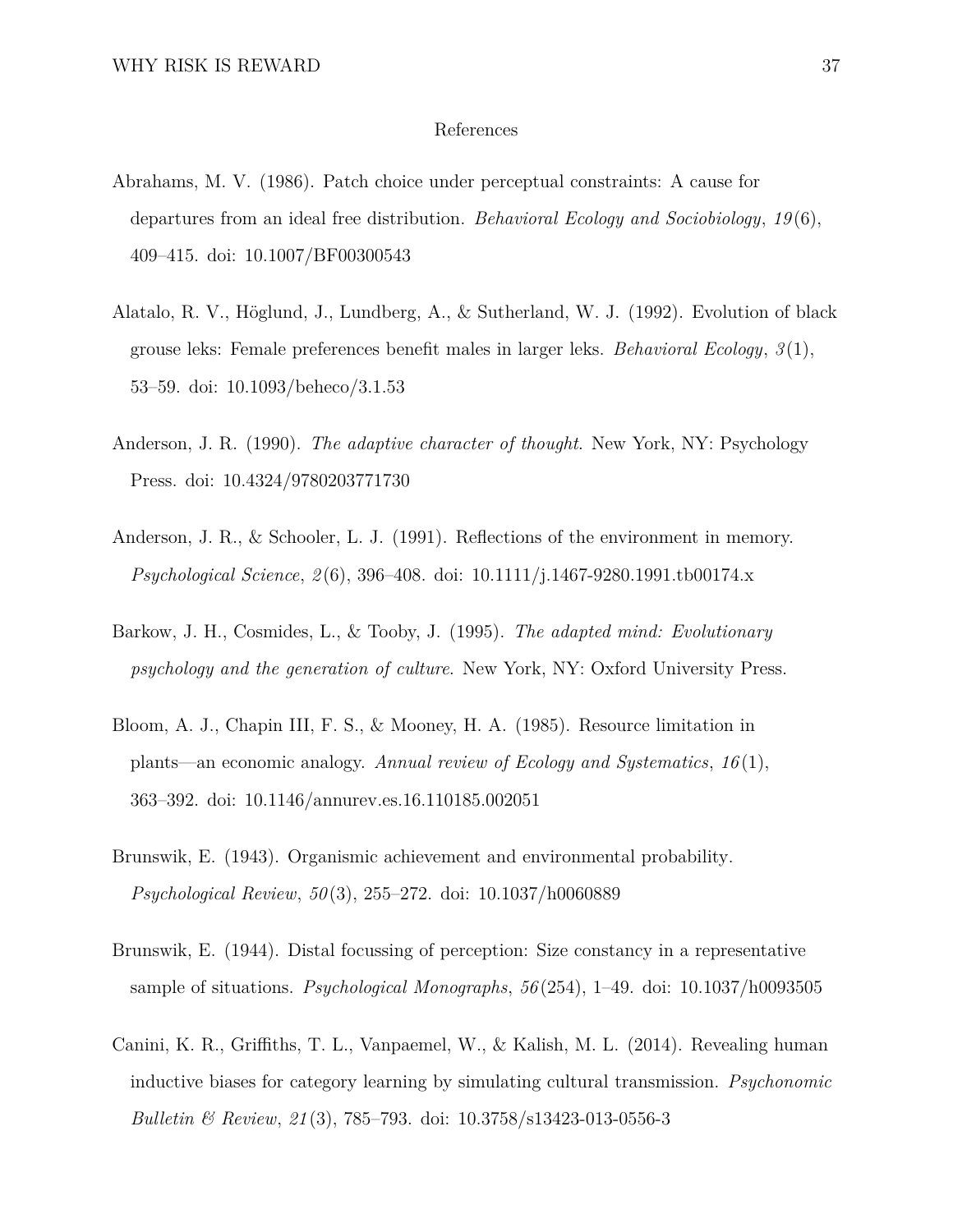- <span id="page-37-0"></span>Chater, N., Oaksford, M., Hahn, U., & Heit, E. (2010). Bayesian models of cognition. *Wiley Interdisciplinary Reviews: Cognitive Science*, *1* (6), 811–823. doi: 10.1002/wcs.79
- <span id="page-37-5"></span>Chittka, L., Thomson, J. D., & Waser, N. M. (1999). Flower constancy, insect psychology, and plant evolution. *Naturwissenschaften*, *86* (8), 361–377. doi: 10.1007/s001140050636
- <span id="page-37-2"></span>Czerlinski, J., Gigerenzer, G., & Goldstein, D. G. (1999). How good are simple heuristics? In G. Gigerenzer, P. M. Todd, & the ABC Research Group (Eds.), *Simple heuristics that make us smart* (pp. 97–118). New York, NY: Oxford University Press.
- <span id="page-37-6"></span>Danger, M., Daufresne, T., Lucas, F., Pissard, S., & Lacroix, G. (2008). Does Liebig's law of the minimum scale up from species to communities? *Oikos*, *117* (11), 1741–1751. doi: 10.1111/j.1600-0706.2008.16793.x
- <span id="page-37-3"></span>Davies, N. B., Krebs, J. R., & A., W. S. (2012). *An introduction to behavioral ecology. 2nd ed.* New York, NY: Wiley-Blackwell.
- <span id="page-37-1"></span>Daw, N. D., Niv, Y., & Dayan, P. (2005). Uncertainty-based competition between prefrontal and dorsolateral striatal systems for behavioral control. *Nature Neuroscience*, *8* (12), 1704–11. doi: 10.1038/nn1560
- <span id="page-37-4"></span>Dreisig, H. (1995). Ideal free distributions of nectar foraging bumblebees. *Oikos*, *72* (2), 161–172. doi: 10.2307/3546218
- <span id="page-37-8"></span>Erev, I., Wallsten, T. S., & Budescu, D. V. (1994). Simultaneous over- and underconfidence: The role of error in judgment processes. *Psychological Review*, *101* (3), 519–527. doi: 10.1037/0033-295X.101.3.519
- <span id="page-37-7"></span>Farrior, C. E., Tilman, D., Dybzinski, R., Reich, P. B., Levin, S. A., & Pacala, S. W. (2013). Resource limitation in a competitive context determines complex plant responses to experimental resource additions. *Ecology*, *94* (11), 2505–2517. doi: 10.1890/12-1548.1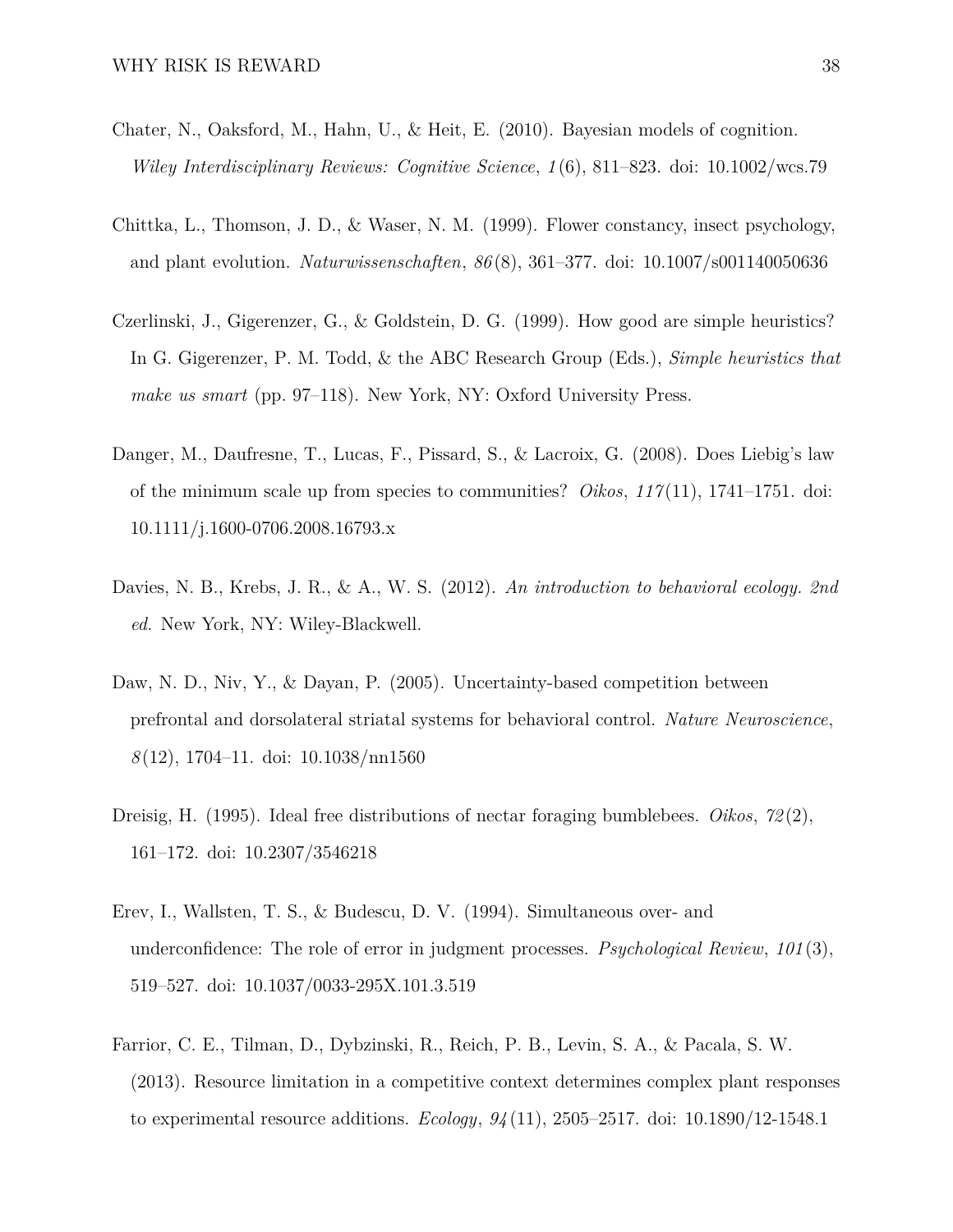- <span id="page-38-7"></span>Fiedler, K. (2000). Beware of samples! a cognitive-ecological sampling approach to judgment biases. *Psychological Review*, *107* (4), 659–676. doi: 10.1037//0033-295X.107.4.695
- <span id="page-38-4"></span>Fox, C. R., & Clemen, R. T. (2005). Subjective probability assessment in decision analysis: Partition dependence and bias toward the ignorance prior. *Management Science*, *51* (9), 1417–1432. doi: 10.1287/mnsc.1050.0409
- <span id="page-38-5"></span>Fox, C. R., & Levav, J. (2004). Partition-edit-count: Naive extensional reasoning in judgment of conditional probability. *Journal of Experimental Psychololgy: General*, *133* (4), 626–42. doi: 10.1037/0096-3445.133.4.626
- <span id="page-38-6"></span>Fox, C. R., & Rottenstreich, Y. (2003). Partition priming in judgment under uncertainty. *Psychological Science*, *14* (3), 195–200. doi: 10.1111/1467-9280.02431
- <span id="page-38-2"></span>Fretwell, S. D., & Lucas, H. L. J. (1970). On territorial behavior and other factors influencing habitat distribuion in birds. I. Theoretical development. *Acta Biotheoretica*, *14* , 16–36. doi: 10.1007/BF01601953
- <span id="page-38-0"></span>Gershman, S. J., Horvitz, E. J., & Tenenbaum, J. B. (2015). Computational rationality: A converging paradigm for intelligence in brains, minds, and machines. *Science*, *349* (6245), 273–278. doi: 10.1126/science.aac6076
- <span id="page-38-1"></span>Gibson, J. (1979). *The ecological approach to visual perception*. Boston, MA: Houghton Mifflin.
- <span id="page-38-3"></span>Gigerenzer, G., & Selten, R. (2002). *Bounded rationality: The adaptive toolbox*. Cambridge, MA: MIT Press.
- <span id="page-38-8"></span>Gigerenzer, G., Todd, P. M., & ABC Research Group. (1999). *Simple heuristics that make us smart*. Oxford, United Kingdom: Oxford University Press.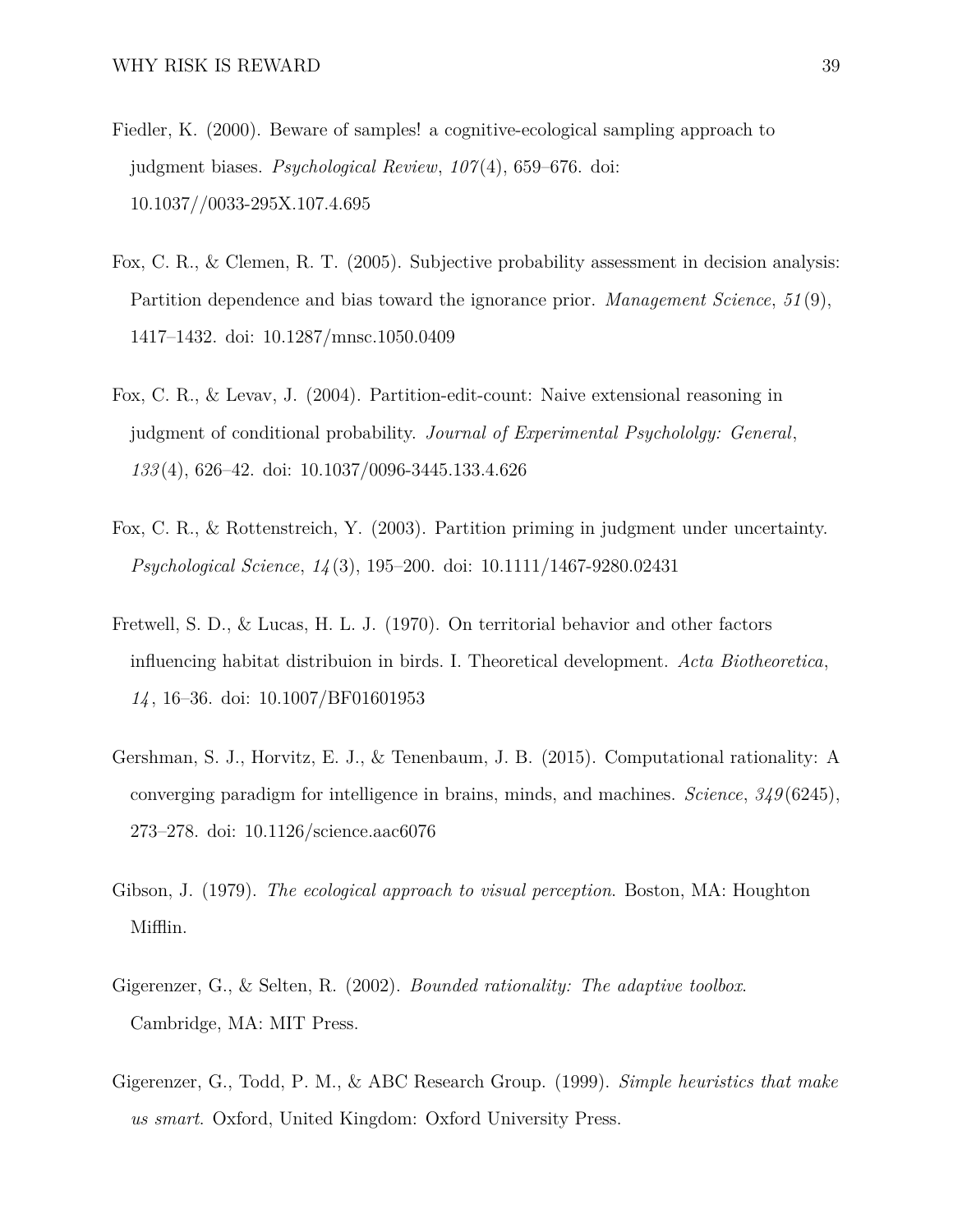- <span id="page-39-1"></span>Gillis, D. M., Peterman, R. M., & Tyler, A. V. (1993). Movement dynamics in a fishery: Application of the ideal free distribution to spatial allocation of effort. *Canadian Journal of Fisheries and Aquatic Sciences*, *50* (2), 323–333. doi: 10.1139/f93-038
- <span id="page-39-3"></span>Goldstone, R. L., & Ashpole, B. C. (2004). Human foraging behavior in a virtual environment. *Psychonomic Bulletin & Review*, *11* (3), 508–514. doi: 10.3758/BF03196603
- <span id="page-39-4"></span>Goldstone, R. L., Ashpole, B. C., & Roberts, M. E. (2005). Knowledge of resources and competitors in human foraging. *Psychonomic Bulletin & Review*, *12* (1), 81–87. doi: 10.3758/BF03196350
- <span id="page-39-5"></span>Gorban, A. N., Pokidysheva, L. I., Smirnova, E. V., & Tyukina, T. A. (2011). Law of the minimum paradoxes. *Bulletin of Mathematical Biology*, *73* (9), 2013–2044. doi: 10.1007/s11538-010-9597-1
- <span id="page-39-0"></span>Griffiths, T. L., Chater, N., Kemp, C., Perfors, A., & Tenenbaum, J. B. (2010). Probabilistic models of cognition: Exploring representations and inductive biases. *Trends in Cognitive Sciences*, *14* , 357–364. doi: 10.1016/j.tics.2010.05.004
- <span id="page-39-6"></span>Harpole, W. S., Ngai, J. T., Cleland, E. E., Seabloom, E. W., Borer, E. T., Bracken, M. E., ... Smith, J. E. (2011). Nutrient co-limitation of primary producer communities. *Ecology Letters*, *14* (9), 852–862. doi: 10.1111/j.1461-0248.2011.01651.x
- <span id="page-39-2"></span>Haugen, T. O., Winfield, I. J., Vøllestad, L. A., Fletcher, J. M., James, J. B., & Stenseth, N. C. (2006). The ideal free pike: 50 years of fitness-maximizing dispersal in Windermere. *Proceedings of the Royal Society B: Biological Sciences*, *273* (1604), 2917–2924. doi: 10.1098/rspb.2006.3659
- <span id="page-39-7"></span>Henrich, J., & McElreath, R. (2003). The evolution of cultural evolution. *Evolutionary Anthropology: Issues, News, and Reviews*, *12* (3), 123–135. doi: 10.1002/evan.10110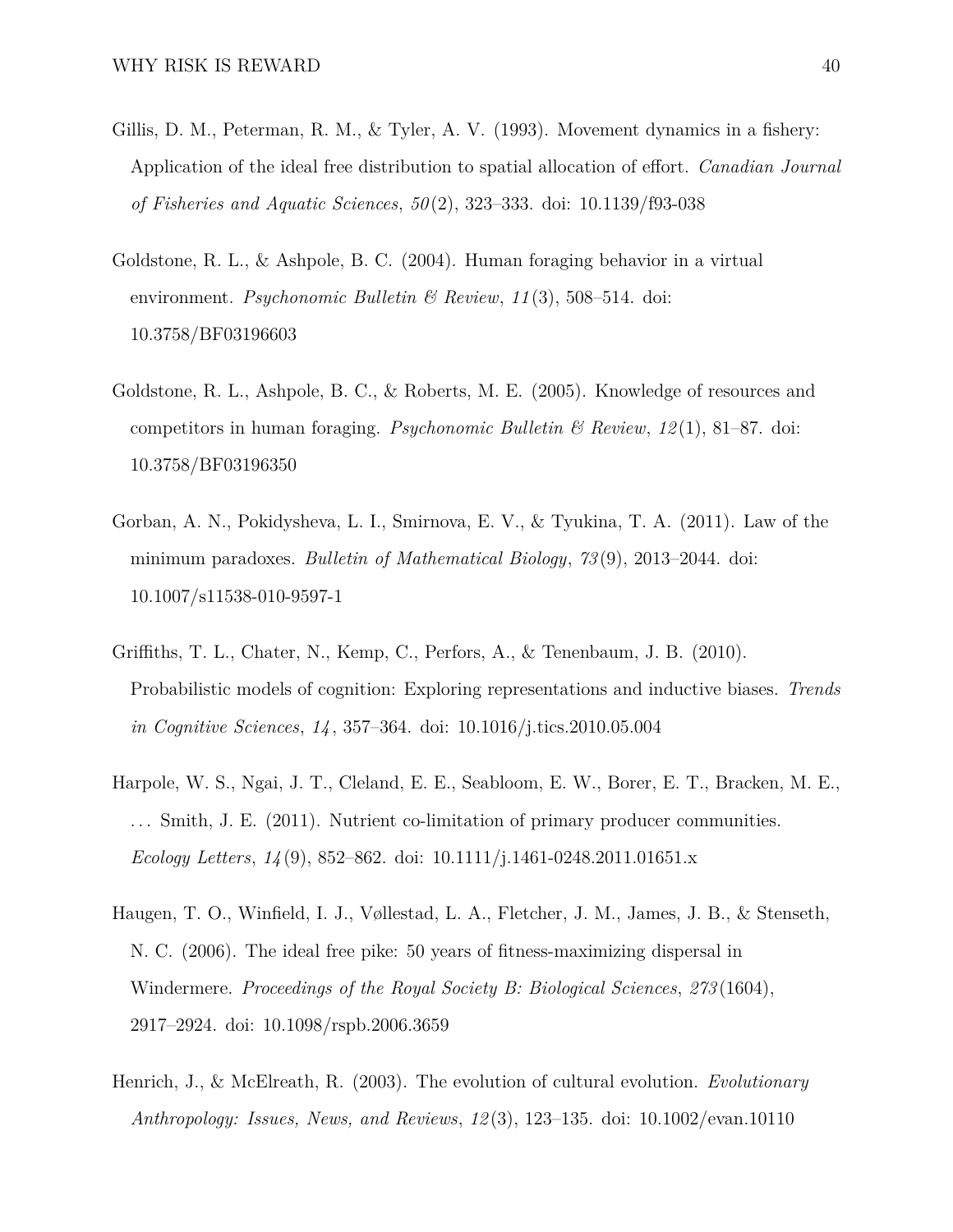- <span id="page-40-3"></span>Herrnstein, R. J. (1970). On the law of effect. *Journal of the Experimental Analysis of Behavior*, *13* (2), 243–266. doi: 10.1901/jeab.1970.13-243
- <span id="page-40-4"></span>Herrnstein, R. J. (1974). Formal properties of the matching law. *Journal of the Experimental Analysis of Behavior*, *21* (I), 159–164. doi: 10.1901/jeab.1974.21-159
- <span id="page-40-1"></span>Hertwig, R., Herzog, S. M., Schooler, L. J., & Reimer, T. (2008). Fluency heuristic: A model of how the mind exploits a by-product of information retrieval. *Journal of Experimental Psychology: Learning, Memory, and Cognition*, *34* (5), 1191. doi: 10.1037/a0013025
- <span id="page-40-6"></span>Hertwig, R., Hoffrage, U., & ABC Research Group. (2013). *Simple heuristics in a social world.* New York, NY: Oxford University Press.
- <span id="page-40-8"></span>Hertwig, R., Pleskac, T. J., Pachur, T., & the Center for Adaptive Rationality. (in press). *Taming uncertainty*. Cambridge, MA: MIT Press.
- <span id="page-40-0"></span>Hoffart, J. C., Rieskamp, J., & Dutilh, G. (2018). How environmental regularities affect people's information search in probability judgments from experience. *Journal of Experimental Psychology: Learning, Memory, and Cognition*. doi: 10.1037/xlm0000572
- <span id="page-40-7"></span>Hogarth, R. M., & Karelaia, N. (2007). Heuristic and linear models of judgment: Matching rules and environments. *Psychological Review*, *114* (3), 733–758. doi: 10.1037/0033-295X.114.3.733
- <span id="page-40-2"></span>Holzer, H. J., Katz, L. F., & Krueger, A. B. (1991, 8). Job queues and wages. *The Quarterly Journal of Economics*, *106* (3), 739–768. doi: 10.2307/2937925
- <span id="page-40-5"></span>Houston, A. I., & McNamara, J. M. (1988). The ideal free distribution when competitive abilities differ: An approach based on statistical mechanics. *Animal Behaviour*, *36* (1), 166–174. doi: 10.1016/S0003-3472(88)80260-4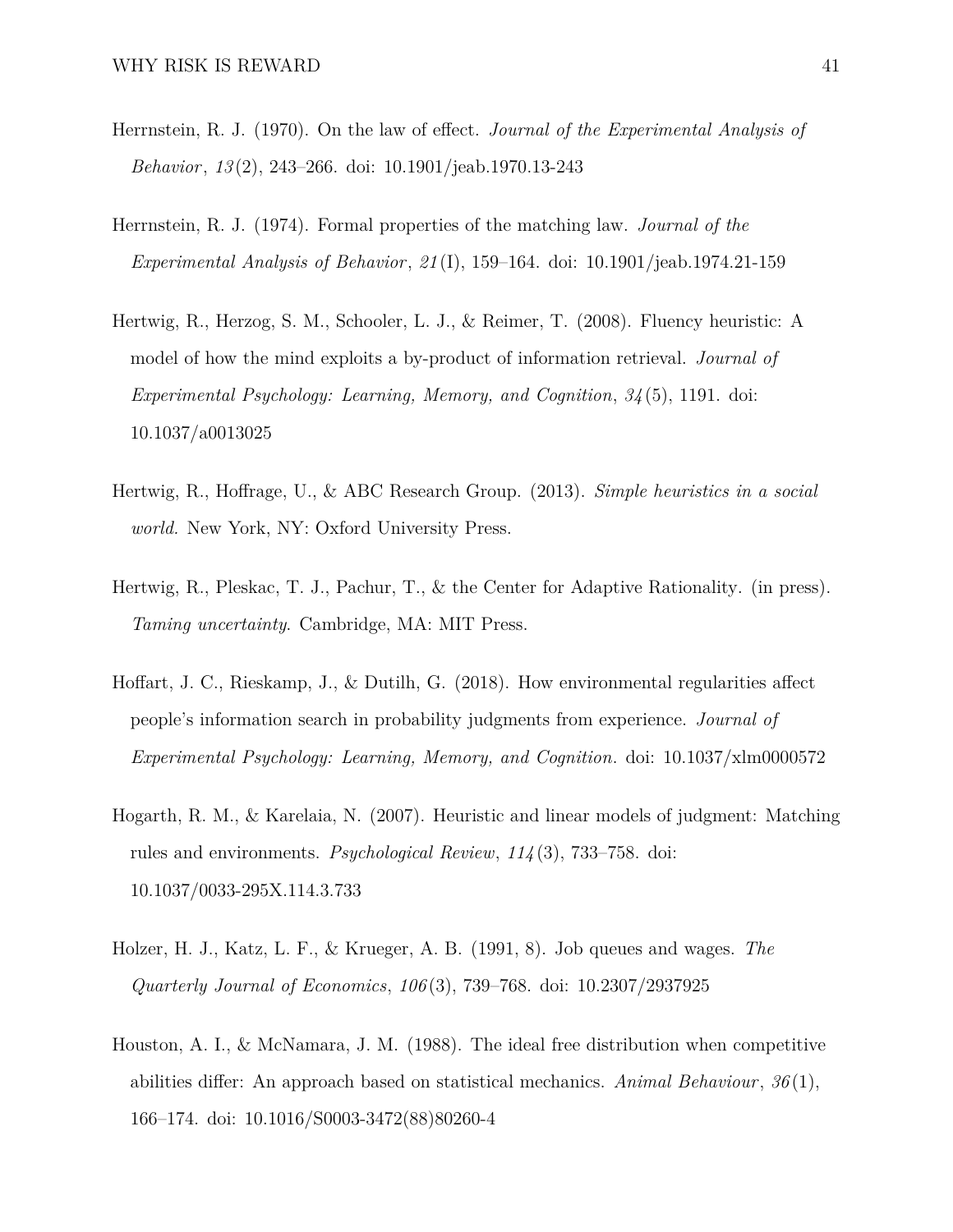- <span id="page-41-6"></span>Kareev, Y. (1995). Through a narrow window: Working memory capacity and the detection of covariation. *Cognition*, *56* (3), 263–269. doi: 10.1016/0010-0277(95)92814-G
- <span id="page-41-7"></span>Kaunitz, L., Zhong, S., & Kreiner, J. (2017). Beating the bookies with their own numbers-and how the online sports betting market is rigged. *arXiv preprint arXiv:1710.02824* .
- <span id="page-41-5"></span>Keeney, R. L., & Raiffa, H. (1993). *Decisions with multiple objectives: preferences and value trade-offs*. Cambridge University Press.
- <span id="page-41-3"></span>Kennedy, M., & Gray, R. D. (1993). Can ecological theory predict the distribution of foraging animals? A critical analysis of experiments on the ideal free distribution. *Oikos*, *68* (1), 158–166. doi: 10.2307/3545322
- <span id="page-41-0"></span>Keynes, J. M. (1921). *A treatise on probability*. London, United Kingdom: Macmillan and Co.
- <span id="page-41-1"></span>Knight, F. H. (1921). *Risk, uncertainty, and profit*. New York, NY: Sentry Press.
- <span id="page-41-4"></span>Krueger, A. B. (1988). The determinants of queues for federal jobs. *Industrial and Labor Relations Review*, *41* (4), 567–581. doi: 10.3386/w2499
- Kruschke, J. K. (2014). *Doing Bayesian data analysis: A tutorial with R, JAGS, and Stan* (2nd ed.). New York, NY: Academic Press/Elsevier.
- Laplace, P. S. (1902). *A philosophical essay on probabilities*. Wiley and Sons. (Original work published 1814)
- <span id="page-41-2"></span>Leuker, C., Pachur, T., Hertwig, R., & Pleskac, T. J. (2018a). Exploiting risk–reward structures in decision making under uncertainty. *Cognition*, *175* , 186–200. doi: doi:10.1016/j.cognition.2018.02.019
- <span id="page-41-8"></span>Leuker, C., Pachur, T., Hertwig, R., & Pleskac, T. J. (2018b). Too good to be true? Psychological responses to uncommon options in risk–reward environments (Manuscript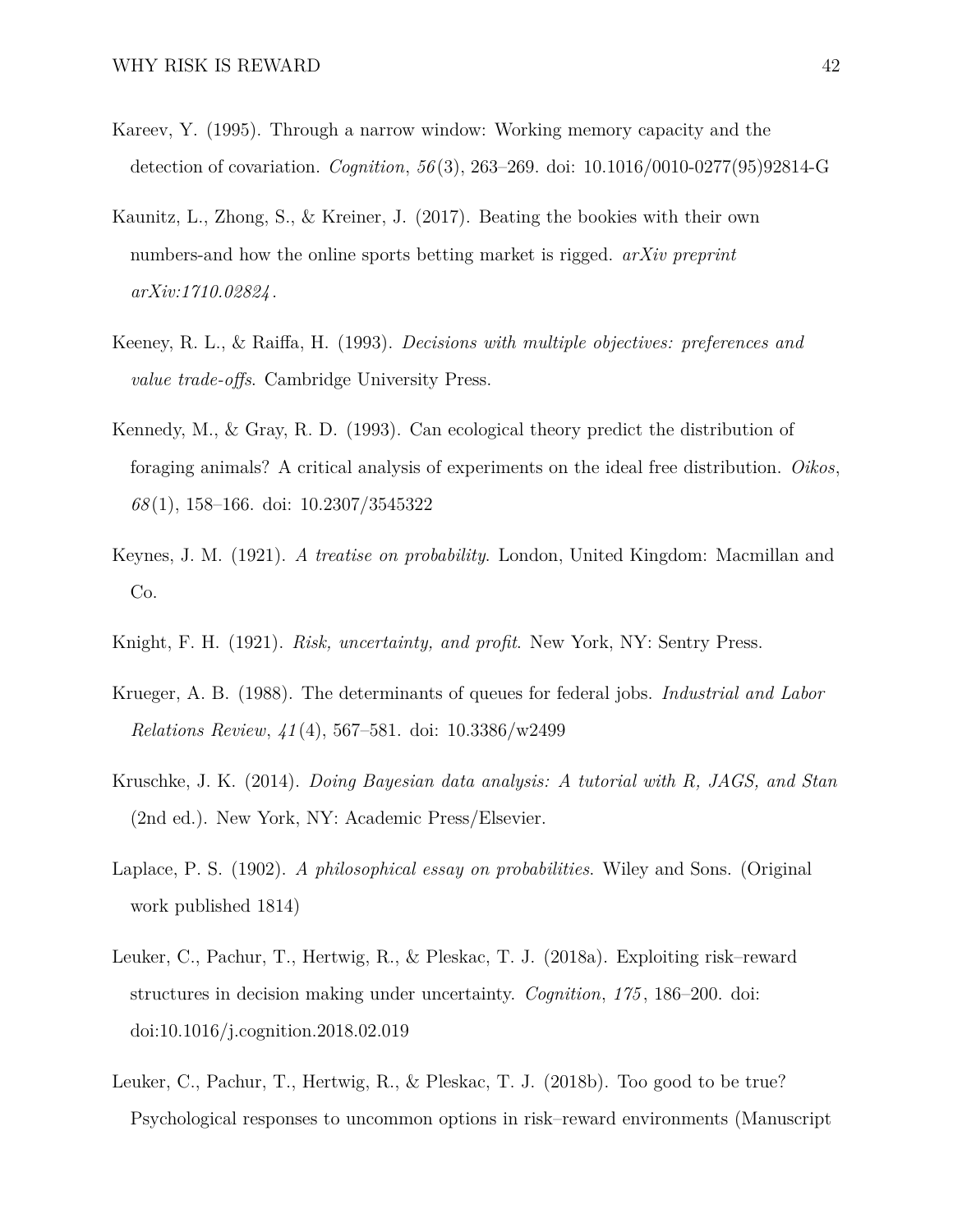submitted for publication). Retrieved from <psyarxiv.com/z4knb.> doi: 10.17605/OSF.IO/XAUTN

- <span id="page-42-0"></span>Luce, R. D., & Raiffa, H. (1957). *Games and decisions*. New York, NY: John Wiley & Sons, Inc.
- <span id="page-42-2"></span>Marewski, J. N., & Schooler, L. J. (2011). Cognitive niches: An ecological model of strategy selection. *Psychological Review*, *118* (3), 393–437. doi: 10.1037/a0024143
- <span id="page-42-7"></span>Mesoudi, A. (2011). *Cultural evolution: How Darwinian theory can explain human culture and synthesize the social sciences*. Chicago, IL: University of Chicago Press.
- <span id="page-42-6"></span>Moussaïd, M., Brighton, H., & Gaissmaier, W. (2015). The amplification of risk in experimental diffusion chains. *Proceedings of the National Academy of Sciences*, *112* (18), 5631–5636. doi: 10.1073/pnas.1421883112
- <span id="page-42-4"></span>Nicolai, C. A., Sedinger, J. S., Ward, D. H., & Boyd, W. S. (2014). Spatial variation in life-history trade-offs results in an ideal free distribution in Black Brant Geese. *Ecology*, *95* (5), 1323–1331. doi: 10.1890/13-0860.1
- <span id="page-42-1"></span>Niv, Y. (2009). Reinforcement learning in the brain. *Journal of Mathematical Psychology*, *53* (3), 139-154. doi: 10.1016/j.jmp.2008.12.005
- <span id="page-42-3"></span>Parker, G. A. (1974). The reproductive behaviour and the nature of sexual selection in Scatophaga stercoraria L. (Diptera: Scatophagidae). IX. spatial distribution of fertilization rates and evolution of male search strategy within the reproductive area. *Evolution*, *28* (1), 93–108. doi: 10.1111/j.1558-5646.1974.tb00730.x
- <span id="page-42-5"></span>Parker, G. A., & Sutherland, W. J. (1986). Ideal free distributions when individuals differ in competitive ability: Phenotype-limited ideal free models. *Animal Behaviour*, *34* (4), 1222—1242. doi: 10.1016/S0003-3472(86)80182-8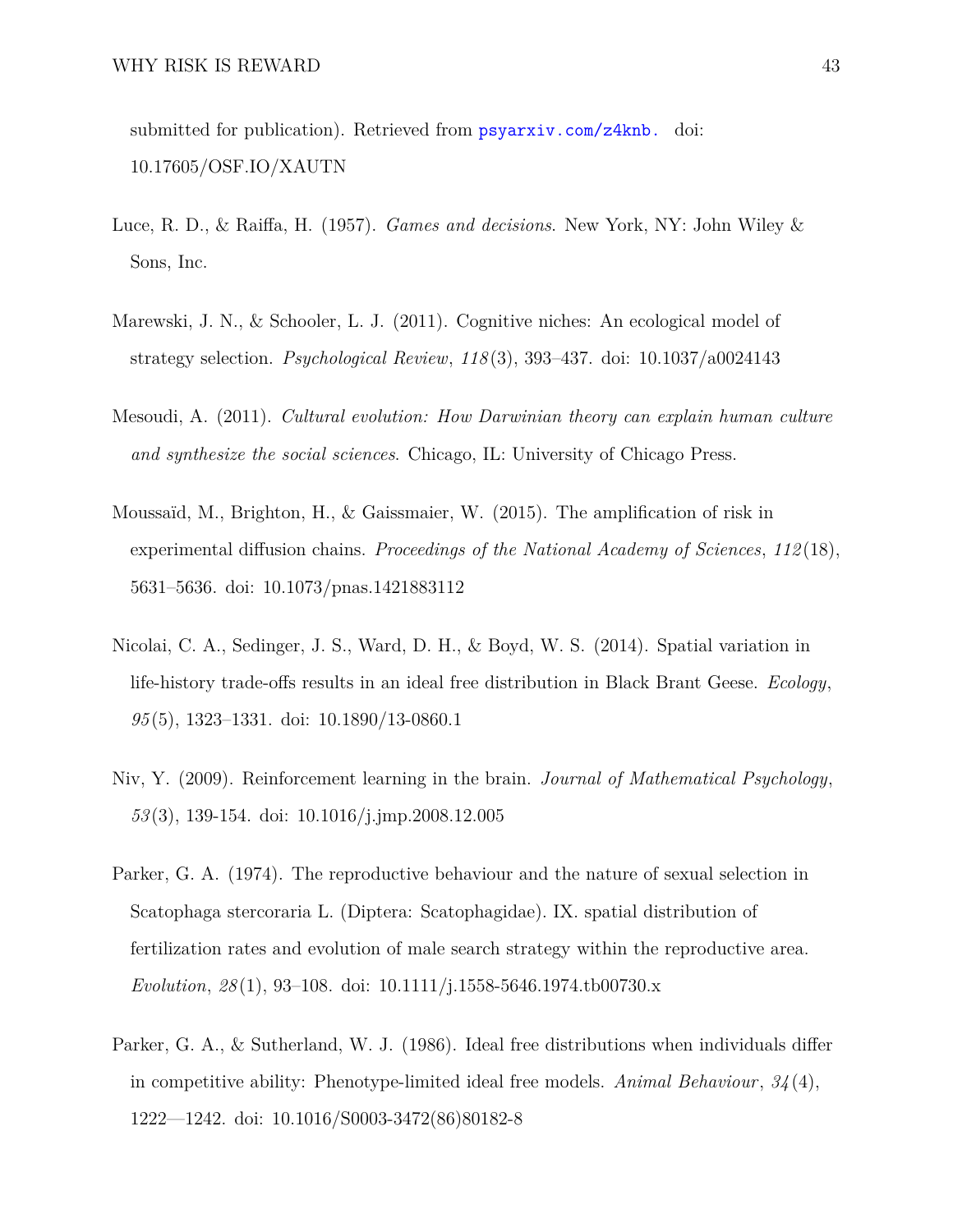- <span id="page-43-10"></span>Payne, J. W., Bettman, J. R., & Johnson, E. J. (1993). *The adaptive decision maker*. New York, NY: Cambridge University Press.
- <span id="page-43-9"></span>Perkovic, S., & Orquin, J. L. (2017). Implicit statistical learning in real-world environments leads to ecologically rational decision making. *Psychological Science*, *29* (1), 34–44. doi: 10.1177/0956797617733831
- <span id="page-43-1"></span>Pleskac, T. J., & Hertwig, R. (2014). Ecologically rational choice and the structure of the environment. *Journal of Experimental Psychology: General*, *143* (5), 2000–2019. doi: 10.1037/xge0000013
- <span id="page-43-6"></span>Richerson, P. J., & Boyd, R. (2005). *Not by genes alone: How culture transformed human evolution*. Chicago, IL: University of Chicago Press.
- <span id="page-43-3"></span>Rieskamp, J., & Otto, P. E. (2006). SSL: A theory of how people learn to select strategies. *Journal of Experimental Psychology: General*, *135* (2), 207–236. doi: 10.1093/acprof:oso/9780199744282.003.0011
- <span id="page-43-5"></span>Rosenheim, J. A., Alon, U., & Shinar, G. (2010). Evolutionary balancing of fitness-limiting factors. *The American Naturalist*, *175* (6), 662–674. doi: 10.1086/652468
- <span id="page-43-2"></span>Samuelson, P. A. (1965). Proof that properly anticipated prices fluctuate randomly. *Industrial Management Review*, *6* , 41–49.
- <span id="page-43-7"></span>Savage, L. J. (1954). *The foundations of statistics*. New York, NY: John Wiley & Sons.
- <span id="page-43-0"></span>Silver, N. (2012). *The signal and the noise: why so many predictions fail–but some don't*. The Penguin Press.
- <span id="page-43-4"></span>Simon, H. A. (1955). A behavioral model of rational choice. *The Quarterly Journal of Economics*, *69* (1), 99–118. doi: 10.2307/1884852
- <span id="page-43-8"></span>Simon, H. A. (1956). Rational choice and the structure of the environment. *Psychological Review*, *63* (2), 129–138. doi: 10.1037/h0042769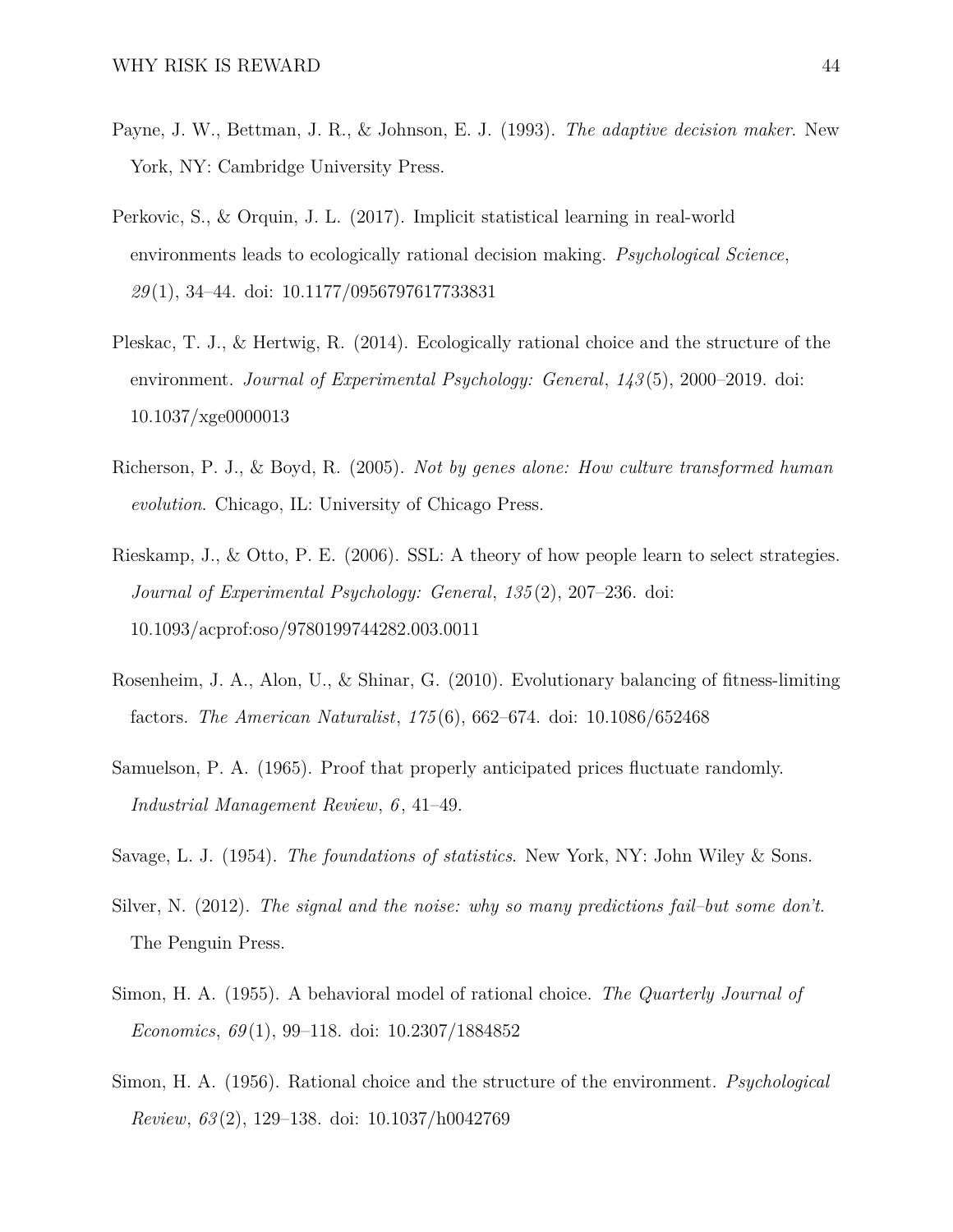- <span id="page-44-5"></span>Simon, H. A. (1990). Invariants of human behavior. *Annual Review of Psychology*, *41* , 1–19. doi: 10.1146/annurev.psych.41.1.1
- <span id="page-44-0"></span>Şimşek, Ö., & Buckmann, M. (2015). Learning from small samples: An analysis of simple decision heuristics. In C. Cortes, N. D. Lawrence, D. D. Lee, M. Sugiyama, & R. Garnett (Eds.), *The 29th annual conference on neural information processing systems* (pp. 3159–3167). Red Hook, NY: Curran Associates.
- <span id="page-44-7"></span>Skylark, W. J., & Prabhu-Naik, S. (2018). A new test of the risk-reward heuristic. *Judgment and Decision Making*, *13* (1), 73.
- <span id="page-44-2"></span>Smith, C., Reynolds, J. D., Sutherland, W. J., & Jurajda, P. (2000, 6). Adaptive host choice and avoidance of superparasitism in the spawning decisions of bitterling (Rhodeus sericeus). *Behavioral Ecology and Sociobiology*, *48* (1), 29–35. doi: 10.1007/s002650000212
- <span id="page-44-3"></span>Sokolowski, M. B., Tonneau, F., & Freixa i Baqué, E. (1999). The ideal free distribution in humans: An experimental test. *Psychonomic Bulletin & Review*, *6* (1), 157–161. doi: 10.3758/bf03210824
- <span id="page-44-1"></span>Stewart, N., Chater, N., & Brown, G. D. A. (2006). Decision by sampling. *Cognitive Psychology*, *53* (1), 1–26. doi: 10.1016/J.Cogpsych.2005.10.003
- <span id="page-44-6"></span>Sutherland, W. J. (1983, 10). Aggregation and the 'ideal free' distribution. *The Journal of Animal Ecology*, *52* (3), 821–828. doi: 10.2307/4456
- <span id="page-44-4"></span>Sutherland, W. J., Townsend, C. R., & Patmore, J. M. (1988). A test of the ideal free distribution with unequal competitors. *Behavioral Ecology and Sociobiology*, *23* (1), 51–53. doi: 10.1007/BF00303058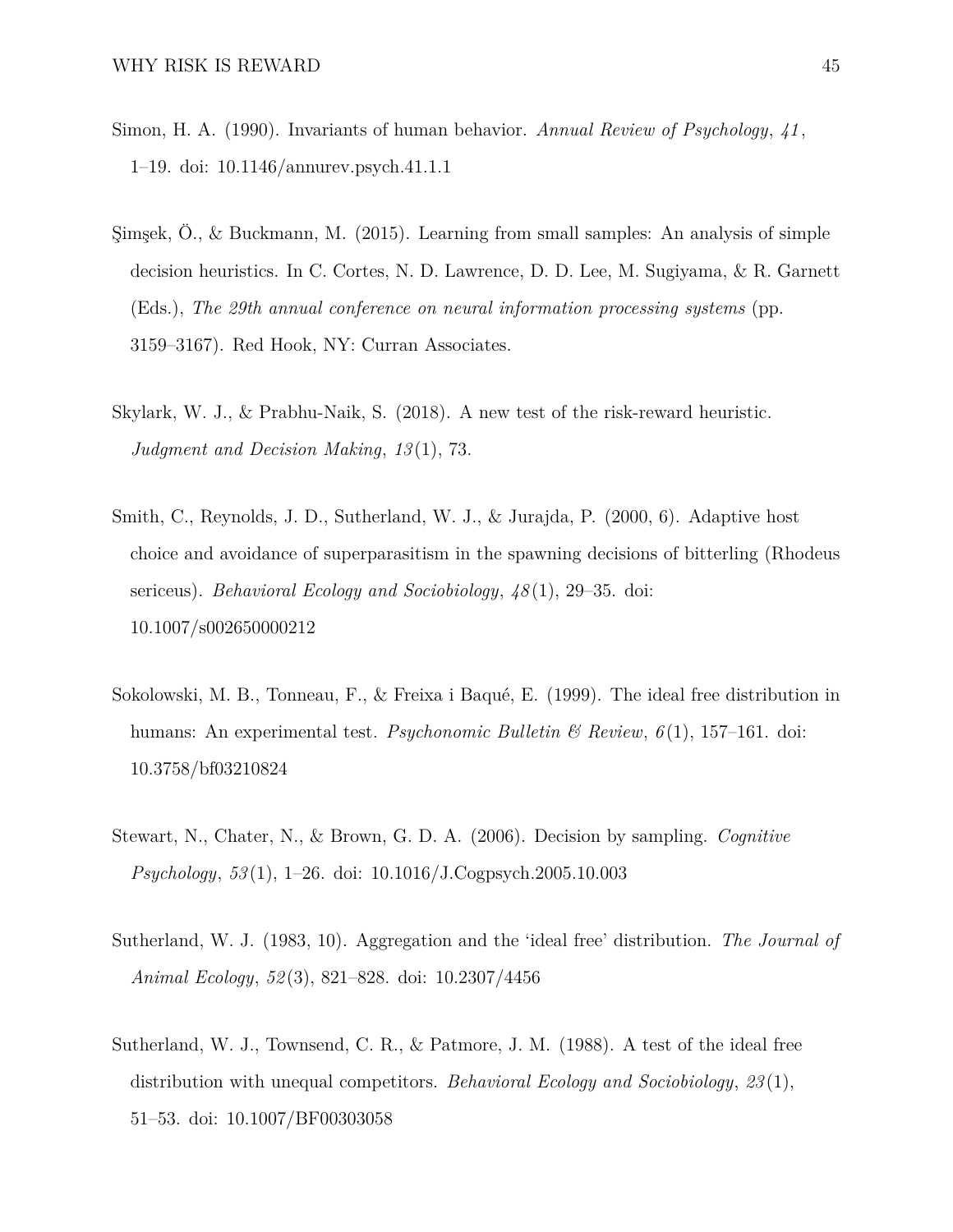- <span id="page-45-8"></span>Todd, P. M., & Gigerenzer, G. (2007). Environments that make us smart: Ecological rationality. *Current Directions in Psychological Science*, *16* (3), 167–171. doi: 10.1111/j.1467-8721.2007.00497.x
- <span id="page-45-1"></span>Todd, P. M., Gigerenzer, G., & ABC Research Group. (2012). *Ecological rationality: Intelligence in the world*. New York, NY: Oxford University Press.
- <span id="page-45-6"></span>Tregenza, T. (1995). Building on the ideal free distribution. *Advances in Ecological Research*, *26* , 253–307. doi: 10.1016/S0065-2504(08)60067-7
- <span id="page-45-0"></span>Tversky, A., & Kahneman, D. (1974). Judgment under uncertainty: Heuristics and biases. *Science*, *185* (4157), 1124–1131. doi: 10.1126/science.185.4157.1124
- <span id="page-45-2"></span>Ungemach, C., Stewart, N., & Reimers, S. (2011). How incidental values from the environment affect decisions about money, risk, and delay. *Psychological Science*, *22* (2), 253–260. doi: 10.1177/0956797610396225
- <span id="page-45-4"></span>Valladares, G., & Lawton, J. H. (1991). Host-plant selection in the holly leaf-miner: Does mother know best? *Journal of Animal Ecology*, *60* (1), 227–240. doi: 10.2307/5456
- <span id="page-45-3"></span>van der Lee, A., Gillis, D., & Comeau, P. (2013). Comparative analysis of the spatial distribution of fishing effort contrasting ecological isodars and discrete choice models. *Canadian Journal of Fisheries and Aquatic Sciences*, *71* (1), 141–150. doi: 10.1139/cjfas-2012-0511
- <span id="page-45-9"></span>von Neumann, J., & Morgenstern, O. (1947). *Theory of games and economic behavior*. Princeton, NJ: Princeton University Press.
- <span id="page-45-5"></span>Waser, N. M. (1986). Flower constancy: Definition, cause, and measurement. *The American Naturalist*, *127* (5), 593–603. doi: 10.1086/284507
- <span id="page-45-7"></span>Weber, E. U., & Johnson, E. J. (2009). Mindful judgment and decision making. *Annual Review of Psychology*, *60* , 53-85. doi: 10.1146/Annurev.Psych.60.110707.163633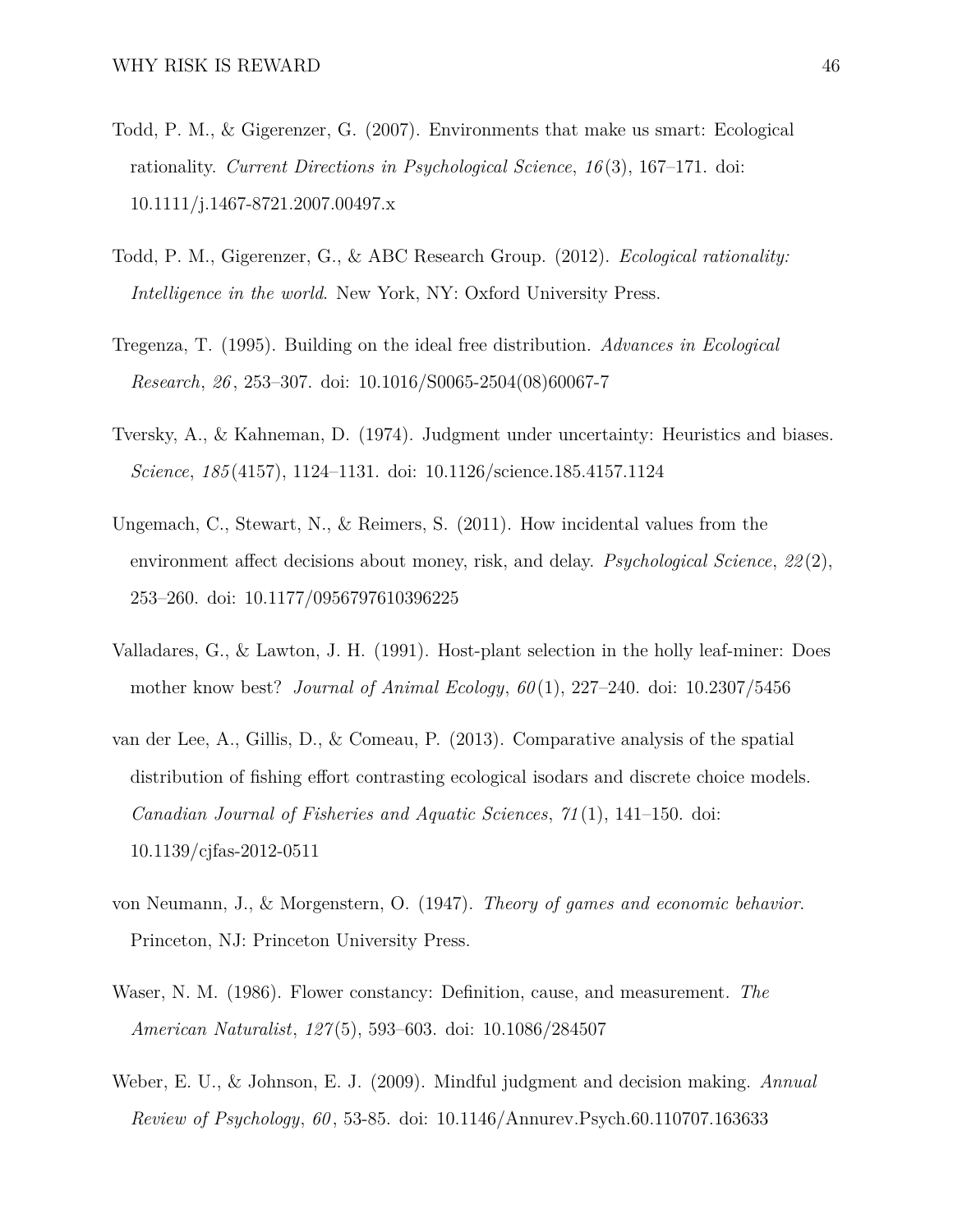#### Appendix A

#### Risk–Reward and Heterogeneous Patches

<span id="page-46-0"></span>Here we examine what happens to the predicted risk–reward relationship when we relax the assumption that resource sizes are constant within patches.

#### **Two resource types**

As a first step, we consider a relatively simple environment that has two resource sizes: small and large, with the constraint that  $s_{large} > s_{small} = 1$ . We further assume that across the landscape there are two types of patches: rich and poor. A rich patch contains more large resources than small ones,  $m_{large} > m_{small}$ . Similarly, a poor patch contains more small resources than large ones,  $m_{small} > m_{large}$ .

It is useful to further specify the relationship between resource sizes in the rich and poor patches. To do so, we set the number of large resources in the rich patch and the number of small resources in the poor patch to

<span id="page-46-1"></span>
$$
m' = m_{rich, large} = m_{poor, small}.\tag{A1}
$$

We also set the number of small resources in the rich patch and the number of large resources in the poor patch to

<span id="page-46-2"></span>
$$
m_{rich, large} = m_{poor, small} = m'/\mu.
$$
\n(A2)

The parameter  $\mu \geq 1$  determines the similarity of the patches across the landscapes. As  $\mu \rightarrow 1$  the rich and poor patches become more and more similar to each other, but also more heterogeneous in terms of resource size. That is, both rich and poor patches grow to contain approximately  $m'$  large and small resources and as a result the within-patch heterogeneity of resources approaches between-patch heterogeneity. Analogously, as  $\mu$ increases, rich and poor patches become more dissimilar to each other such that as  $\mu \to \infty$ rich patches will contain only large resources and poor patches only small resources (i.e.,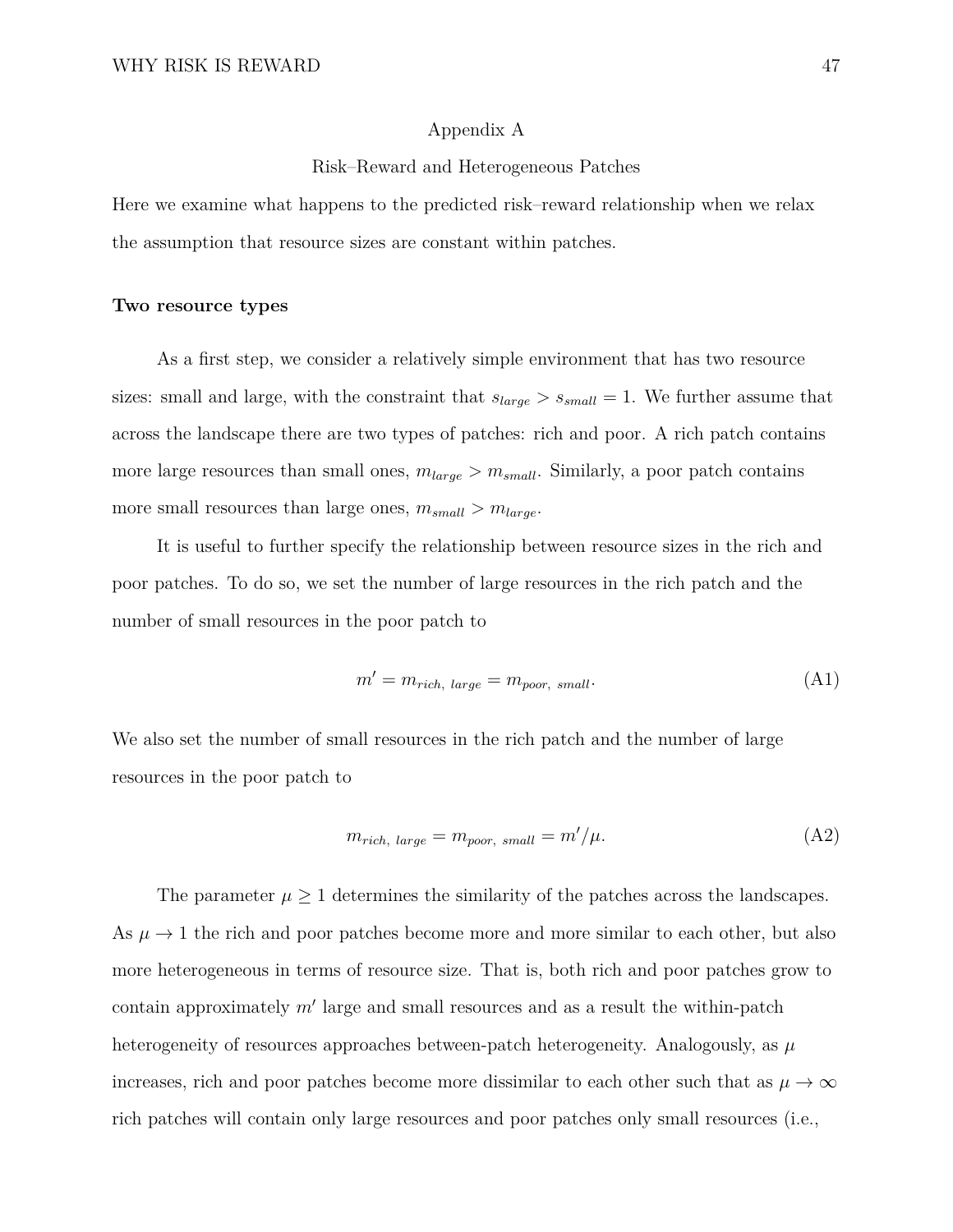patches become homogeneous with respect to resource size). Hence, as  $\mu$  increases, the between-patch heterogeneity increases and the within-patch heterogeneity decreases.

Recall that the amount of resources available in a patch is a multiplicative function of the number and size of the number of resources,  $r = m \times s$  (Equation [4\)](#page-9-0). Thus, the total amount of resources *r* available in rich patches is

<span id="page-47-1"></span>
$$
r_{rich} = s_{large} \times m' + s_{small} \times \frac{m'}{\mu}.
$$
\n(A3)

In poor patches, the total amount of resources is

<span id="page-47-2"></span>
$$
r_{poor} = s_{large} \times \frac{m'}{\mu} + s_{small} \times m'. \tag{A4}
$$

According to the ideal free distribution principle (Equation [3;](#page-7-0) and remembering that  $s_{small} = 1$ , the number of competitors in the rich patch is

$$
n_{rich} \propto m'(s_{large} + \frac{1}{\mu}).
$$
\n(A5)

The number of competitors in the poor patch is

<span id="page-47-3"></span><span id="page-47-0"></span>
$$
n_{poor} \propto m'(\frac{s_{large}}{\mu} + 1). \tag{A6}
$$

Generally, the risk–reward relationship is measured in terms of the size of the resource. To establish how the risk–reward relationship works in heterogeneous patches with different resource sizes, it is useful to find the average number of competitors per resource of a specific size. Assuming an equal number of rich and poor patches, the average number of competitors per large resource across the landscape of a total of *Y* patches is

$$
\bar{n}_{large} = \frac{\sum_{y \in Y} m_y, \, large \times n_y}{\sum_{y \in Y} m_y, \, large} \n= \frac{m' \times c \times m'(s_{large} + \frac{1}{\mu}) + \frac{m'}{\mu} \times c \times m'(\frac{s_{large}}{\mu} + 1)}{m' + \frac{m'}{\mu}} \n= cm'(\frac{s_{large} + \mu^2 s_{large} + 2\mu}{\mu^2 + \mu})
$$
\n(A7)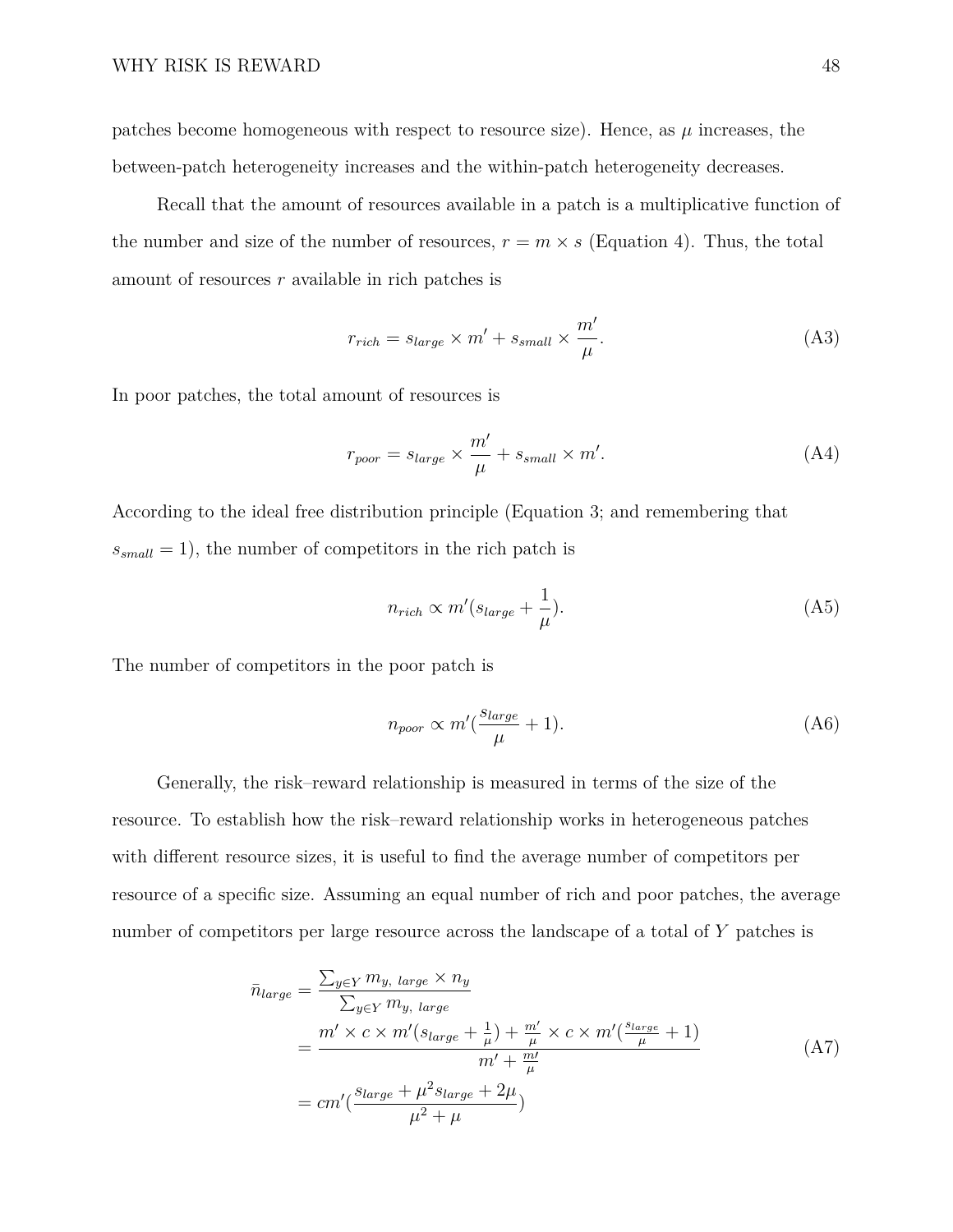where *c* is a proportionality constant. Analogously, the average number of competitors per small resource is

$$
n_{small} = cm'(\frac{1+\mu^2 + 2s_{large}\mu}{\mu^2 + \mu}).
$$
\n(A8)

Recall that the success probability *p* of a patch is inversely proportional to the total number of competitors per resource,  $p_y \propto m_y/n_y$  (Equation [6\)](#page-9-2). Thus, from Equation [A7](#page-47-0) the success probability for a large resource is

$$
p_{large} = \frac{\mu^2 + \mu}{m'c(s_{large} + \mu^2 s_{large} + 2\mu)},
$$
\n(A9)

and for a small resource is

$$
p_{small} = \frac{\mu^2 + \mu}{m'c(1 + \mu^2 + 2s_{large}\mu)}.
$$
\n(A10)

With the number of competitors and the success probability established for rich and poor patches, we can use the parameter  $\mu$  to establish how the risk–reward relationship changes as the rich and poor patches become more similar and, as a result, as the heterogeneity between patches matches the heterogeneity within patches. To do so, we will examine the ratio of the probability of success for small resources relative to that of large resources,

<span id="page-48-0"></span>
$$
\frac{p_{small}}{p_{large}} = \frac{s_{large} + s_{large}\mu^2 + 2\mu}{1 + \mu^2 + 2s_{large}\mu}.
$$
\n(A11)

When poor and rich patches are equivalent and there is maximal within-path heterogeneity  $(\mu = 1)$ , then according to Equation [A11](#page-48-0) the ratio of success probabilities for small and large resources will be 1,  $p_{small}/p_{large} = 1$ . In words, when the number of large and small resources is equal in both rich and poor patches (maximal within-patch heterogeneity) then success probability is on average equivalent for small and large resources and there is no risk–reward relationship.

Now consider what happens when the rich and poor patches in the landscape become maximally dissimilar and there is minimal within-patch heterogeneity in resource size (i.e., rich patches only have large resources and poor patches only have small resources). This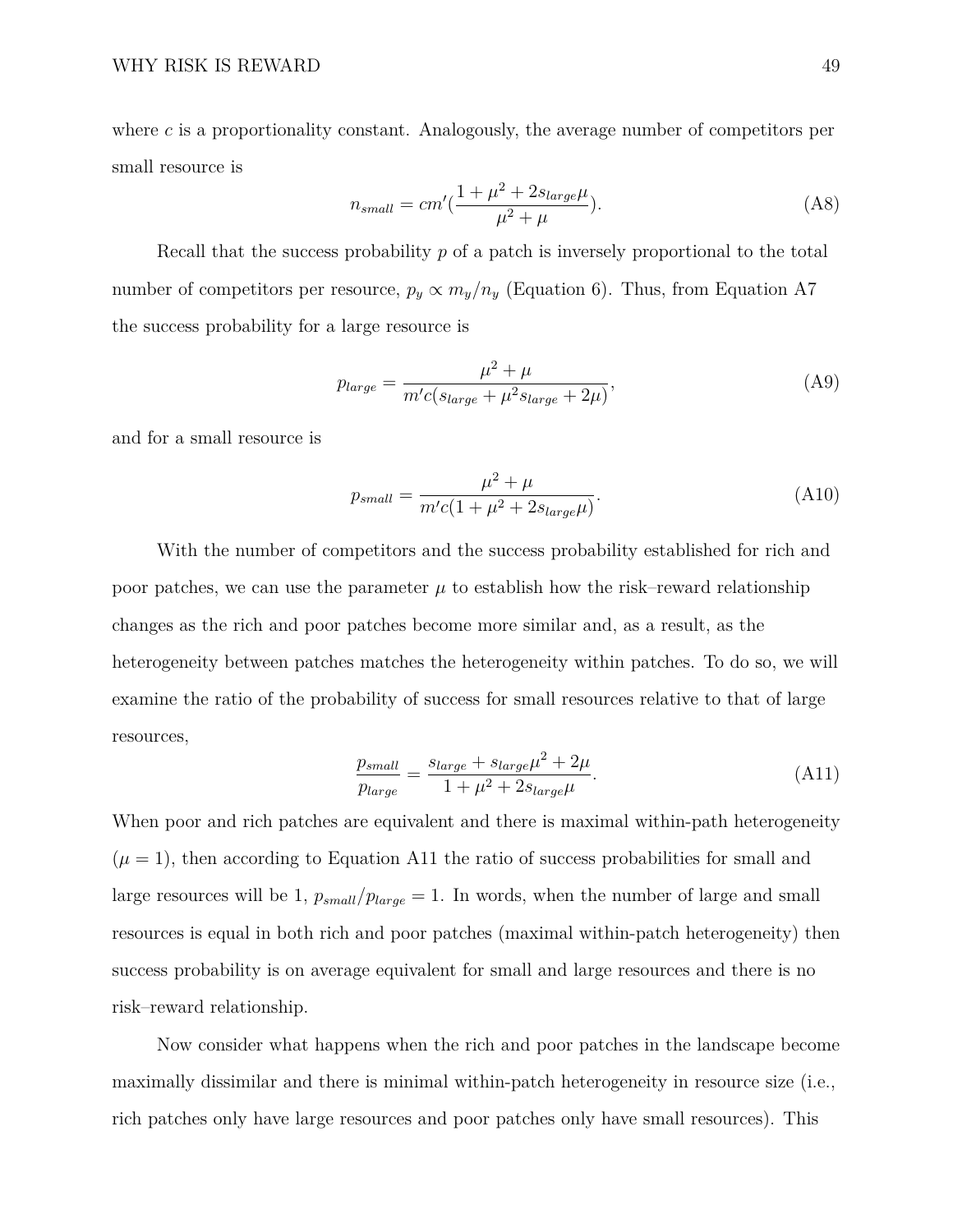occurs when  $\mu \to \infty$ . In this case, taking the limit of Equation [A11](#page-48-0) shows that

 $lim_{\mu\rightarrow\infty}\frac{s_{large}+s_{large}\mu^{2}+2\mu}{1+\mu^{2}+2s_{large}\mu} = lim_{\mu\rightarrow\infty}\frac{2\mu s_{large}+2}{2\mu+2s_{large}}$  $\frac{2\mu s_{large} + 2}{2\mu + 2s_{large}} = s_{large}$ . That is, as rich and poor patches become maximially dissimilar the ratio of success probabilities for small to large resources  $(p_{small}/p_{large})$  approaches  $s_{large}$  and as a result the success probability grows to be inversely related to resource size (a risk–reward relationship).

To address what happens for intermediate levels of  $\mu$  we need to establish how Equation [A11](#page-48-0) changes as a function  $\mu$ . To do so, we take the partial derivative of the function with respect too  $\mu$ . Doing so shows that

$$
d\left(\frac{s_{large} + s_{large}\mu^2 + 2\mu}{1 + \mu^2 + 2s_{large}\mu}\right) / d\mu \propto (s_{large}^2 - 1)(\mu^2 - 1) > 0.
$$
 (A12)

Therefore, for intermediate levels of  $\mu$  when rich and poor patches are transitioning from maximally similar to maximally dissimilar, the ratio of success probabilties for small and large resources lies between 1 and *slarge*. That is, the success probability is smaller for large resources than for small resources, but the relationship is shallower than predicted when patches are maximially dissimilar (i.e., *psmall/plarge < slarge*). In particular, as rich and poor patches become more dissimilar (i.e., as  $\mu$  increases), the relationship between the success probability and resource size approaches an inverse-proportional relationship and resource size becomes a more reliable predictor of the success probability.

#### **Multiple resource types**

In order to generalize to more complex situations with larger numbers of different reward sizes, we used numerical simulations. Please see the accompanying website at the Open Science Framework for the code. In the simulation, we assumed 10 resource sizes (ranging from  $s = 1, 2, ..., 10$ ). There were  $\sum m_s = 1,000$  total resources with  $m_s = 100$ resources of each size class *s*. These resources were distributed among  $Y = 10$  patches following one of four procedures:

1. Each patch received 100 resources of one size class; different patches received resources of different sizes ("minimal within-patch heterogeneity");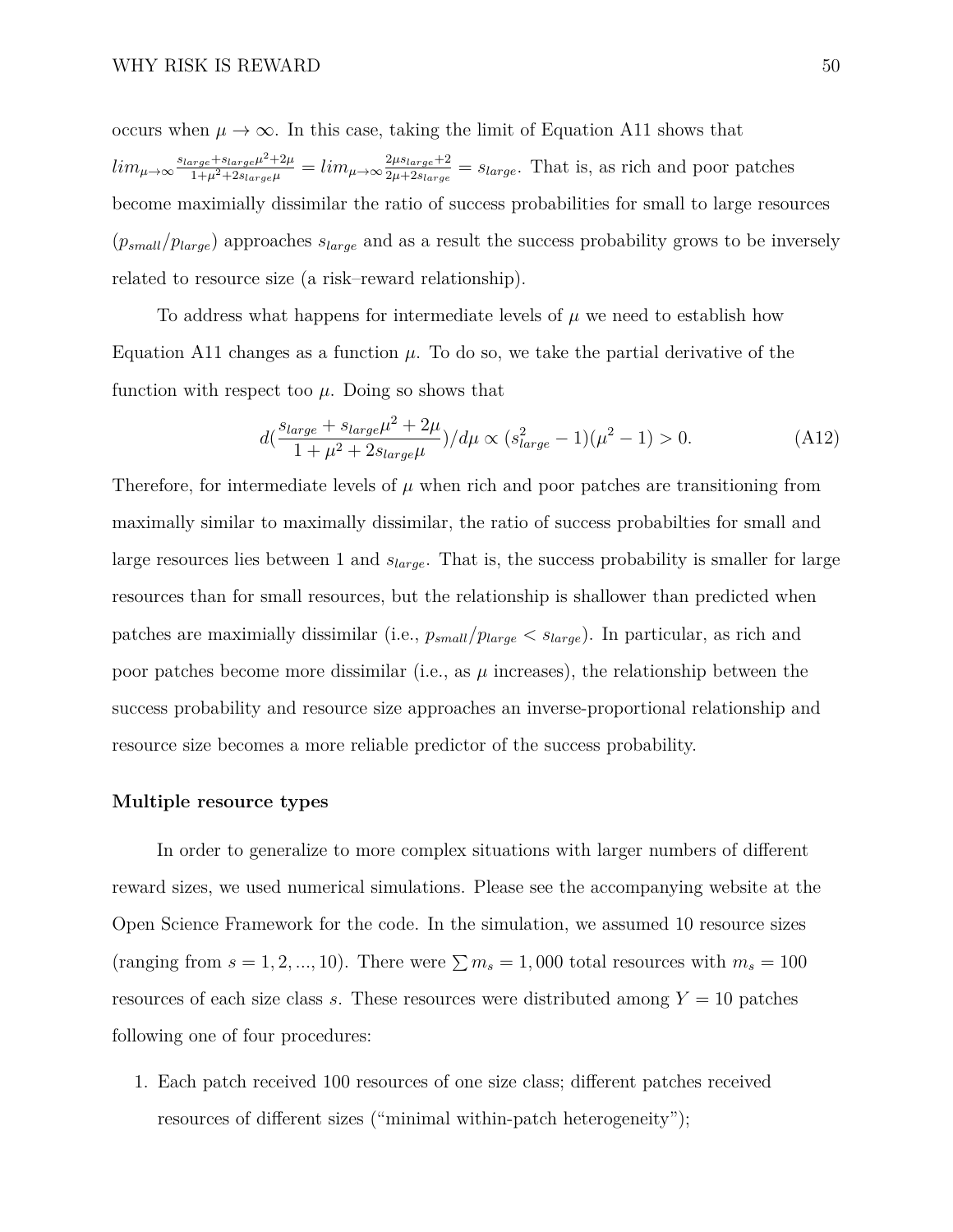- 2. Patches were divided into three different classes, each receiving 100 resources as follows:
	- Three "very poor" patches received resources drawn randomly from sizes 1 to 3;
	- Three "intermediate" patches received resources drawn randomly from sizes 4 to 6;
	- Four "very rich" patches received resources drawn randomly from sizes 7 to 10 ("low within-patch heterogeneity");
- 3. Patches were divided into two different classes, each receiving 100 resources as follows:
	- Five "poor" patches received resources drawn randomly from sizes 1 to 5;
	- Five "rich" patches received resources drawn randomly from sizes 6 to 10 ("high within-patch heterogeneity");
- 4. All patches received 100 resources drawn randomly from sizes 1 to 10 ("maximal within-patch heterogeneity").

For each patch, we calculated the total amount of resources using Equation [4.](#page-9-0) Next,  $\sum_{y \in Y} n_y = 1,000$  competitors were distributed among the patches according to the ideal free distribution principle so that the number of competitors was inversely proportional to the total amount of resources in a patch. The relative probability of success for each resource size was calculated by determining the inverse of the average number of competitors per resource of this size class across all patches,

$$
p_s = \frac{\sum_{y \in Y} m_{s,y}}{\sum_{y \in Y} n_y \cdot m_{s,y}}.\tag{A13}
$$

Figure [2](#page-14-0) plots the average probability of success across 100 iterations of each landscape. They confirm that the analytical results for two resource sizes generalizes to multiple resource sizes: As within-patch heterogeneity increases, the relationship between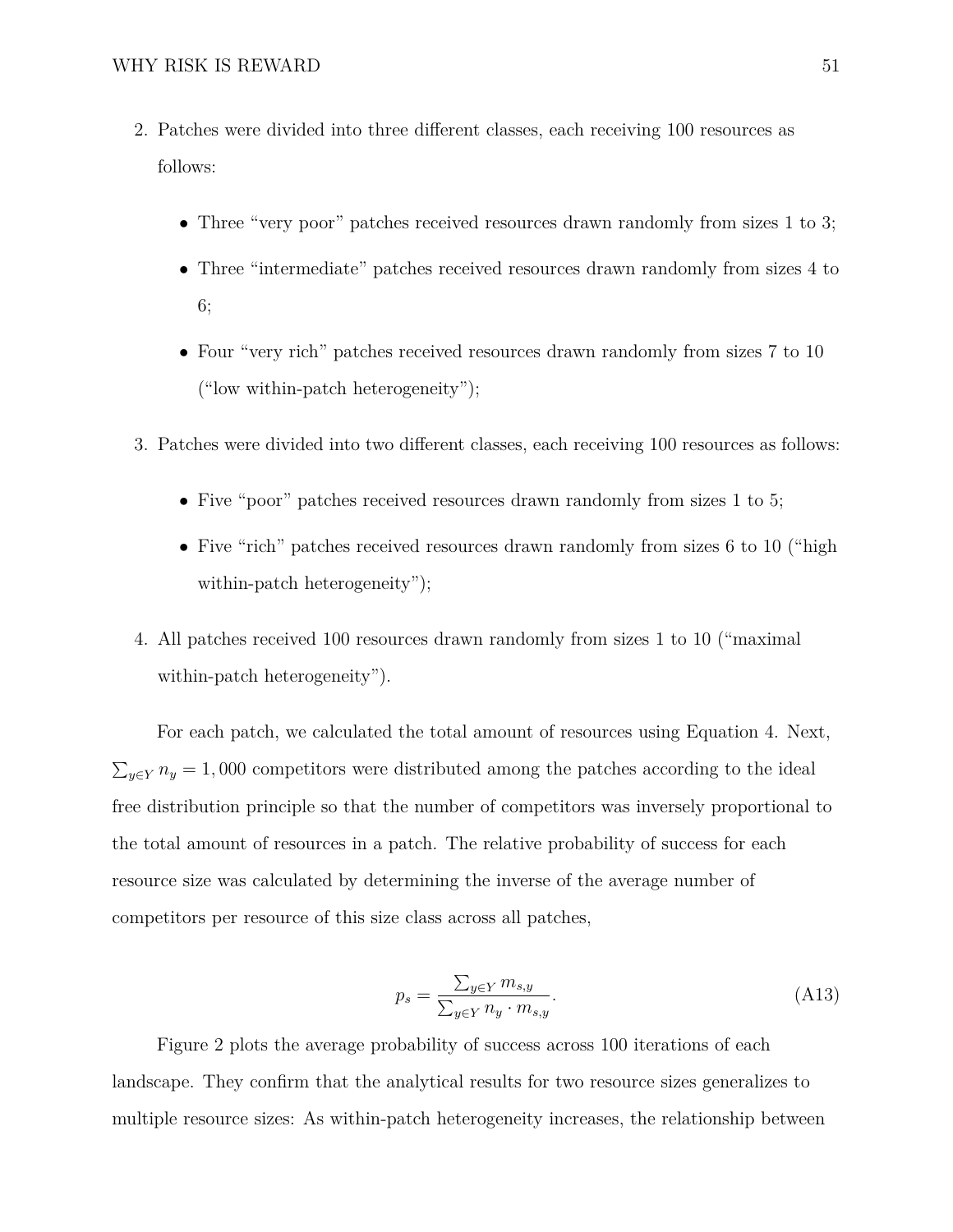probability of success and resource size becomes increasingly shallower. Finally, when within-patch heterogeneity is maximal, probability of success is the same for all resource sizes (Figure [2d](#page-14-0)).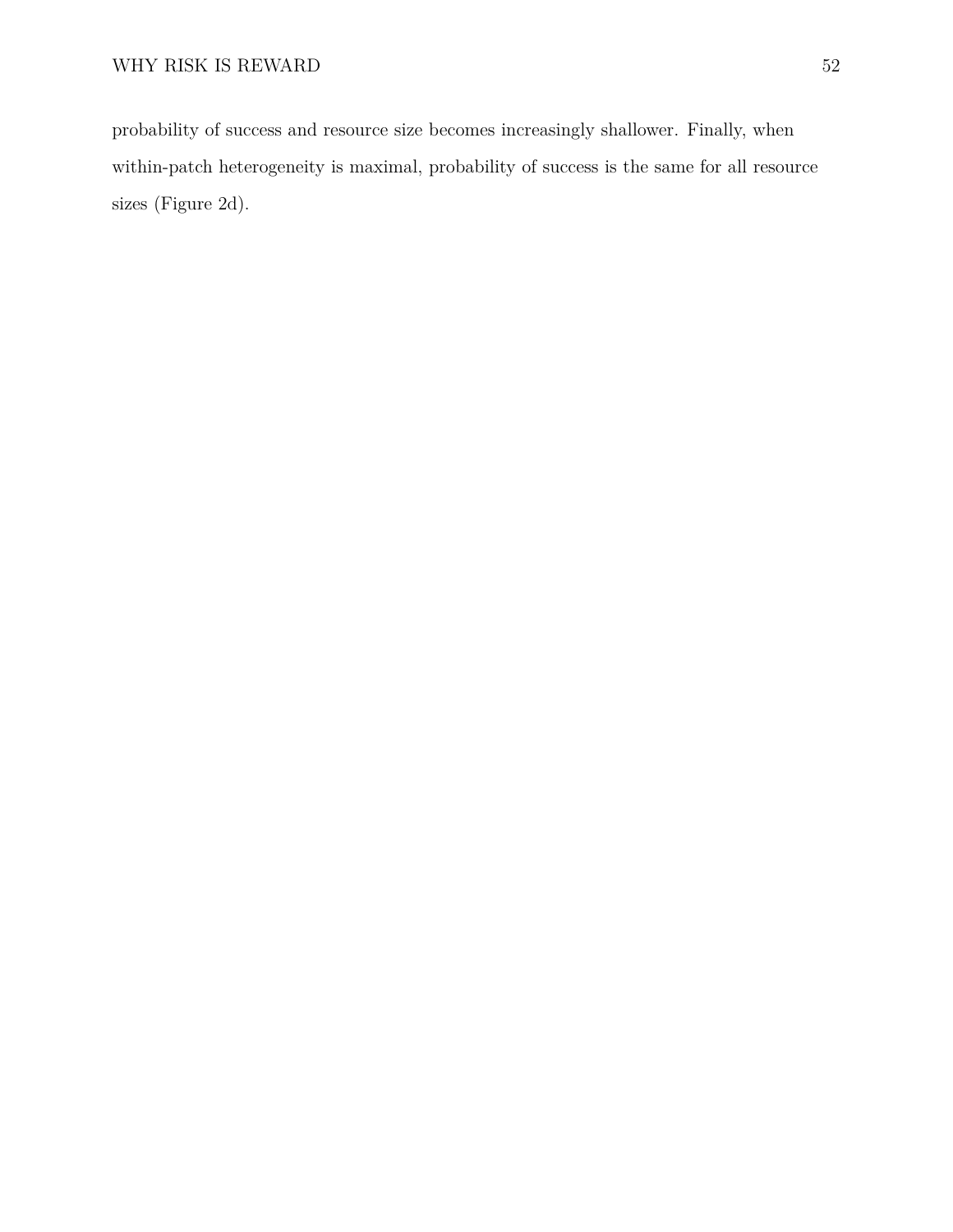#### Appendix B

#### Landscape Saturation

<span id="page-52-0"></span>Assume a landscape in which the number of patches is large, but the number of competitors is small and resource density is low, so that resources are spread out thinly. Several patches will contain no competitors, either because these patches contain such small amounts of resources that they attract no competitors, or because there are simply not enough competitors for each patch. Do we still expect a negative relationship between reward size and probability of success in such a non-saturated landscape? We address this question with simulations. Please see the accompanying website at the Open Science Framework for the code.

#### **Simulation procedure**

We assumed a landscape with  $Y = 200$  patches, and resources of 10 different sizes ranging from *s* = 1*,* 2*, ...*10. The exact number of patches is of little relevance for the present purpose, as long as it is large relative to the number of competitors and/or number of resources. For simplicity, the number of resources of each size was presumed to be equal  $(m_s = 20)$ . We further assumed that individual patches were homogeneous with respect to resource size, and that there were equal number of patches with resources of each size class so that 20 patches contained resources of size  $s = 1$ , another 20 patches contained resources of size  $s = 2$ , and so on.

In each simulation, the resources of each size were randomly distributed among the 20 patches with that resource size according to a uniform distribution. Then competitors were distributed one by one in the landscape according to the maximal per capita consumption rate at the time. This ensured that competitors were distributed in an "ideal–free" manner. More specifically, when a new competitor entered the landscape the amount of resources  $r_y$  was calculated for each of the 200 patches (Equation [4\)](#page-9-0). Then the per capita consumption rate *u<sup>y</sup>* for each patch which this competitor would encounter at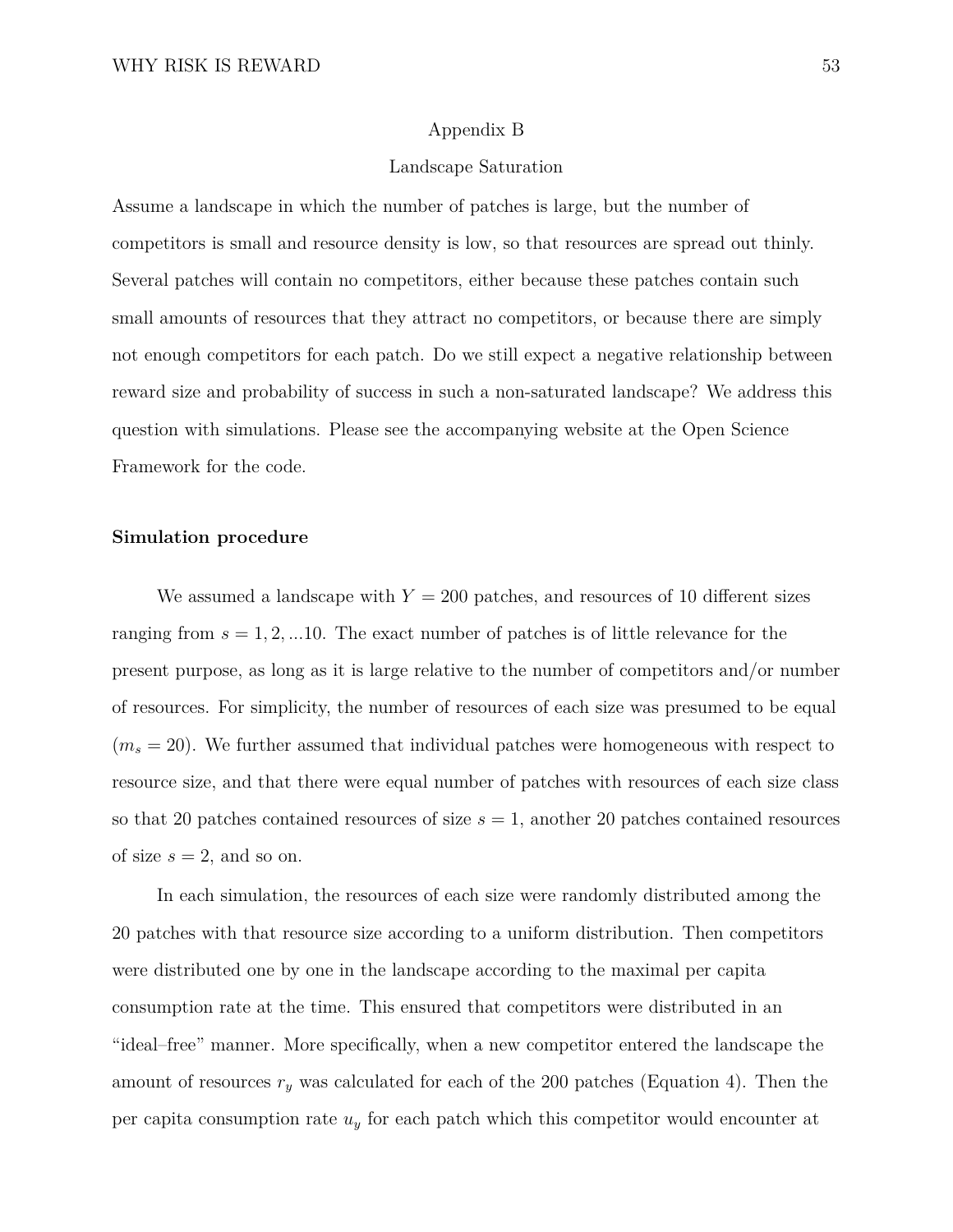that time was calculated such that

$$
u_y = \frac{r_y}{n_y + 1}.\tag{B1}
$$

The new competitor then joined the patch with the highest per capita consumption rate at that time. If multiple patches had the same maximum uptake then the competitor was randomly placed in one of those patches. This procedure continued until all competitors were distributed.

At the end of each simulation, the success probability for a newly arriving focal competitor was calculated using the assumption that the success probability in a given patch is proportional to the ratio of the number of resources to the number of competitors in that patch (Equation [6\)](#page-9-2). In particular, the success probability for patch *y* was calculated as

$$
p_y = \frac{\frac{m_y}{n_y + 1}}{\sum_{y \in Y} \frac{m_y}{n_y + 1}}.
$$
 (B2)

Note that to make the estimated success probabilities comparable across different landscapes, we normalized the ratio of the number of resources to the number of competitors to the value of the sum of this ratio across the patches.

Since patches were homogeneous in terms of resource size, the success probability in a given patch was also the probability of success for the relevant resource size, *ps*. Thus, in each simulation we obtained 20 estimates of the success probability for any given resource size.

We investigated low and high levels of competitor saturation of the landscape by distributing either  $n = 100$  total competitors across the landscape or  $n = 1,000$ competitors. These different population sizes of competitors either entered a landscape with low resource density with  $m_s = 100$  resources of each of 10 resource sizes (i.e., 1,000 resources in total), or the competitors entered a landscape with high resource density with *ms*1*,* 000 resources of each of 10 resource sizes (i.e., 10,000 resources in total). For each of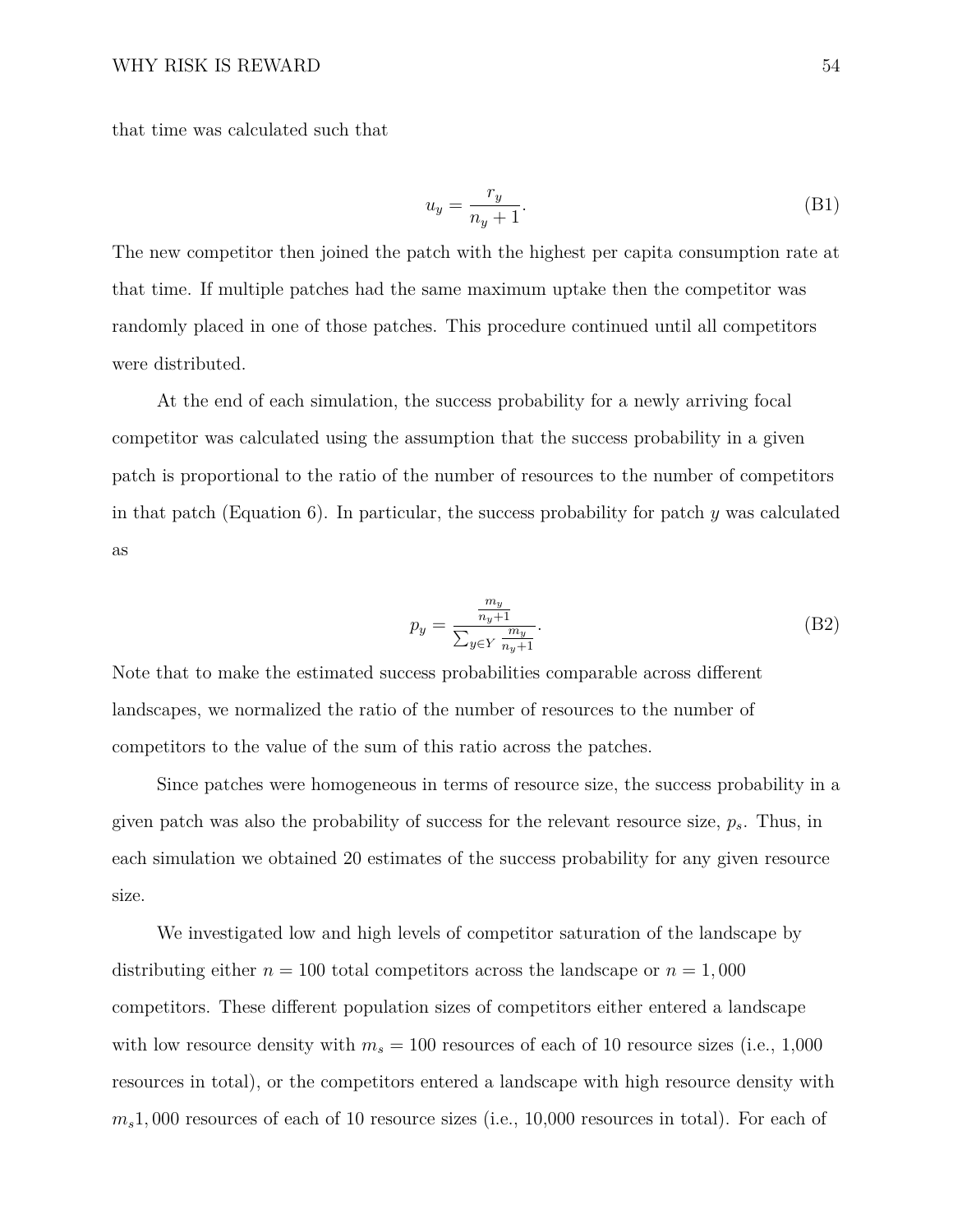the resulting four parameter combinations, we ran 1,000 simulations.

Figure [3](#page-16-0) summarizes the results of the simulations. We found that the median (and mean) success probability still decreases with resource size, but the more shallow the decrease, the less saturated the landscape is with respect to the number of competitors. Further, the probability of success is more variable the lower the saturation of the landscape with either competitors or resources, particularly for small resource sizes.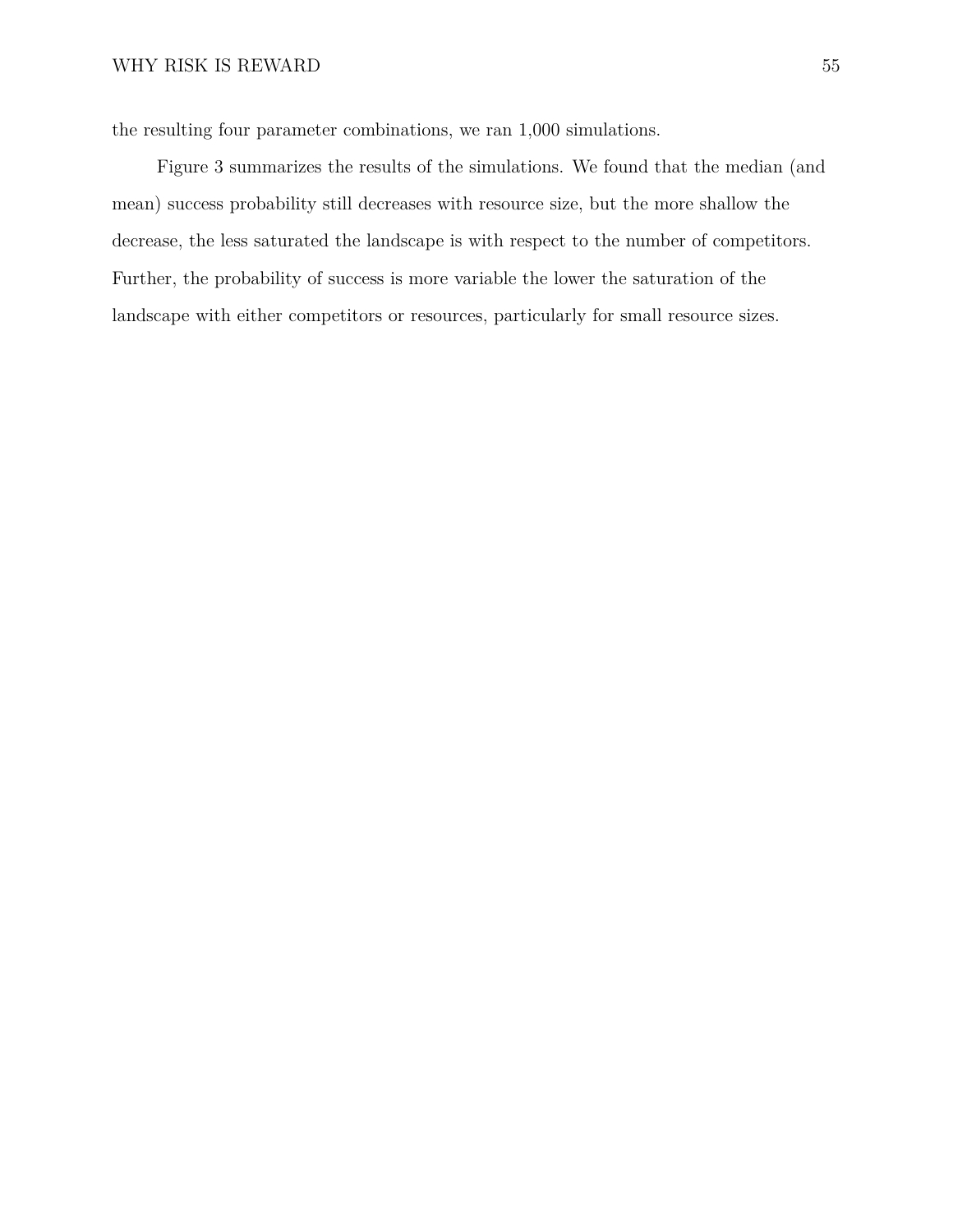#### Appendix C

#### Unequal Competitors

<span id="page-55-0"></span>The ideal free distribution principle assumes not only that competitors are ideal, but also that they are equally competitive in the landscape. That is, they have an equal ability to obtain a resource. To examine the consequences of this assumption we relax it, allowing for two classes of competitors: bullies and wimps. Bullies are twice as good at acquiring resources as are wimps. Thus, the presence of a bully impacts a wimp's resource consumption twice as strongly as the presence of another wimp does, while any wimp impacts on a bully's intake only half as strongly as another bully does.

With these constraints, based on an ideal free distribution, we set the per capita resource consumption rate *u* in a given patch *y* for bullies as

$$
u_{y,\text{bullies}} = \frac{r_y}{n_{y,\text{bullies}} + \frac{1}{2}n_{y,\text{wimps}}}.\tag{C1}
$$

The per capita resource consumption rate *u* in a given patch *y* for wimps is

$$
u_{y,\text{wimps}} = \frac{r_y}{2n_{y,\text{bullies}} + n_{y,\text{wimps}}}.\tag{C2}
$$

It follows from Equations [C1](#page-46-1) and [C2](#page-46-2) that the per capita consumption rate for wimps is half that for bullies in each patch with both classes of competitors. An ideal free distribution of unequal competitors across patches is possible: If both bullies and wimps move between patches so as to maximize their own resource consumption, then the per capita resource consumption rate for bullies at equilibrium is the same in all patches, and that for wimps is also the same in all patches. However, the constant per capita resource consumption rate for wimps is only half as large as that for bullies,

$$
ubullies = 2uwimps = \kappa.
$$
 (C3)

It follows from Equations [C1](#page-46-1) and [C3](#page-47-1) that the distribution of competitors in each patch is

$$
n_{y,\text{bullies}} + \frac{1}{2} \cdot n_{y,\text{wimps}} = \frac{r_y}{\kappa} \tag{C4}
$$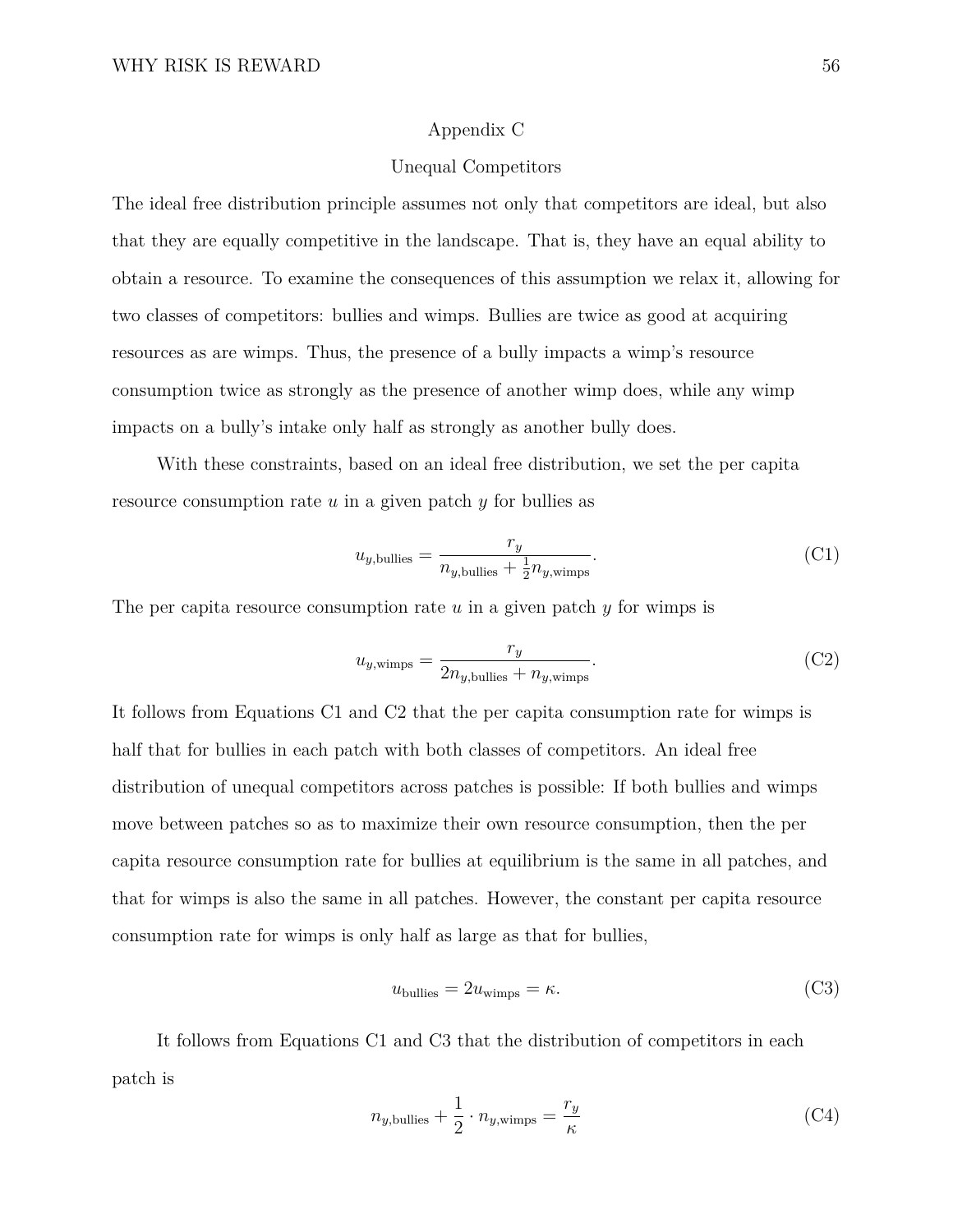Recalling the amount of resources is determined by the number and size of resources,  $r_y = m_y \times s_y$  (Equation [4\)](#page-9-0), this implies

$$
n_{y,\text{bullies}} + \frac{1}{2} \cdot n_{y,\text{wimps}} = \frac{r_y}{\kappa} = \frac{m_y \times s_y}{\kappa}.
$$
 (C5)

We are interested in a bully's (or wimp's) success probability within a patch. Based on the resource to competitor assumption (Equation [6\)](#page-9-2), the success probability for bullies is

$$
p_{y,\text{bullies}} \propto \frac{m_y}{n_{y,\text{bullies}} + \frac{1}{2} \cdot n_{y,\text{wimps}}}.\tag{C6}
$$

Recall that each wimp only impacts half as much as another bully on a bully's resource uptake, and, thus, on a bully's probability of successfully gaining a resource within a given time period. Similarly, the success probability for wimps is

$$
p_{y,\text{wimps}} \propto \frac{m_y}{2 \cdot n_{y,\text{bullies}} + n_{y,\text{wimps}}} \tag{C7}
$$

Substituting Equation [C4](#page-47-2) into Equations [C6](#page-47-3) and [C7,](#page-47-0) we can determine the expected relationship between success probability and resource size at equilibrium. For bullies, this results in

$$
p_{y,\text{bullies}} \propto \frac{m_y}{\frac{m_y \times s_y}{\kappa}}.\tag{C8}
$$

Because  $\kappa$  is a constant this expression simplifies to

$$
p_{y,\text{bullies}} \propto \frac{1}{s_y}.\tag{C9}
$$

For wimps, their reduced competitiveness results in the success probability being proportional to

$$
p_{y,\text{wimps}} \propto \frac{m_y}{\frac{m_y \times s_y}{\frac{1}{2}\kappa}}.\tag{C10}
$$

This expression simplifies to

$$
p_{y,\text{bullies}} \propto \frac{1}{2s_y}.\tag{C11}
$$

That is, for bullies and for wimps the success probabilities are different: In our example the success probability of bullies is always twice as high as that of wimps for all resource sizes.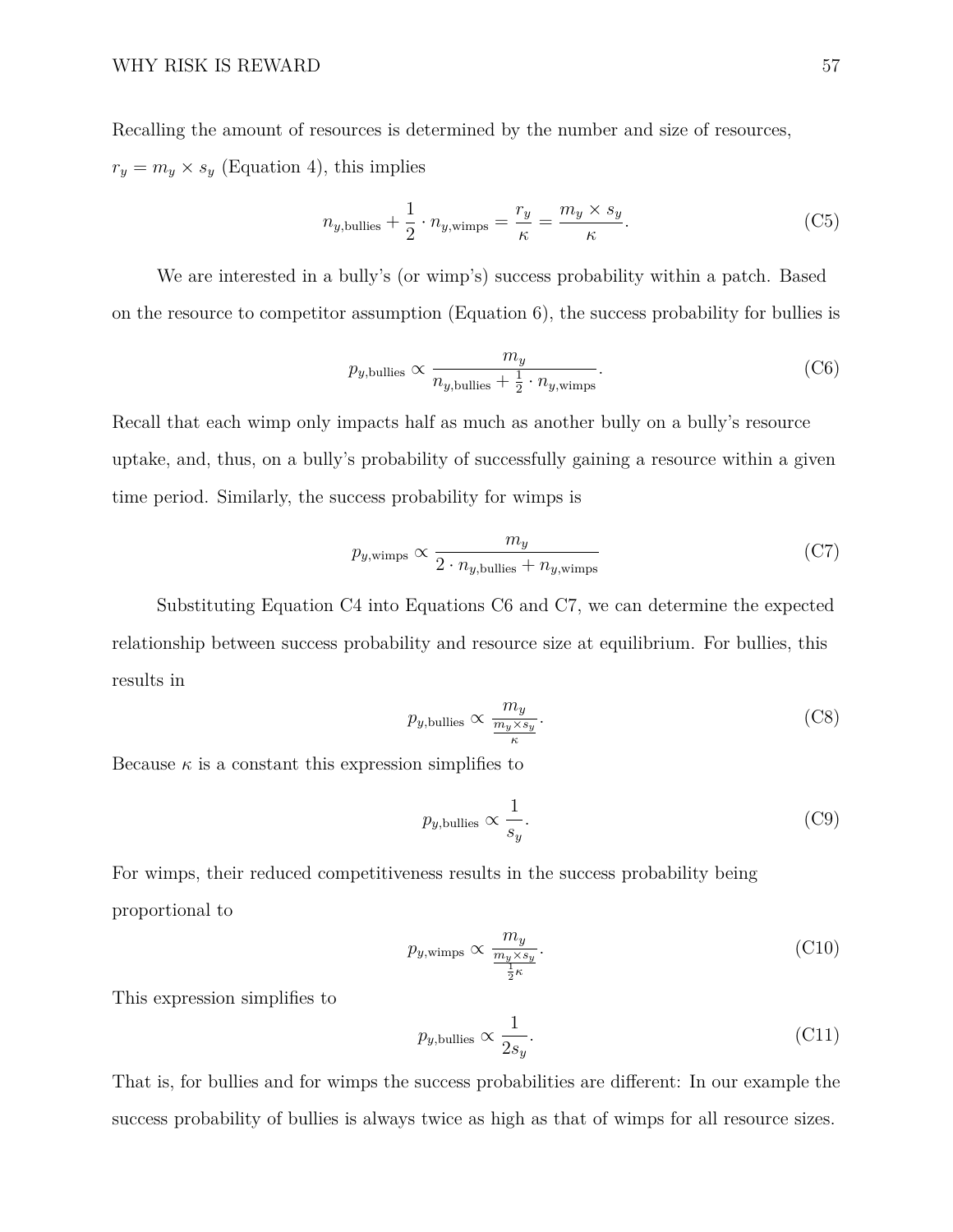This reflects the fact that, as competitors, bullies are twice as strong as wimps. However, within each class of competitors, the success probability is still inversely proportional to resource size. Hence, just as for equal competitors, the success probability for an individual competitor of a given class can be predicted by resource size. The conclusions are similar when one considers more than two different classes of competitors.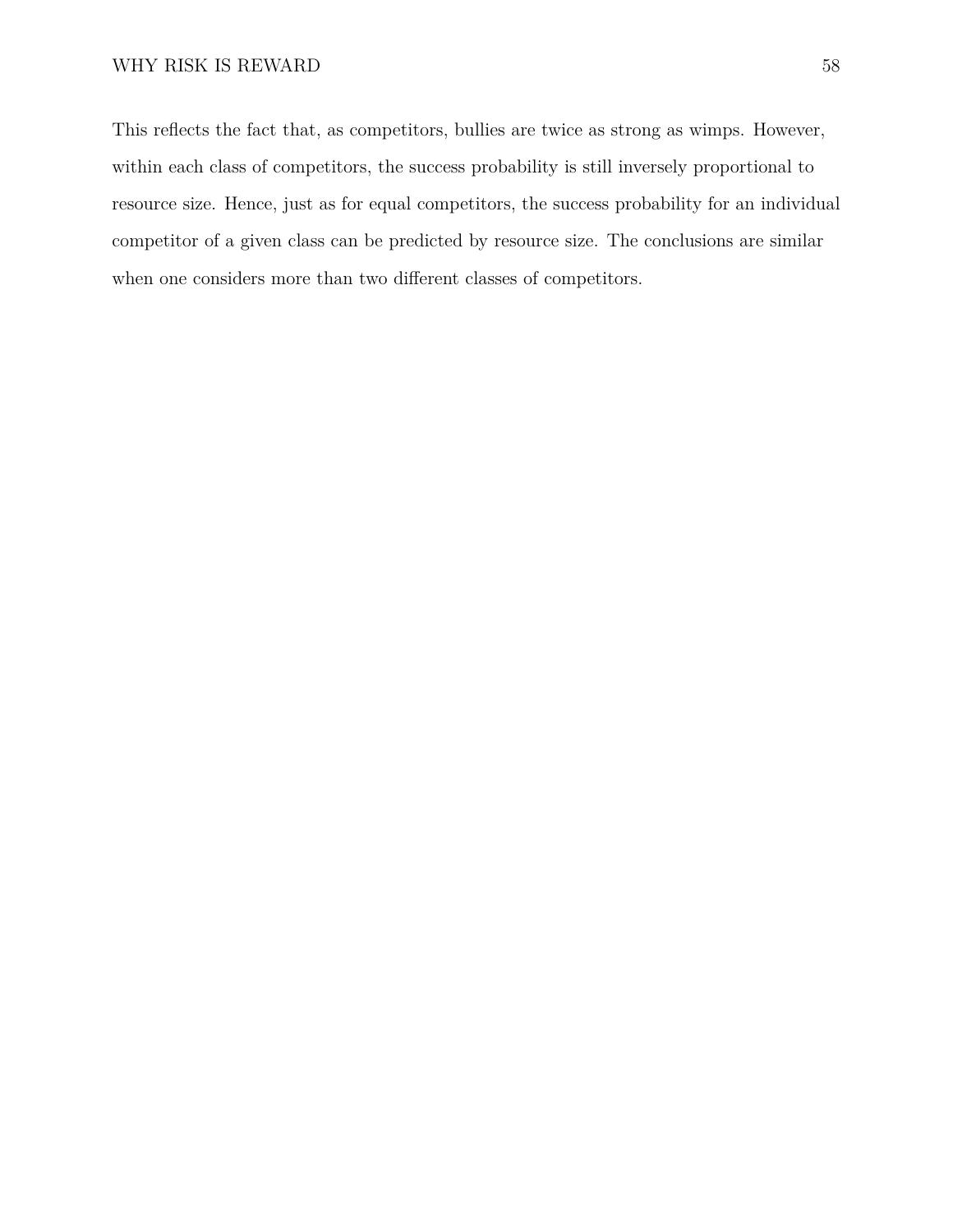#### Appendix D

#### Interference Competition

<span id="page-58-0"></span>If competitors interfere with each other's ability to acquire resources (e.g., because they frighten each other's prey off, or engage in antagonistic interactions), the impact of competitors on the resource consumption rate is more than just proportional [\(Parker &](#page-42-5) [Sutherland,](#page-42-5) [1986\)](#page-42-5),

$$
u \propto \frac{r_y}{n_y^{\theta}},\tag{D1}
$$

where  $\theta > 1$  and captures the degree of interference. Since the per capita resource consumption rate at equilibrium is the same in all patches, the ideal free distribution principle (Equation [3\)](#page-7-0) changes to

$$
n_y \propto r_y^{\frac{1}{\theta}}.\tag{D2}
$$

Because  $r_y = m_y \times s_y$  (Equation [4\)](#page-9-0), it follows that

$$
n_y \propto (m_y \times s_y)^{\frac{1}{\theta}}.\tag{D3}
$$

The success probability is also impacted by interference such that it is no longer inversely proportional simply to the number of competitors (Equation [6\)](#page-9-2). Instead we assume that the interference impacts the success probability to the same degree it impacts the per capita consumption rate so that

$$
p_y \propto \frac{m_y}{n_y^{\theta}}.\tag{D4}
$$

Substituting Equation [D2](#page-46-2) into Equation [D4](#page-47-2) shows that

$$
p_y \propto \frac{m_y}{n_y^{\theta}} = \frac{m_y}{[(m_y \times s_y)^{\frac{1}{\theta}}]^{\theta}}.
$$
 (D5)

Thus, with interference among competitors the success probability is still inversely proportional to the size of the resources,

$$
p_y \propto \frac{1}{s_y}.\tag{D6}
$$

That is, while interference of competitors changes the distribution of competitors (see Equation [D2\)](#page-46-2), it has no effect on risk–reward relationship.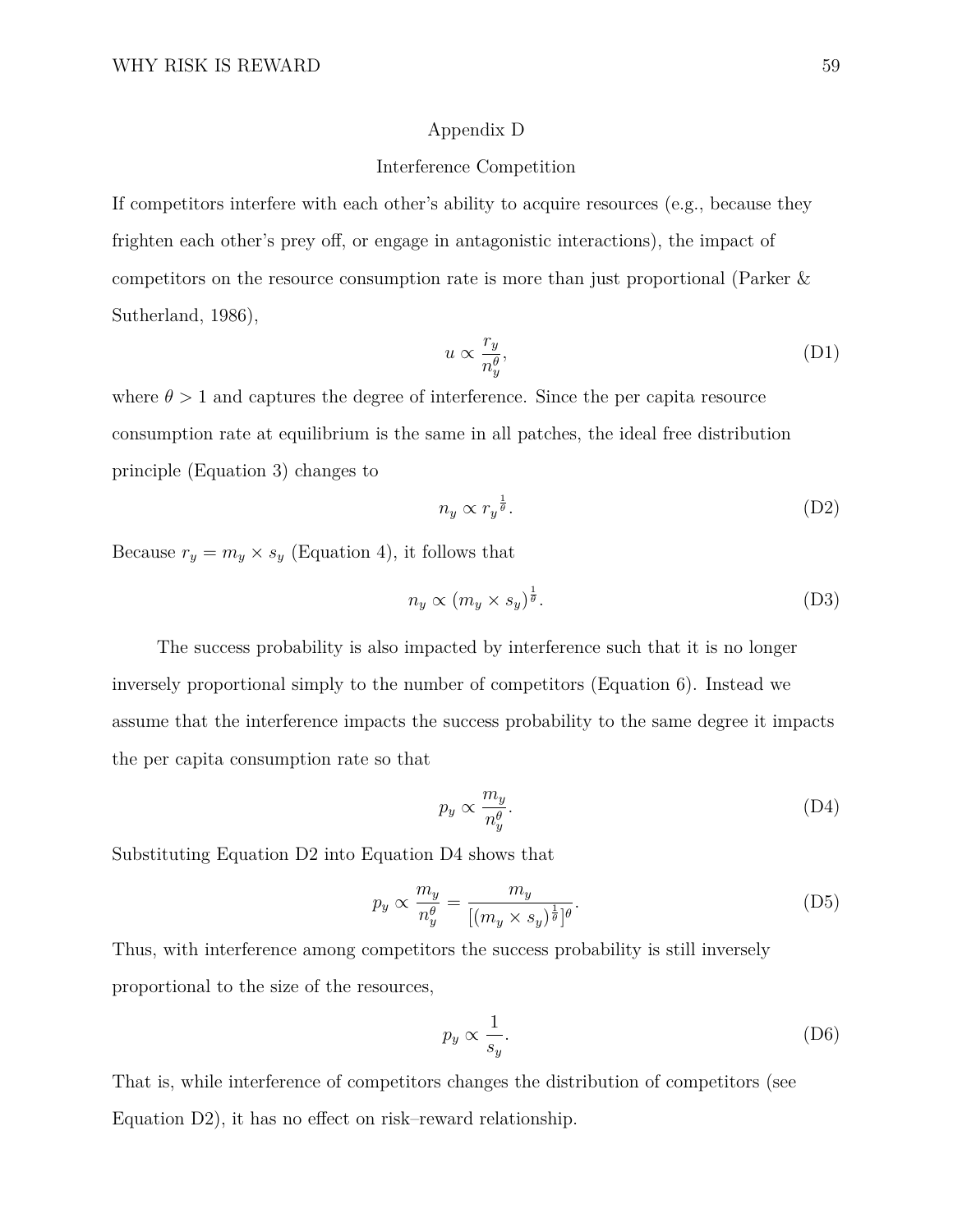# Supplementary Material for "The ecology of competition: A theory of risk–reward environments in adaptive decision making"

Timothy J. Pleskac<sup>1,2</sup>, Larissa Conradt<sup>2</sup>, Christina Leuker<sup>2</sup> and Ralph Hertwig<sup>2</sup>

<sup>1</sup>University of Kansas <sup>2</sup>Max Planck Institute for Human Development, Berlin, Germany

December 6, 2018

# **Contents**

|                                                  | 1 Risk-Reward Estimation Study |  |  |
|--------------------------------------------------|--------------------------------|--|--|
|                                                  |                                |  |  |
|                                                  |                                |  |  |
|                                                  |                                |  |  |
|                                                  |                                |  |  |
|                                                  |                                |  |  |
| $\overline{4}$<br>2 Risk-reward estimation model |                                |  |  |
|                                                  |                                |  |  |
|                                                  |                                |  |  |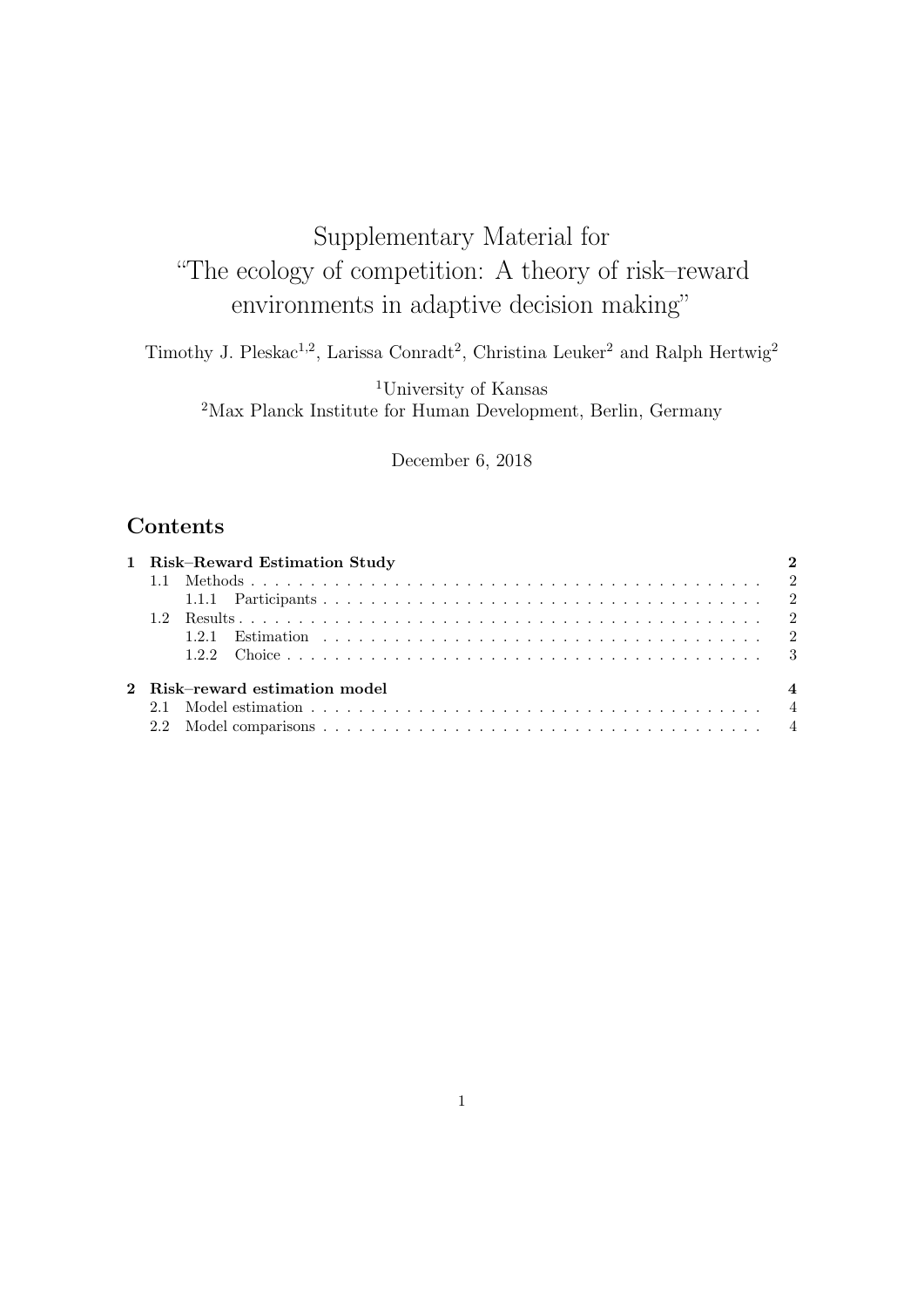## <span id="page-60-0"></span>1 Risk–Reward Estimation Study

Our goal was to replicate the risk–reward estimation studies in [Pleskac & Hertwig](#page-63-0) [\(2014\)](#page-63-0) with a German sample. We used the scenario (in German) described in Study 2. Moreover, we manipulated the order in which participants were asked to estimate how many balls they thought were in the basket and if they wanted to pay to play the gamble. Half of the participants completed the estimation question before the choice question, while the other half completed it in the other order. We also extended the range of payoffs (payoff levels, between participants:  $\in 2.5, \in 4, \in 10, \in 50$ ,  $\epsilon$ 100,  $\epsilon$ 200,  $\epsilon$ 500,  $\epsilon$ 1,000, and  $\epsilon$ 10,000).

#### <span id="page-60-1"></span>1.1 Methods

#### <span id="page-60-2"></span>1.1.1 Participants

A total of 455 participants were recruited using a web panel hosted at the Max Planck Institute for Human Development in Berlin, resulting in approximately 50 participants per payoff  $\times$  order condition (between-participants). Each participant earned  $\epsilon$ 2.0 for participation. The study was approved by the IRB at the Max Planck Institute for Human Development in Berlin.

#### <span id="page-60-3"></span>1.2 Results

#### <span id="page-60-4"></span>1.2.1 Estimation

|                                                  |         |         | Coefficient HDI (lower) HDI (higher) |
|--------------------------------------------------|---------|---------|--------------------------------------|
| Intercept (Mean)                                 | $-1.45$ | $-1.60$ | $-1.29$                              |
| Reward (Mean)                                    | $-1.48$ | $-2.12$ | $-0.79$                              |
| Order:Choice first (Mean)                        | $-0.19$ | $-0.41$ | 0.03                                 |
| Order:Choice first $\times$ Reward (Mean)        | 1.43    | 0.56    | 2.28                                 |
| Intercept (Dispersion)                           | 0.34    | 0.14    | 0.53                                 |
| Reward (Dispersion)                              | 1.35    | 0.50    | 2.10                                 |
| Order:Choice first (Dispersion)                  | 0.48    | 0.20    | 0.76                                 |
| Order: Choice first $\times$ Reward (Dispersion) | $-2.10$ | $-3.11$ | $-1.05$                              |

<span id="page-60-5"></span>Table S1: Bayesian beta regression table using normalized rewards  $(0-1)$ , estimates  $(0-1)$ , and question order (baseline: estimates, then choice) as predictors for both the mean and the dispersion of the estimates.

We modeled the effect of payoff on the mean and dispersion (variance) in the estimates using a beta regression with Bayesian estimation techniques [\(Kruschke,](#page-63-1) [2014\)](#page-63-1), using Stan in R for regression analyses with the rstanarm package ( $RStanArm Version 2.9.0-4$ , [2016\)](#page-63-2). In the regression, we used the reward value (normalized to be between 0 and 1), question order (estimate first vs. choice first), and the interaction between reward value and order, as predictors via a logit link of the estimates (normalized to be between 0 and 1). In addition, we used the same variables to simultaneously predict the dispersion (a proxy for the variance) of the estimates [\(Smithson & Verkuilen,](#page-63-3) [2006\)](#page-63-3) via a log link.

Results of the beta regression are summarized in Table [S1.](#page-60-5) Replicating past results, and consistent with participants using the risk–reward heuristic, as rewards increased the probability estimates decreased. There was also a credible order effect on the estimates as well as an interaction between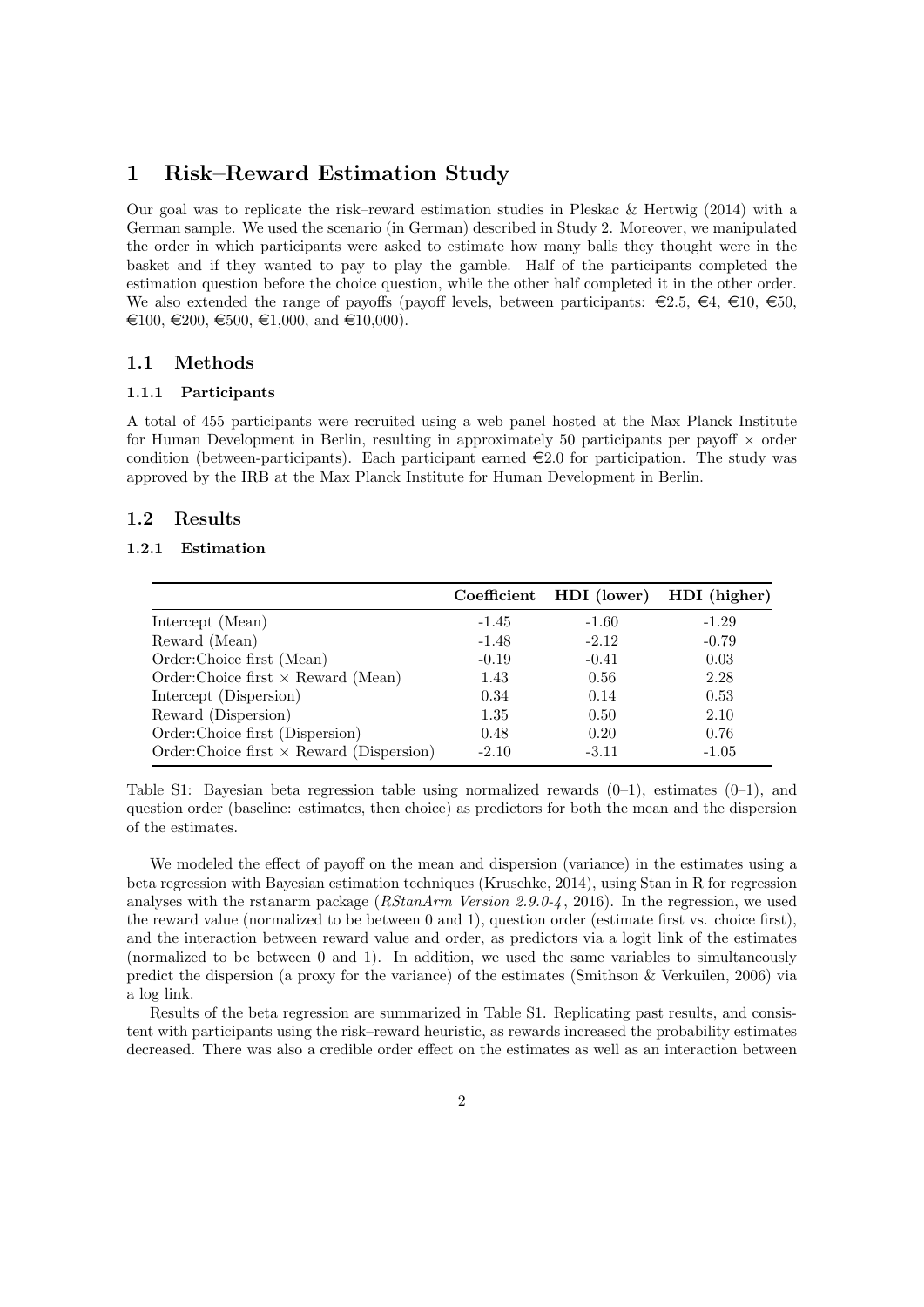order and reward level: Participants who chose whether or not to play first (and then estimated the chances of winning) generally showed a diminished effect of reward on their estimates. This also meant that participants who chose first appeared to estimate their chances of winning average, higher.

In terms of the dispersion, there was a credible decrease in the dispersion of the estimates as payoff increased (due to a negative log-link function). As with the mean estimates, there was a credible order effect on the dispersion of the estimates as well as an interaction between order and reward level. For participants who chose first (and then estimated the chances of winning), there was more dispersion in the estimates. Moreover, the effect of reward value changed from showing a credible decrease when estimating the probability first  $(b = 1.38, \text{ CI} = [0.52, 2.13])$  to a credible increase when making a choice first ( $b = -0.76$ , CI = [-1.41, -0, 14]; dispersion coefficient from a beta regression for estimate first condition).

It is difficult to draw strong conclusions about the order effect as the study was not designed to examine this effect. Nevertheless, the risk–reward estimation model (described in detail in section 2) can help understand these results. The risk–reward estimation model suggests that the order effects are due to an increase in the rate of participants using the principle of indifference (i.e. estimating a probability of .5) when choosing whether to play first compared to when estimating before choosing: Analyzing the data from Study 3 alone showed that the rate of the principle of indifference was  $M = .28$  (HDI = [.12, .41]) for participants who chose before estimating, and  $M = .24$  (HDI = [.07, .37]) for participants who estimated before choosing (difference:  $M_{choose\geq estimate} = .04$ , HDI =  $[-.03, .12]$ ).

#### <span id="page-61-0"></span>1.2.2 Choice

|                                       |         | Coefficient HDI (lower) HDI (higher) |         |
|---------------------------------------|---------|--------------------------------------|---------|
| Intercept                             | $-0.52$ | $-0.89$                              | $-0.16$ |
| Reward                                | 1.25    | 0.35                                 | 2.19    |
| Estimate                              | 1.32    | 0.15                                 | 2.51    |
| Order:Choice first                    | 0.69    | 0.18                                 | 1.20    |
| Order: Choice first $\times$ Reward   | 0.62    | $-0.90$                              | 2.29    |
| $Order: Choice first \times Estimate$ | $-1.15$ | $-2.88$                              | 0.58    |

<span id="page-61-1"></span>Table S2: Logistic regression table using normalized rewards  $(0-1)$ , estimates  $(0-1)$ , and question order (baseline: estimates, then choice) as predictors for both the mean and the variance estimates.

We also examined the choices participants made in terms of whether or not to pay to play. We did so using a logistic regression with Bayesian estimation techniques [\(Kruschke,](#page-63-1) [2014\)](#page-63-1). The logistic regression was run using Stan in R for regression analyses with the rstanarm package ([RStanArm](#page-63-2) [Version 2.9.0-4](#page-63-2), [2016\)](#page-63-2). In the regression, we entered the normalized reward value, the normalized estimates, whether participants entered an estimate first (1) or choice first (0), and the interaction between order and the reward value and the interaction between the order and the estimate as predictors of the choice. The results are summarized in Table [S2.](#page-61-1) They largely replicate the studies reported in [Pleskac & Hertwig](#page-63-0) [\(2014\)](#page-63-0). On average, participants were more likely to choose to pay  $\epsilon$ 2.0 to play the gamble as the reward value increased. Consistent with participants using the risk– reward heuristic to help decide whether to pay to play, their estimates were also credible predictors of their choice. Finally, note there was a credible order effect such that participants that chose first were more likely to pay to play.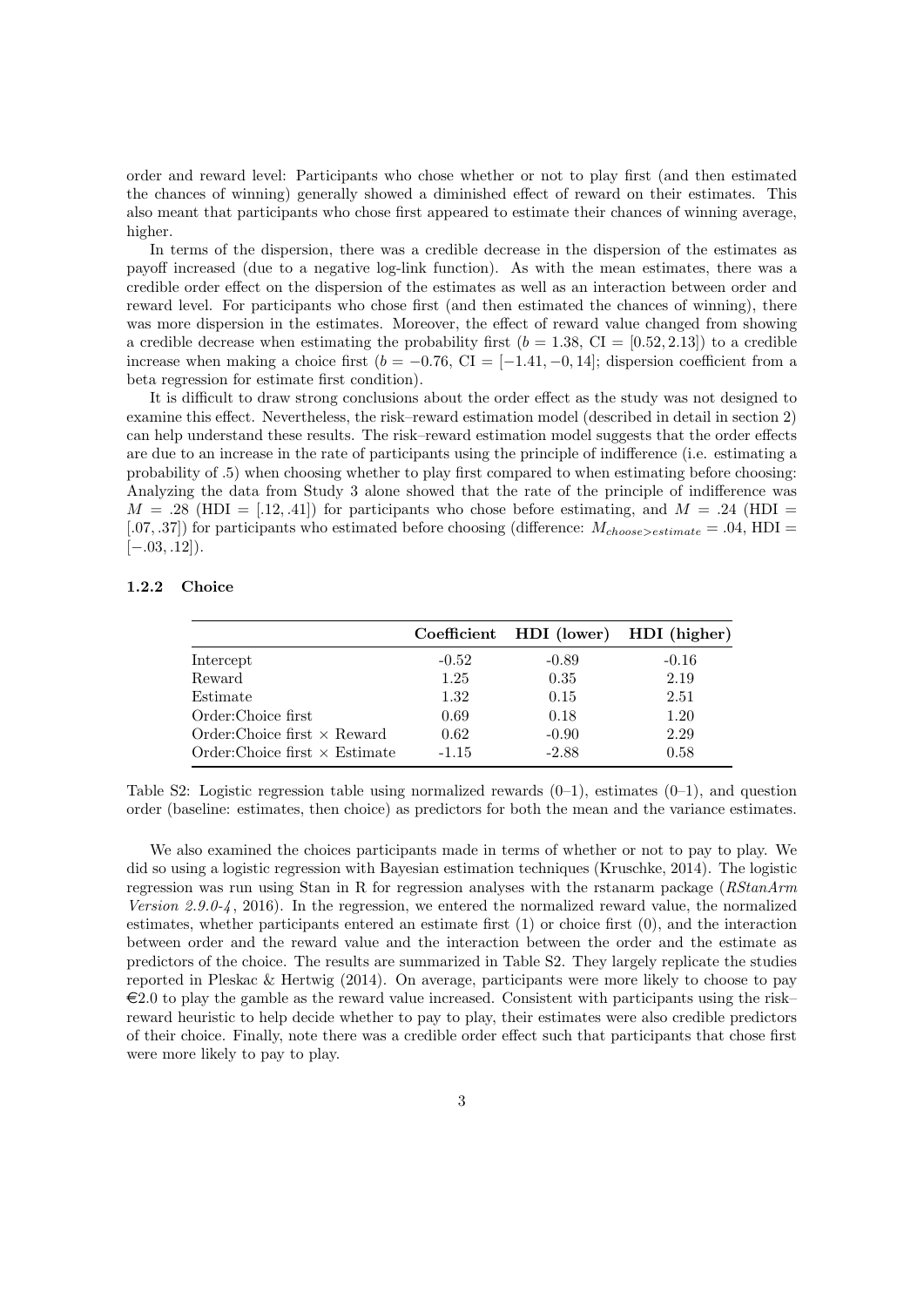# <span id="page-62-0"></span>2 Risk–reward estimation model

#### <span id="page-62-1"></span>2.1 Model estimation

We estimated the posterior distributions over the parameters of the hierarchical models using Markov Chain Monte Carlo (MCMC) methods. Our model estimation procedure was implemented with JAGS 4.3 using Matlab via matjags to interface with JAGS. The general JAGS code used is in the OSF. The estimation of the model used three parallel chains. Each chain consisted of 1,000 burn-in steps (unrecorded samples to allow the chain to reach the reasonable parameter space) and 20,000 samples for a total of 60,000 samples.

The chains were evaluated for representativeness and accuracy using the procedures outlined by [Kruschke](#page-63-1) [\(2014\)](#page-63-1). Representativeness was evaluated using visual inspection of trace plots of the chains and density plots. All the chains at the group level were inspected visually with random samples of chains from the individual level. Representativeness was also evaluated numerically using the Gelman-Rubin statistic with the conventional heuristic that values of the Gelman-Rubin statistic above 1.1 were worrisome. All the chains met these standards suggesting representativeness of the posterior distributions. Accuracy was evaluated by examining the autocorrelation and the effective sample size. The effective sample size estimates the sample size of the chain after accounting for the autocorrelation present in the samples. As a rough standard we sought to have approximately an effective sample size of approximately 10,000. Our main focus in this paper was on comparing the group level mean estimates of the parameters.

#### <span id="page-62-2"></span>2.2 Model comparisons

As a means for testing for the importance of different components of the RREM, we also fit several variants. We compared the fits of the different models with the Deviance Information Criterion (DIC; [Spiegelhalter et al.,](#page-63-4) [2002\)](#page-63-4) where smaller values are better. Table [S3](#page-62-3) lists the DICs for the different variants of the risk–reward estimation model where different models were included (1) or not (0). The comparisons show that the best model has all three components, which is the model we report in the paper. However, DICs do show that the distortion and ignorance prior components play a larger role than the change in dispersion.

It is also informative that a beta regression on the estimates where the mean and variance are allowed to vary as a function of the payoff level has a DIC of -1,1139.2 That is, the Risk–Reward Estimation Model provides a better fit to the data than a statistical model, demonstrating the importance of accounting for the cognitive strategies used in making estimates.

|  | Distortion Dispersion Ignorance Prior | DIC        |
|--|---------------------------------------|------------|
|  |                                       | $-1,249.4$ |
|  |                                       | $-1,247.4$ |
|  |                                       | $-1,247.3$ |
|  |                                       | $-1,241.6$ |
|  |                                       | $-1,247.6$ |
|  |                                       | 925.1      |
|  |                                       | $-1,228.9$ |
|  |                                       | 936.7      |

<span id="page-62-3"></span>Table S3: DICs for different variants of the Risk–Reward Estimation Model.